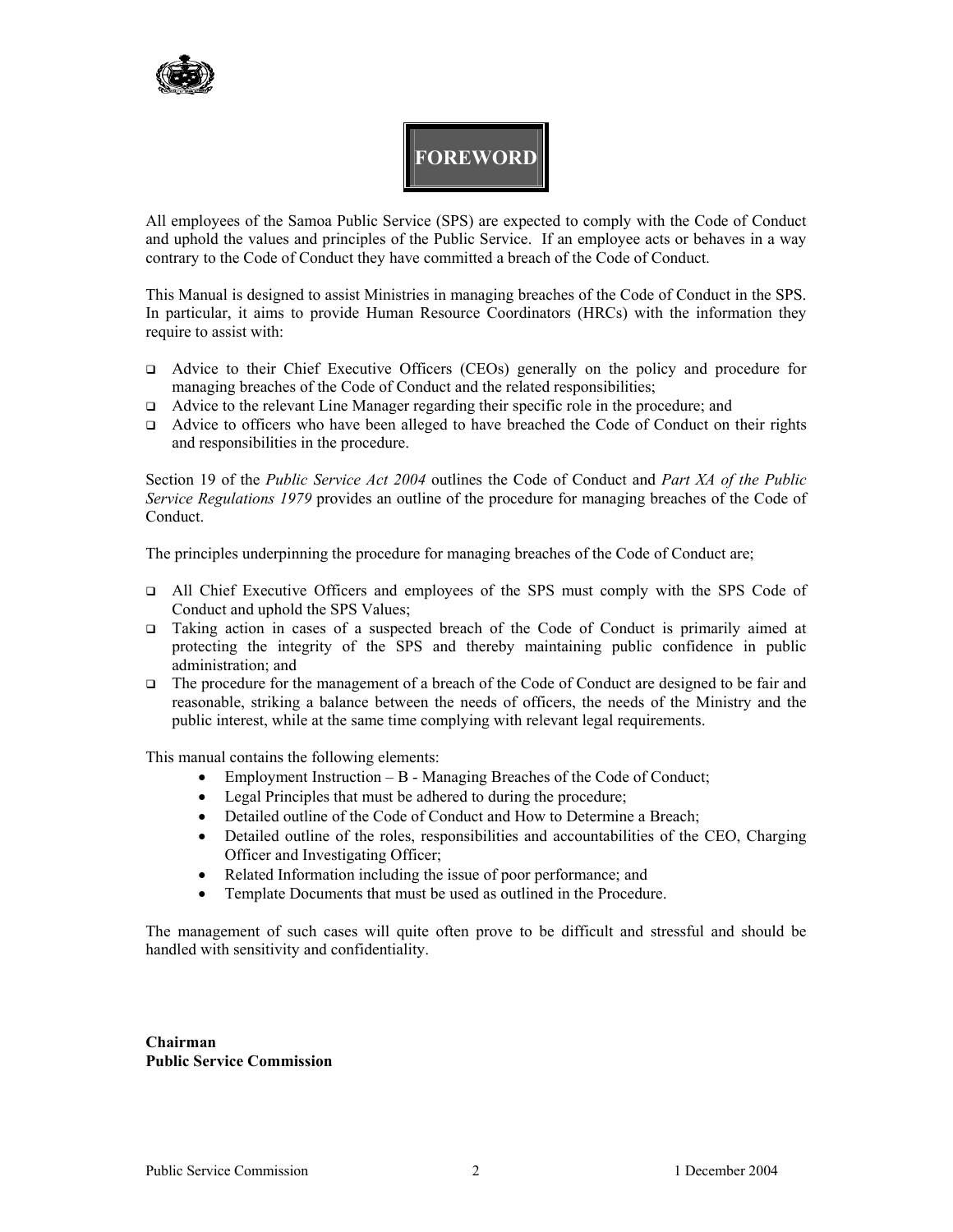

# **TABLE OF CONTENTS**

| PART 1: EMPLOYMENT INSTRUCTION - B- MANAGING BREACHES OF THE CODE OF<br>$STAGE$ ONE $\ldots$<br>1.<br>2.<br>3.<br>$\overline{4}$ .<br>5.<br>6.<br>7.<br>8.<br>9.<br>10.<br>11.<br>CEO considers the Report and supporting Materials and prepares notice of Determination  13<br>12.<br>13.<br>14.<br>PART 2: IMPORTANT LEGAL PRINCIPLES RELEVANT TO MANAGING BREACHES OF THE |  |
|------------------------------------------------------------------------------------------------------------------------------------------------------------------------------------------------------------------------------------------------------------------------------------------------------------------------------------------------------------------------------|--|
|                                                                                                                                                                                                                                                                                                                                                                              |  |
|                                                                                                                                                                                                                                                                                                                                                                              |  |
|                                                                                                                                                                                                                                                                                                                                                                              |  |
|                                                                                                                                                                                                                                                                                                                                                                              |  |
|                                                                                                                                                                                                                                                                                                                                                                              |  |
|                                                                                                                                                                                                                                                                                                                                                                              |  |
|                                                                                                                                                                                                                                                                                                                                                                              |  |
|                                                                                                                                                                                                                                                                                                                                                                              |  |
|                                                                                                                                                                                                                                                                                                                                                                              |  |
|                                                                                                                                                                                                                                                                                                                                                                              |  |
|                                                                                                                                                                                                                                                                                                                                                                              |  |
|                                                                                                                                                                                                                                                                                                                                                                              |  |
|                                                                                                                                                                                                                                                                                                                                                                              |  |
|                                                                                                                                                                                                                                                                                                                                                                              |  |
|                                                                                                                                                                                                                                                                                                                                                                              |  |
|                                                                                                                                                                                                                                                                                                                                                                              |  |
|                                                                                                                                                                                                                                                                                                                                                                              |  |
|                                                                                                                                                                                                                                                                                                                                                                              |  |
|                                                                                                                                                                                                                                                                                                                                                                              |  |
|                                                                                                                                                                                                                                                                                                                                                                              |  |
|                                                                                                                                                                                                                                                                                                                                                                              |  |
|                                                                                                                                                                                                                                                                                                                                                                              |  |
| 2. GENERAL PRINCIPLES RELATING TO THE PROPER EXERCISE OF STATUTORY POWERS AND FUNCTIONS 16                                                                                                                                                                                                                                                                                   |  |
|                                                                                                                                                                                                                                                                                                                                                                              |  |
|                                                                                                                                                                                                                                                                                                                                                                              |  |
|                                                                                                                                                                                                                                                                                                                                                                              |  |
|                                                                                                                                                                                                                                                                                                                                                                              |  |
|                                                                                                                                                                                                                                                                                                                                                                              |  |
| PART 3: THE CODE OF CONDUCT AND HOW TO DETERMINE A BREACH HAS OCCURED 19                                                                                                                                                                                                                                                                                                     |  |
|                                                                                                                                                                                                                                                                                                                                                                              |  |
|                                                                                                                                                                                                                                                                                                                                                                              |  |
| PART 4: ROLES, RESPONSIBILITIES & ACCOUNTABILITIES OF CEO, CHARGING OFFICER                                                                                                                                                                                                                                                                                                  |  |
|                                                                                                                                                                                                                                                                                                                                                                              |  |
|                                                                                                                                                                                                                                                                                                                                                                              |  |
|                                                                                                                                                                                                                                                                                                                                                                              |  |
|                                                                                                                                                                                                                                                                                                                                                                              |  |
|                                                                                                                                                                                                                                                                                                                                                                              |  |
|                                                                                                                                                                                                                                                                                                                                                                              |  |
|                                                                                                                                                                                                                                                                                                                                                                              |  |
|                                                                                                                                                                                                                                                                                                                                                                              |  |
|                                                                                                                                                                                                                                                                                                                                                                              |  |
|                                                                                                                                                                                                                                                                                                                                                                              |  |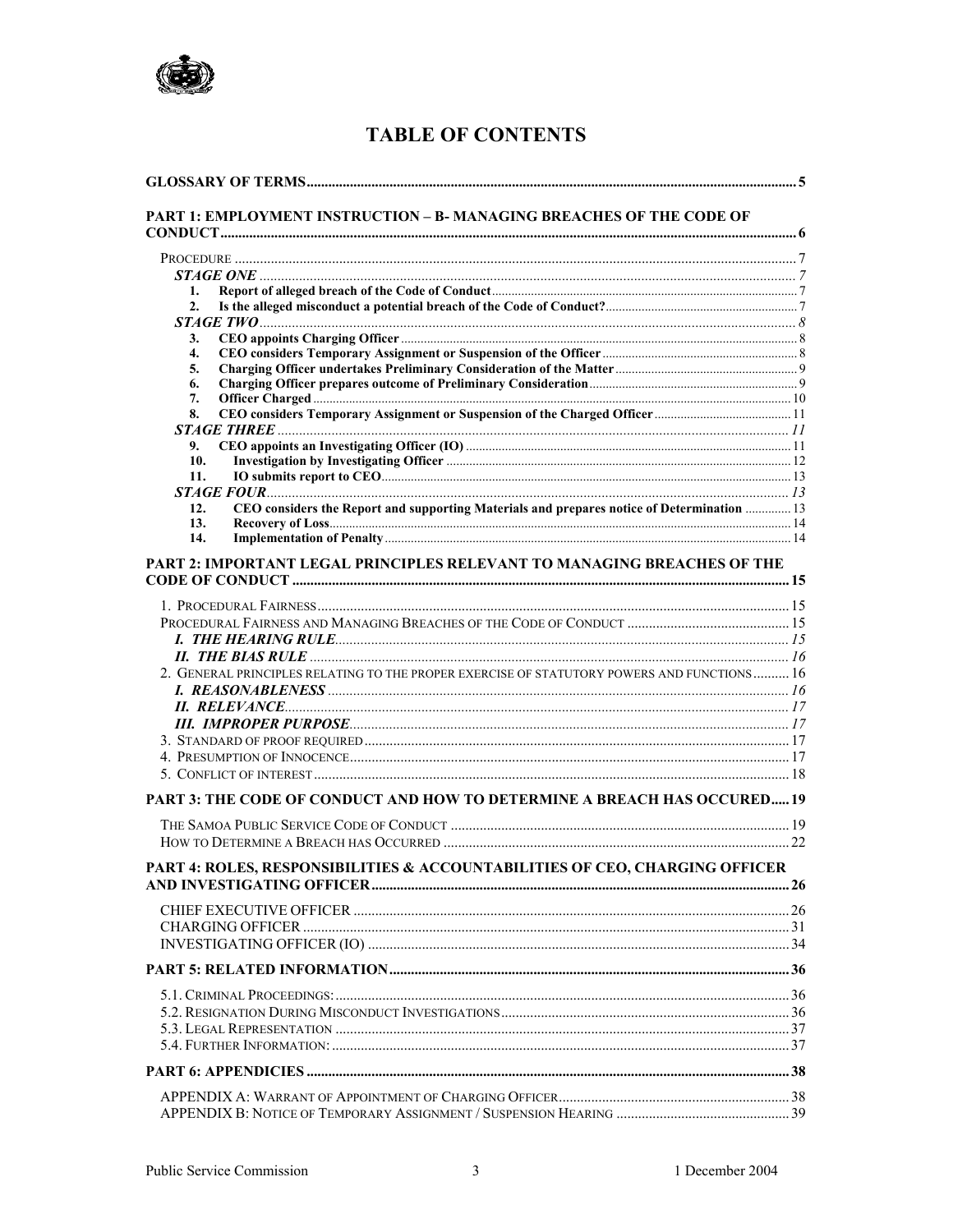

| APPENDIX O: REPORT TEMPLATE FOR INVESTIGATING OFFICER TO GIVE CHARGED OFFICER  55 |  |
|-----------------------------------------------------------------------------------|--|
| APPENDIX P: NOTICE ACCOMPANYING PRELIMINARY REPORT (REGULATION 49F NOTICE) 56     |  |
|                                                                                   |  |
|                                                                                   |  |
| APPENDIX S: NOTICE OF TEMPORARY ASSIGNMENT WHEN CHARGED WITH CRIMINAL OFFENCE  61 |  |
|                                                                                   |  |
|                                                                                   |  |
|                                                                                   |  |
|                                                                                   |  |
|                                                                                   |  |

#### **OFFICE OF THE PUBLIC SERVICE COMMISSION 2005 ©**

### **NOTICE:**

**This Publication is intended for use within the Samoa Public Service. It should not be reproduced for use outside the SPS without permission from the Public Service Commission.**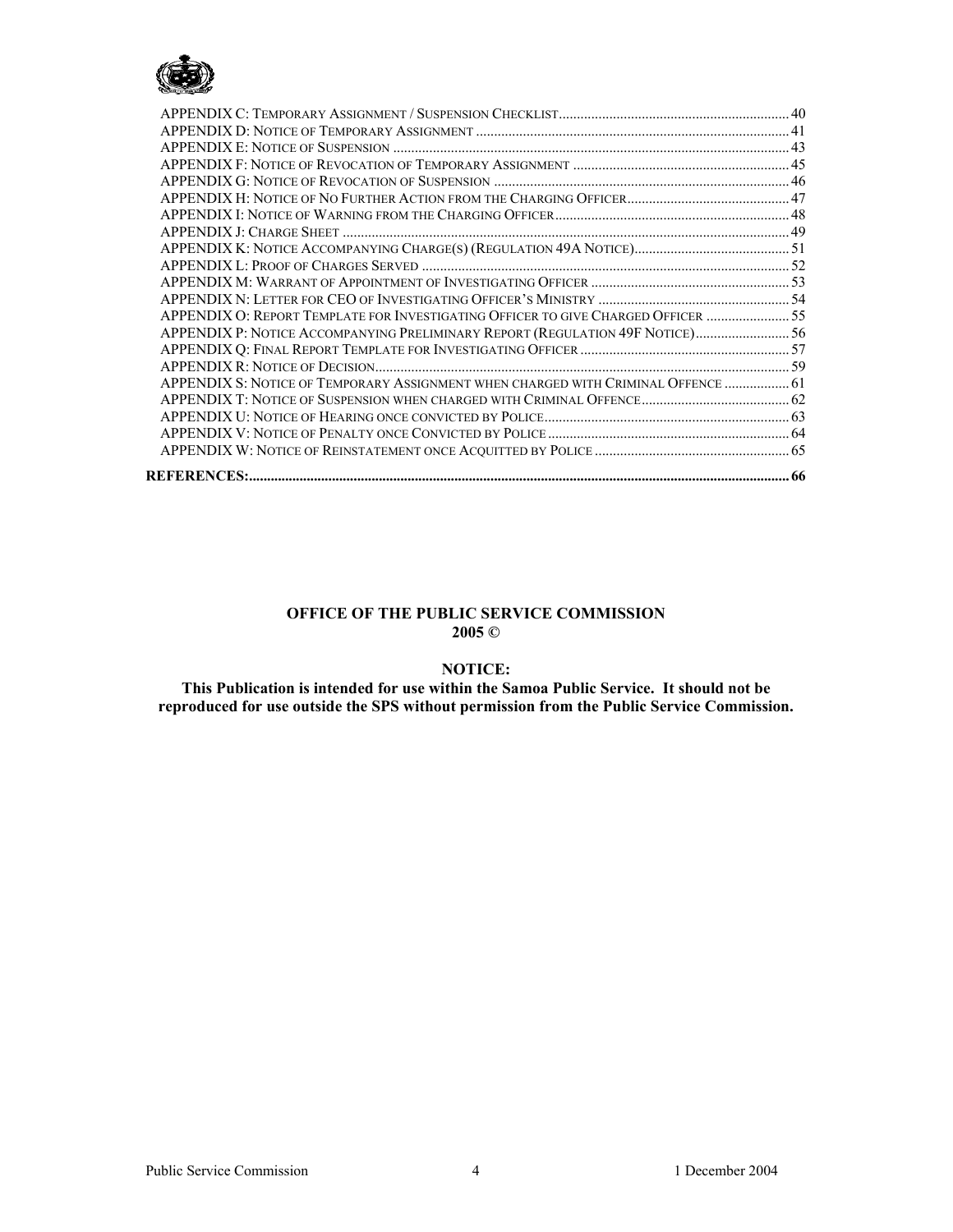

# **GLOSSARY OF TERMS**

| Act                                  | Public Service Act 2004                                                                                           |
|--------------------------------------|-------------------------------------------------------------------------------------------------------------------|
| <b>CEO</b>                           | The Head of Department or a Ministry and includes the Head of a<br>Constitutional Authority.                      |
| <b>Charging Officer</b>              | An officer or a contract employee appointed for the purposes of<br>subsection $44(1)$ of the Act.                 |
| <b>Charged Officer</b>               | An officer who has been served charges under the <i>Public Service Act</i><br>2004.                               |
| <b>Code of Conduct</b>               | The Code of Conduct set out in section 19 of the <i>Public Service Act</i><br>2004.                               |
| Commission                           | <b>Public Service Commission</b>                                                                                  |
| <b>Investigating Officer</b><br>(IO) | An officer appointed under subsection 44(2) of the <i>Public Service Act</i><br>2004 to investigate charges.      |
| <b>Officer</b>                       | An employee who is not:<br>(a) a contract employee; or<br>(b) a temporary employee.                               |
| <b>Regulations</b>                   | The Public Service Regulations 1979 (includes all the Amendments)                                                 |
| <b>SPS</b>                           | Samoa Public Service as constituted under Article 83 of the<br>Constitution of Independent State of Western Samoa |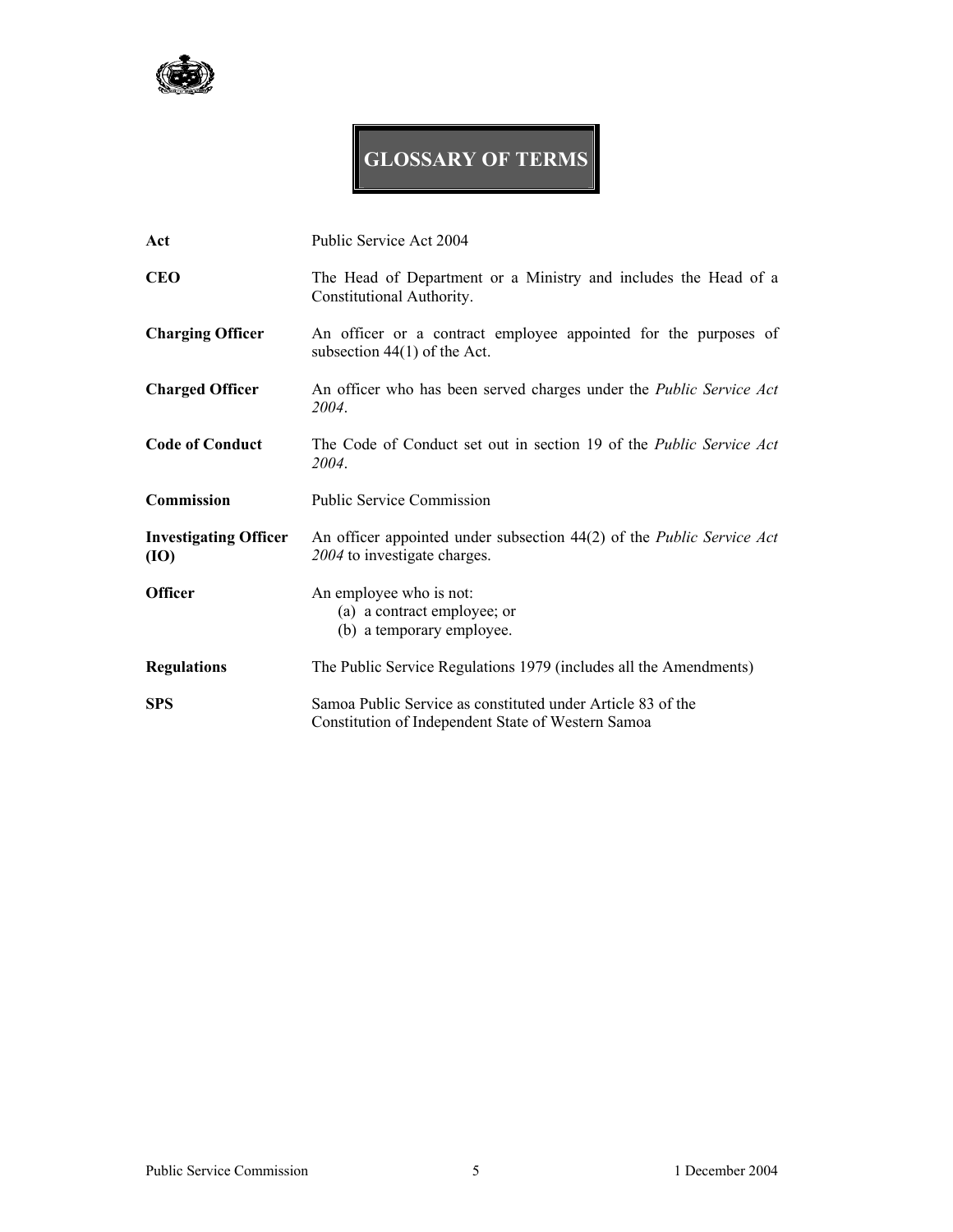

# **PART 1: EMPLOYMENT INSTRUCTION – B- MANAGING BREACHES OF THE CODE OF CONDUCT**

# **1. TITLE: MANAGING BREACHES OF THE CODE OF CONDUCT**

- **2. SUPERSEDES:** All previous policies and procedures in relation to managing breaches of the Code of Conduct.
- **3. REFERENCES:** Public Service Act 2004, Sections 43 to 48 Public Service Regulations 1979
- **4. EFFECTIVE DATE:** 1 December 2004

# **5. APPLICATION:**

CEOs and Employees as per section 8 of the Public Service Act 2004

This Employment Instruction is **only** applicable to the management of breaches of the Code of Conduct under the Act, which commenced on 1 December 2004. The acts or omission of an officer prior to 1 December 2004 which may constitute a breach of the Code of Conduct must generally be dealt with under the relevant legislation existing at the time of the said act or omission. At the time of writing, the Regulations, which were made under the Public Service Act 1977 ("the 1977 Act"), still apply for the purposes of the Act as if they had been made under the Act. It is intended that a new set of regulations will be made in due course.

For cases where the alleged breach of the Code of Conduct of the officer occurred prior to 1 December 2004, the relevant CEO is advised to contact the Commission and the Office of the Attorney General for further advice on how to proceed.

Poor performance may also be a breach of the Code of Conduct. It is imperative for Ministries to make a determination as to whether or not it would be more appropriate to refer to section 48 of the Act "Dealing with Poor Work Performance". The relevant CEO is advised to contact the Commission if they require advice on how to proceed.

### **Purpose**

The purpose of this Employment Instruction is to ensure that the management of breaches of the Code of Conduct are fair and effective, striking a balance between the needs of the officers, the needs of the Ministry and the public interest, while at the same time complying with all relevant legal requirements.

It is therefore imperative that those involved in the procedure of managing breaches of the Code of Conduct take all appropriate measures to ensure that they adhere to the legal principles outlined in this Manual. All steps in the procedure below must be strictly adhered to. If compelling reasons exist that may require deviation from this procedure, the Commission should be contacted immediately to determine the approach to be taken. Any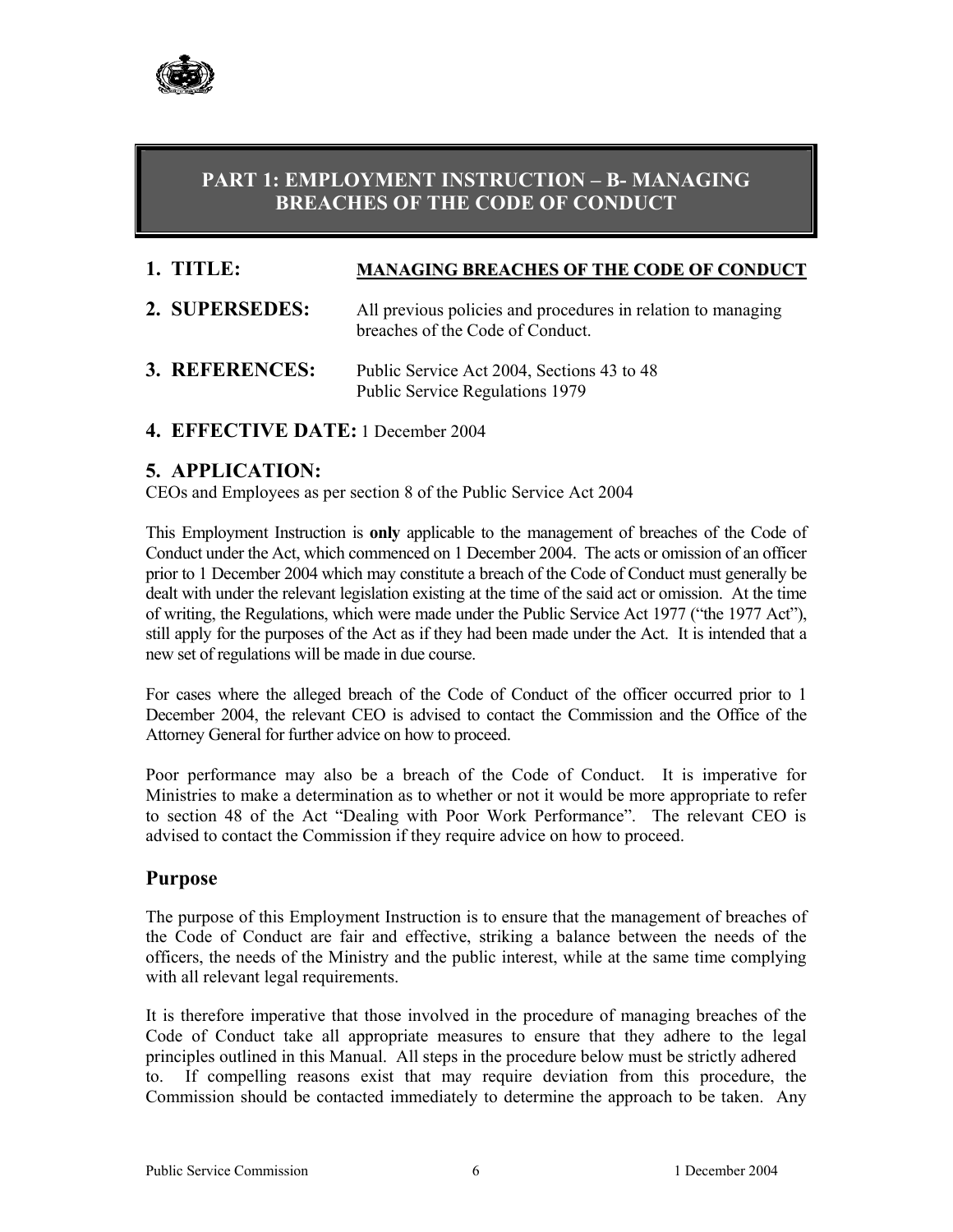

deviation from the procedure could ultimately result in a determination being overturned on appeal.

### **Definitions**

Please refer to Glossary of Terms

# **Procedure**

This section establishes the procedure to be followed in responding to a possible breach of the Code of Conduct by an officer of the SPS and, if necessary, deciding on appropriate disciplinary action. The procedure ensures that officers are accorded procedural fairness and it is the responsibility of those involved to ensure that it is done with integrity and honesty. This procedure is aimed at maintaining optimal standards of conduct and as such should be treated as a remedial rather than as a punitive process.

**Documentation:** All documents and records relating to this procedure should not be placed on the personnel file of the officer concerned but rather on a separate file which is labelled accordingly. It should be classified as *CONFIDENTIAL*, held in secure storage and accessed on a need-to-know basis only. A file note should be placed on the officer's personnel file indicating the existence of the separate file. If at any stage there is a discontinuation of the procedure the file must still be kept with all records up to that point.

### **STAGE ONE**

### **1. Report of alleged breach of the Code of Conduct**

When allegations of misconduct are reported that **may** constitute a breach of the Code of Conduct they should be reviewed by the CEO (with assistance from the Manager or the HRC) while referring to the:

- Code of Conduct (Section 19 of the Act)
- Values of the Public Service (Section 17 of the Act)
- Additional Conduct Requirements (Part X of the Regulations)

More details on the **Role of the CEO** are set out in Part 4 and details on the Code of Conduct are set out in Part 3.

### **2. Is the alleged misconduct a potential breach of the Code of Conduct?**

The CEO is required to determine whether or not the alleged misconduct is potentially a breach of the Code of Conduct.

- **No:** the CEO should consider whether a counselling session is necessary. If the CEO feels that the issue is one of poor performance they should refer to section 48 of the Act "Dealing with Poor Work Performance". If they opt for this path they need to ensure that the officer is aware that it is not part of the procedure for managing breaches of the Code of Conduct.
- **Yes:** the CEO needs to appoint a Charging Officer (see Stage 2). The CEO also needs to consider whether or not the breach is a **criminal offence** and if so, report it to the Police (please refer to 5.1 Criminal Proceedings). If the CEO requires assistance with this matter they should seek the advice of the Commission or the Attorney General.

Please refer to Part 3 (The Code of Conduct and How to Determine a Breach of the Code of Conduct) for assistance with this question.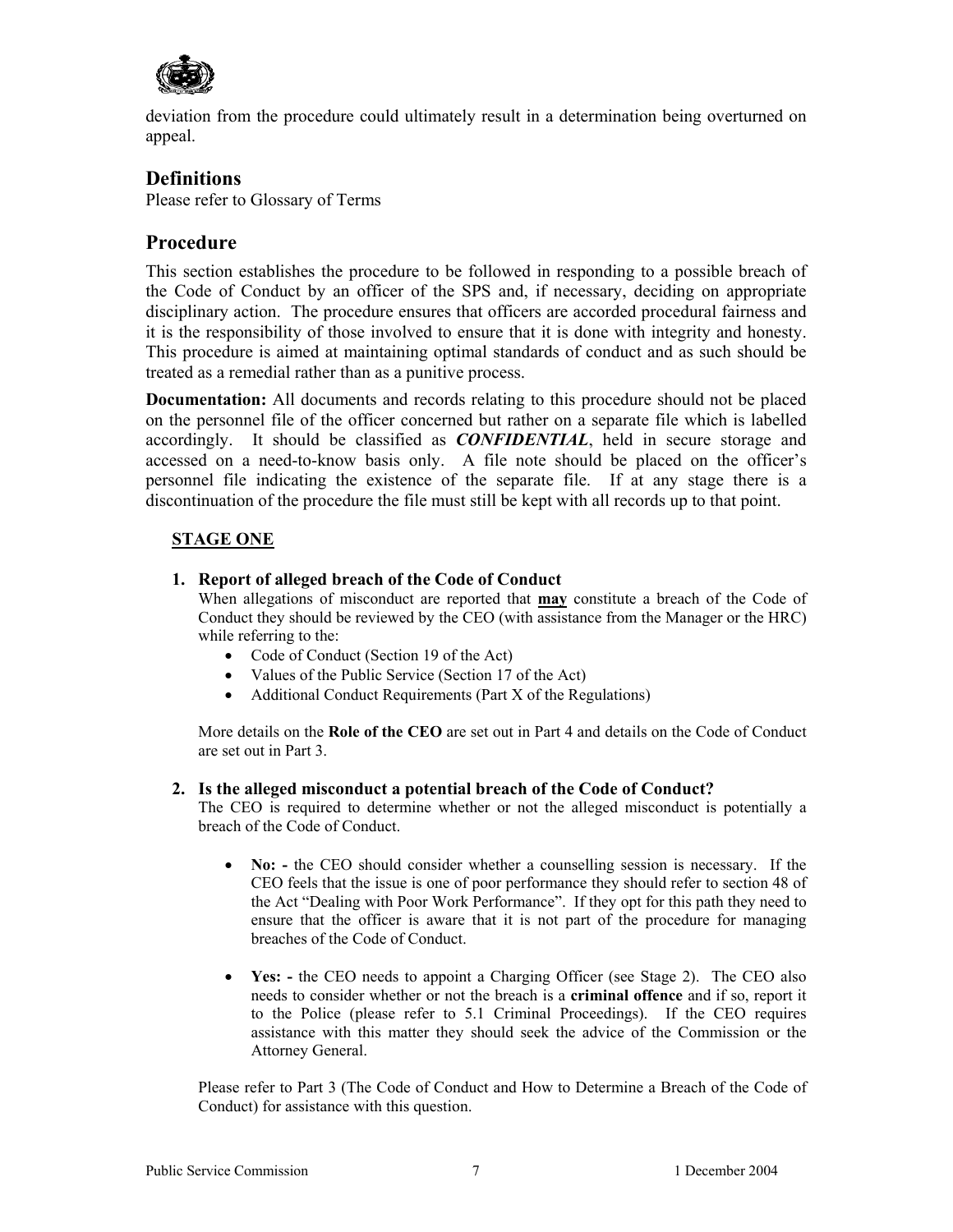

### **STAGE TWO**

### **3. CEO appoints Charging Officer**

As per subsection 44(1) of the Act the CEO should appoint a Charging Officer from within their Ministry to consider the allegation(s).

The CEO needs to complete a *Warrant of Appointment of Charging Officer* (Appendix A). A copy of the Warrant must be sent to the Commission.

In selecting and appointing the Charging Officer, the CEO *must* ensure the Charging Officer is:

- an officer or contract employee (ie. Not an employee on probation, a Temporary Employee or a Wage Worker);
- from the same Ministry as the CEO and the officer who has allegedly breached the Code of Conduct;
- an officer or contract employee who has attended a training session on how to be a Charging Officer; and
- a person who is and is seen to be independent and impartial.

**Please Note: -** the final point is the most important because if the Charging Officer is deemed not to be independent or impartial, it could be grounds for an appeal against **any** decision made throughout the whole procedure.

More details on the **Role of the Charging Officer** are set out in Part 4.

#### *Template:*

Appendix A: Warrant of Appointment of Charging Officer

#### **4. CEO considers Temporary Assignment or Suspension of the Officer**

Pursuant to paragraph 47(1)(a) of the Act at this stage of the procedure a CEO may decide to either **suspend** or **assign the officer temporarily to other duties** within the Ministry.

The CEO **must** give the officer the opportunity to be heard on the issue of suspension or temporary assignment. This is done by completing the *Notice of Temporary Assignment / Suspension Hearing* (Appendix B) and providing the Notice to the officer in question. The officer's response can either be in writing or in person and must be done within 7 days from receipt of the Notice and provided to the CEO. The officer must be clear that their response is on the issue of suspension or temporary assignment to other duties.

In undertaking this decision the CEO needs to consider a number of questions in the Temporary Assignment / Suspension Checklist (Appendix C).

The date of the suspension or temporary assignment to other duties is determined by the CEO. If the officer is suspended it is **with pay.** A *Notice of Temporary Assignment* (Appendix D) *or Notice of Suspension* (Appendix E) **must** be issued to the officer and copied to the Commission. It should clearly state the:

- Reasons for the temporary assignment or suspension;
- Conditions of the temporary assignment or suspension; and
- Any other relevant matters.

The suspension or temporary assignment must be revoked if the officer is **not charged** under subsection 44(2) of the Act within **21 days** of the suspension becoming effective (*Notice of Revocation of Temporary Assignment*, Appendix F and *Notice of Revocation of Suspension*,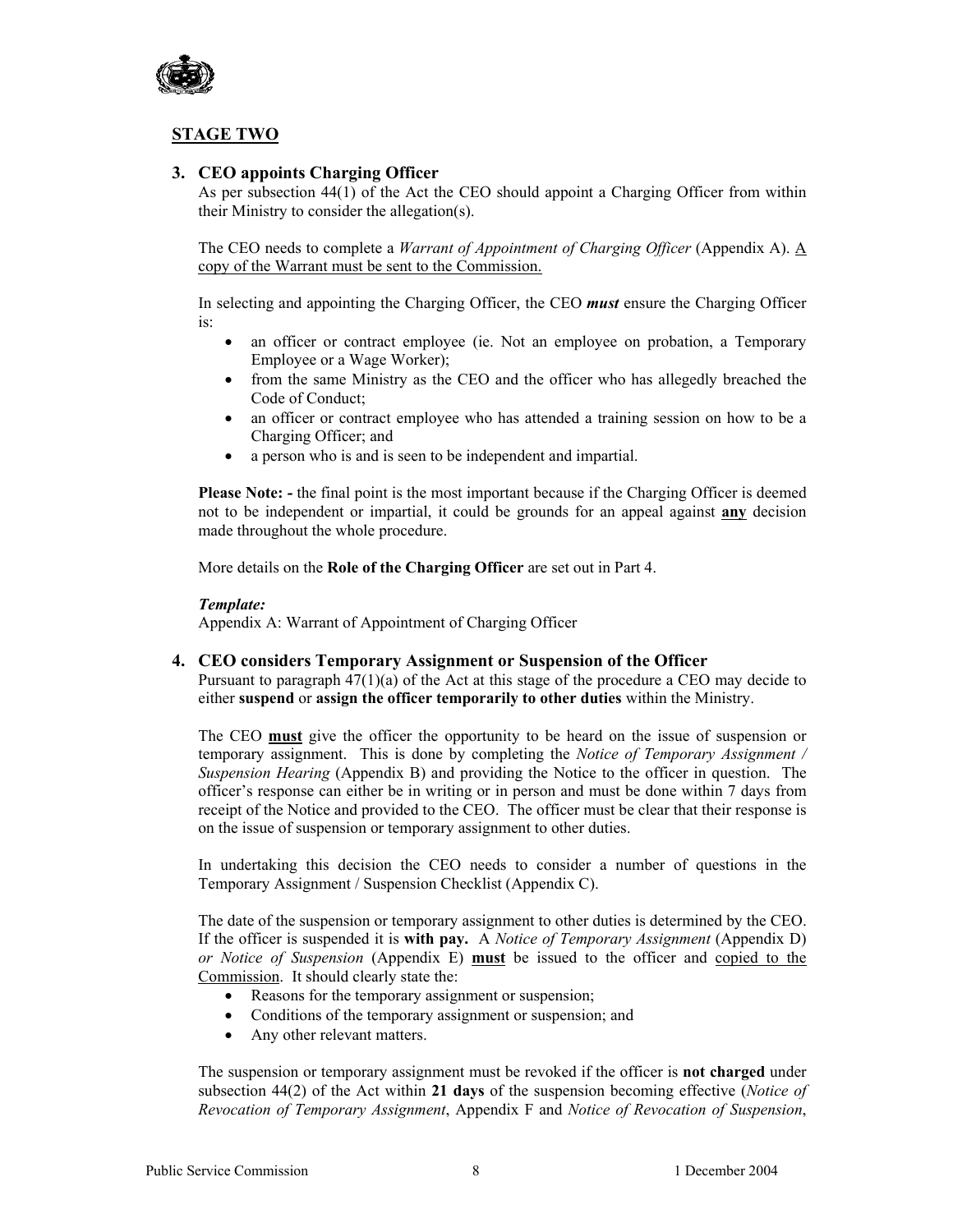

Appendix G). If they are charged the suspension or temporary assignment will remain in place pending the determination of the charge(s).

#### *Templates:*

Appendix B: Notice of Temporary Assignment / Suspension Hearing Appendix C: Temporary Assignment / Suspension Checklist Appendix D: Notice of Temporary Assignment Appendix E: Notice of Suspension Appendix F: Notice of Revocation of Temporary Assignment Appendix G: Notice of Revocation of Suspension

#### **5. Charging Officer undertakes Preliminary Consideration of the Matter**

The Charging Officer assesses the evidence available and determines whether or not sufficient evidence exists to lay charge(s) against the relevant officer. This decision is for the Charging Officer alone to make. Please refer to Part 3 (How to determine a Breach) and Part 4 (Role of the Charging Officer) for assistance.

This part must be carried out as quickly and efficiently as is practicable to determine which of the following three options is the most appropriate.

#### *Option 1: No Further Action*

This is the option the Charging Officer should select if there is insufficient evidence or they have determined that the allegations are unfounded.

#### *Option 2: Provide the Officer with a Warning*

This is the option the Charging Officer should select if there is sufficient evidence to substantiate the charge(s) but the actual misconduct does not warrant a charge(s) being laid against the officer.

#### *Option 3: Charge the Officer*

This is the option the Charging Officer should select if there is sufficient evidence to substantiate the charge(s) and the misconduct of the officer concerned warrant charge(s) being laid.

#### **6. Charging Officer prepares outcome of Preliminary Consideration**

The Charging Officer prepares the outcome of the Preliminary Consideration as outlined below.

#### *Option 1: No Further Action*

A Notice (Appendix H) should be provided by the Charging Officer to the officer concerned stating that **no further action** will be taken. A copy should be provided to the CEO and the Commission.

#### *Option 2: Provide the Officer with a Warning*

A written warning (Appendix I) should be issued by the Charging Officer to the concerned officer and will **end the procedure**. A copy should be provided to the CEO and the Commission.

If it is deemed necessary by the CEO, a performance management intervention may be implemented for the officer concerned at this stage. If this is required, the CEO must ensure that the officer is aware that it is not part of the formal procedure for Managing Breaches of the Code of Conduct.

#### *Option 3: Charge the Officer*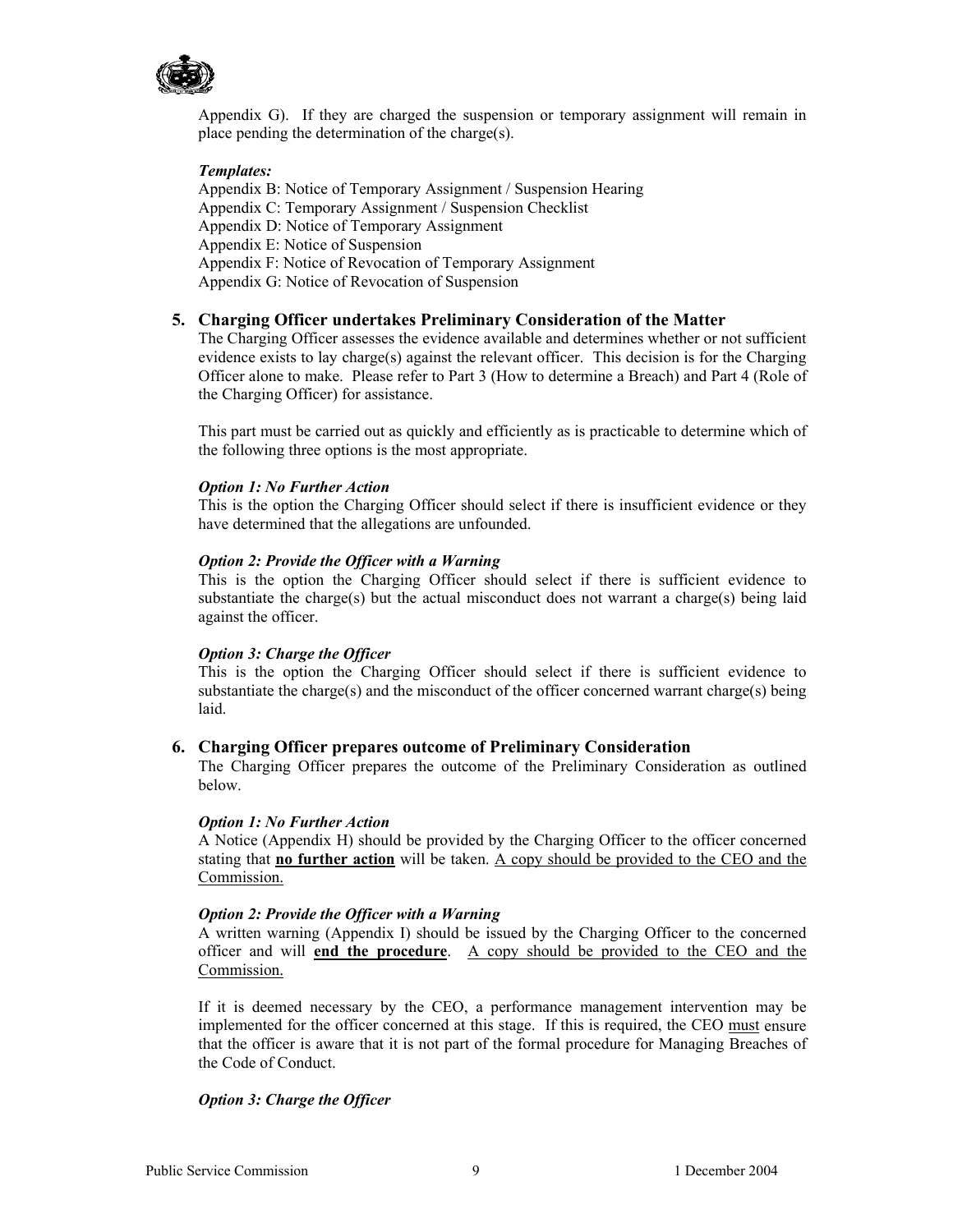

Formal charge(s) must be prepared in writing and served on the officer and he  $\ell$  she must sign the Proof of Charges Served (Appendix M). Charges are to be clearly stated on the Charge Sheet (Appendix J).

If the officer has committed an act which may potentially be a breach of multiple subsections of the Code of Conduct the Charging Officer must select the most appropriate subsection to charge the officer under. One act is equivalent to one charge but an officer can receive multiple charges for the same act that occurred at a different time or on a different day.

The charge(s) need to be as detailed as possible given that they provide the sole terms of reference for the investigation. **If there are any gaps in the information contained in the charge(s) it could ultimately jeopardise the whole procedure**.

**Please Note:** If the Charging Officer has taken Option 1 or Option 2 and the officer has been suspended or temporarily assigned to other duties they must be reinstated. The reinstatement will occur by issuing a Notice of Revocation of Temporary Assignment (Appendix F) or Notice of Revocation of Suspension (Appendix G) with a copy to the CEO and the Commission.

#### *Templates:*

Appendix F: Notice of Revocation of Temporary Assignment Appendix G: Notice of Revocation of Suspension Appendix H: Notice of No Further Action from the Charging Officer Appendix I: Notice of Warning from the Charging Officer Appendix J: Charge Sheet

#### **7. Officer Charged**

Once the charge(s) are completed they are served on the Charged Officer in person. The Charged Officer must receive the following documentation:

- Charge Sheet (Appendix J);
- Notice Accompanying Charges which provides the Charged Officer with details on how to respond to the charge(s) (Appendix K);
- Proof of Charges Served the Charging Officer should ensure that the Charged Officer signs this when the charge(s) are served (Appendix  $L$ ); and
- Copies of any written material forming the basis for the charge(s).

The Charged Officer has **7 days** to respond to the charge(s). The Charged Officer may respond in the following ways:

- 1. **Admits** the charge(s) and makes a written submission to the relevant CEO on the issue of penalty; OR
- 2. **Denies** the charge(s) and makes a written submission to the relevant CEO by way of a response; OR
- 3. **Denies** the charge(s) in a written submission and says nothing further.

**Please Note:** Under regulation 49D of the Regulations, a Charged Officer has the right to remain **Silent** subject to Regulation 47B. If they remain silent with respect to the charge(s) it is deemed that they have admitted the truth of the charge(s) as per regulation 47B.

A copy of the above listed documentation must be supplied to the Commission.

#### *Templates:*

Appendix J: Charge Sheet Appendix K: Notice Accompanying Charges Appendix L: Proof of Charges Served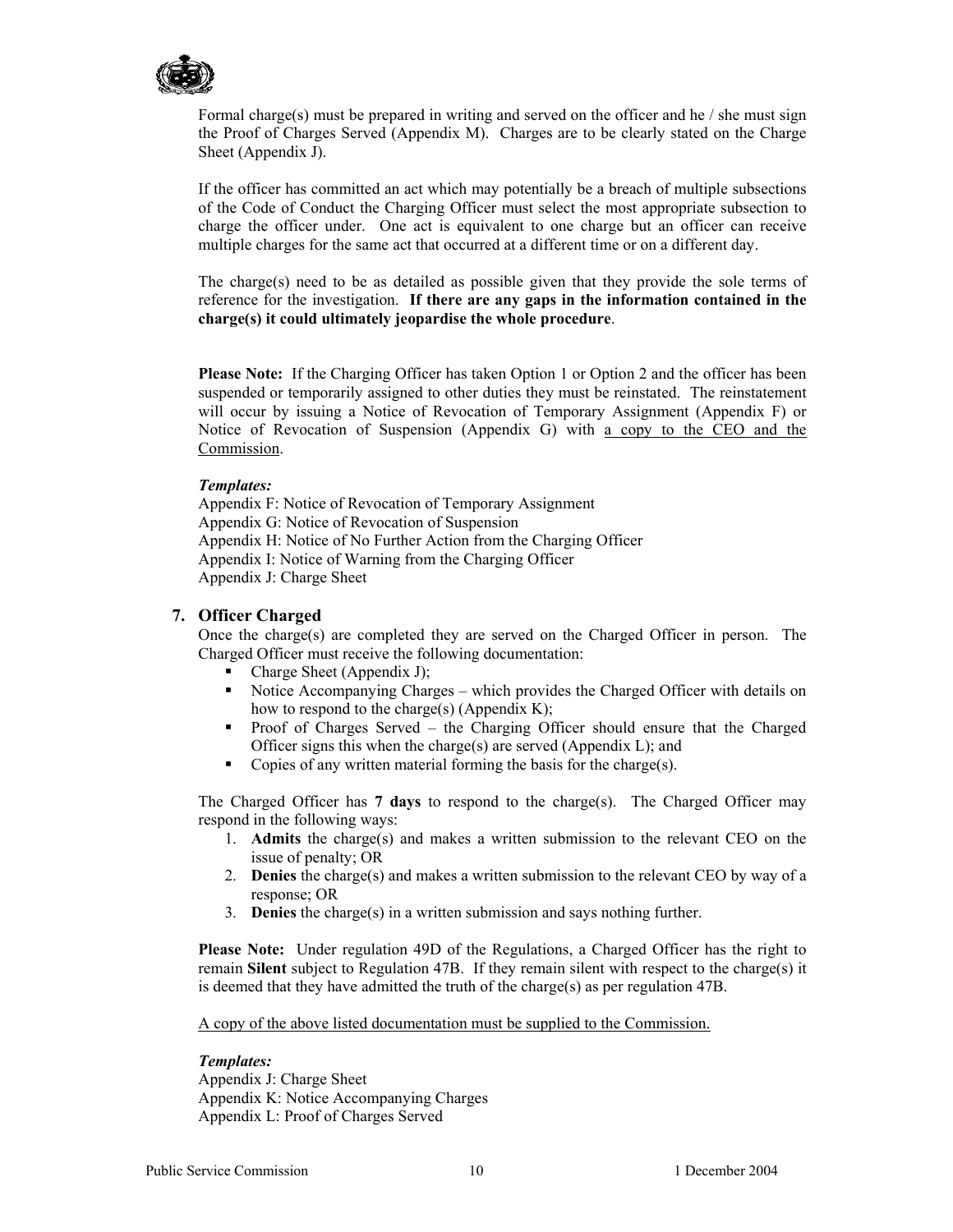

#### **8. CEO considers Temporary Assignment or Suspension of the Charged Officer**  *Note: If the CEO has already taken action under Step 4 move to Stage Three*

Pursuant to subsection 47(b) of the *Public Service Act 2004* at this stage of the procedure a CEO can decide to either **suspend** or **assign the Charged Officer temporarily to other duties** within the Ministry.

The CEO **must** give the officer the opportunity to be heard on the issue of suspension or temporary assignment. This is done by completing the *Notice of Temporary Assignment / Suspension Hearing* (Appendix B) and providing the Notice to the officer in question. The officer's response can either be in writing or in person and must be done within 7 days from receipt of the Notice and provided to the CEO. The officer must be clear that their response is on the issue of suspension or temporary assignment to other duties.

In undertaking this decision the CEO needs to consider a number of questions in the Temporary Assignment / Suspension Checklist (Appendix C).

The date of the suspension or temporary assignment to other duties is determined by the CEO. If the officer is suspended it is **with pay.** A *Notice of Temporary Assignment* (Appendix D) *or Notice of Suspension* (Appendix E) **must** be issued to the officer and copied to the Commission. It should clearly state the:

- Reasons for the temporary assignment or suspension;
- Conditions of the temporary assignment or suspension; and
- Any other relevant matters.

The suspension or temporary assignment will remain in place pending the determination of the charge(s).

#### *Templates*

Appendix B: Notice of Temporary Assignment / Suspension Hearing Appendix C: Temporary Assignment / Suspension Checklist Appendix D: Notice of Temporary Assignment Appendix E: Notice of Suspension

### **STAGE THREE**

### **9. CEO appoints an Investigating Officer (IO)**

Whilst a CEO is waiting for the Charged Officer to respond to the charge(s) they are able to appoint an Investigating Officer (IO). This is done by preparing a *Warrant of Appointment* (Appendix N). The original warrant is given to the IO with copies to the:

- Charged Officer; and
- Commission.

A letter should also be provided to the CEO of the IO's Ministry confirming that they are undertaking the investigation (Appendix N).

The IO **must**:

- Be an officer or contract employee from a Ministry other than the Ministry that the Charged Officer works in;
- Be a Certified Investigator of the Samoa Public Service; and
- Be a person who is and is seen to be independent and impartial.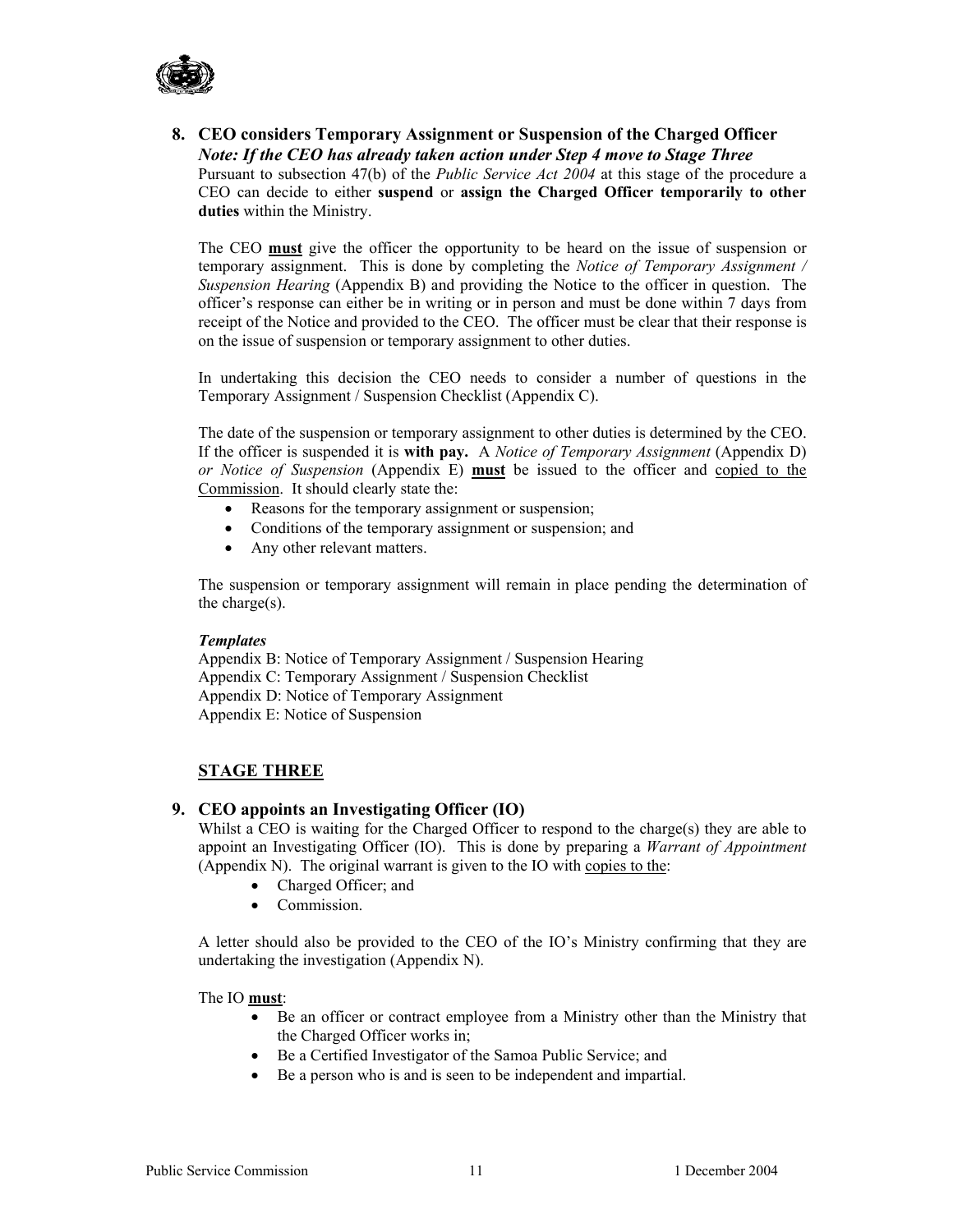

The final point is the most important because if the IO is deemed not to be independent or impartial, it could be grounds for an appeal against **any** decision made throughout the whole procedure.

**Please Note:** Prior to appointing the IO, the CEO should get the agreement of the intended IO and the CEO of their Ministry. This is to ensure that the IO will have sufficient time to carry out the investigation and identify any conflict of interest issues that may exist to disqualify them from the IO role.

#### *Warrant of Appointment* (Appendix M)

The Warrant of Appointment should set out the following:

- For the IO to investigate the charge(s);
- Report to the appointing CEO including recommendations on guilt or innocence of Charged Officer and recommend an appropriate penalty if required; and
- Submit the recommendations and relevant material to the CEO as soon as practicable.

More details on the **Role of the Investigating Officer** are set out in Part 4.

#### *Templates:*

Appendix M: Warrant of Appointment of Investigating Officer Appendix N: Letter for CEO of Investigating Officer's Ministry

#### **10. Investigation by Investigating Officer**

Once the Warrant of Appointment has been issued the IO may begin their investigation. However, it is recommended that they wait for the response from the Charged Officer that is due 7 days following the receipt of the charge(s).

As soon as the CEO receives a response from the Charged Officer it **must** be forwarded to the Investigating Officer as soon as practicable. It should have one of the following outcomes.

#### *Outcome 1:* Charged Officer **denies** the Charge(s)

#### In this case the IO **must:**

- Begin a comprehensive investigation;
- At the conclusion of the investigation prepare a written report covering their findings and a summary of the evidence upon which the findings are based (Appendix O);
- Provide this report to the Charged Officer accompanied by a Notice of Preliminary Report and Findings (Appendix P), which would inform the officer they have 7 days to respond in writing to the IO;
- Following the receipt of the Charged Officer's response conduct any further investigations that may be required; and
- Prepare a report with recommendations for the relevant CEO on the guilt or innocence of the Charged Officer and as to penalty, having regard to any submissions made by the Charged Officer (Appendix Q).

### *Outcome 2:* Charged Officer **admits** the Charge(s)

- In this case the IO **must:**
	- Prepare a report for the relevant CEO with recommendations on the penalty and accompanied by all available material relevant to the charge(s) (Appendix Q).

#### *Outcome 3:* Charged Officer is **silent** on the Charge(s)

In this case the Charged Officer is deemed to have admitted the truth of the charge(s) as per regulation 47B and the IO **must:**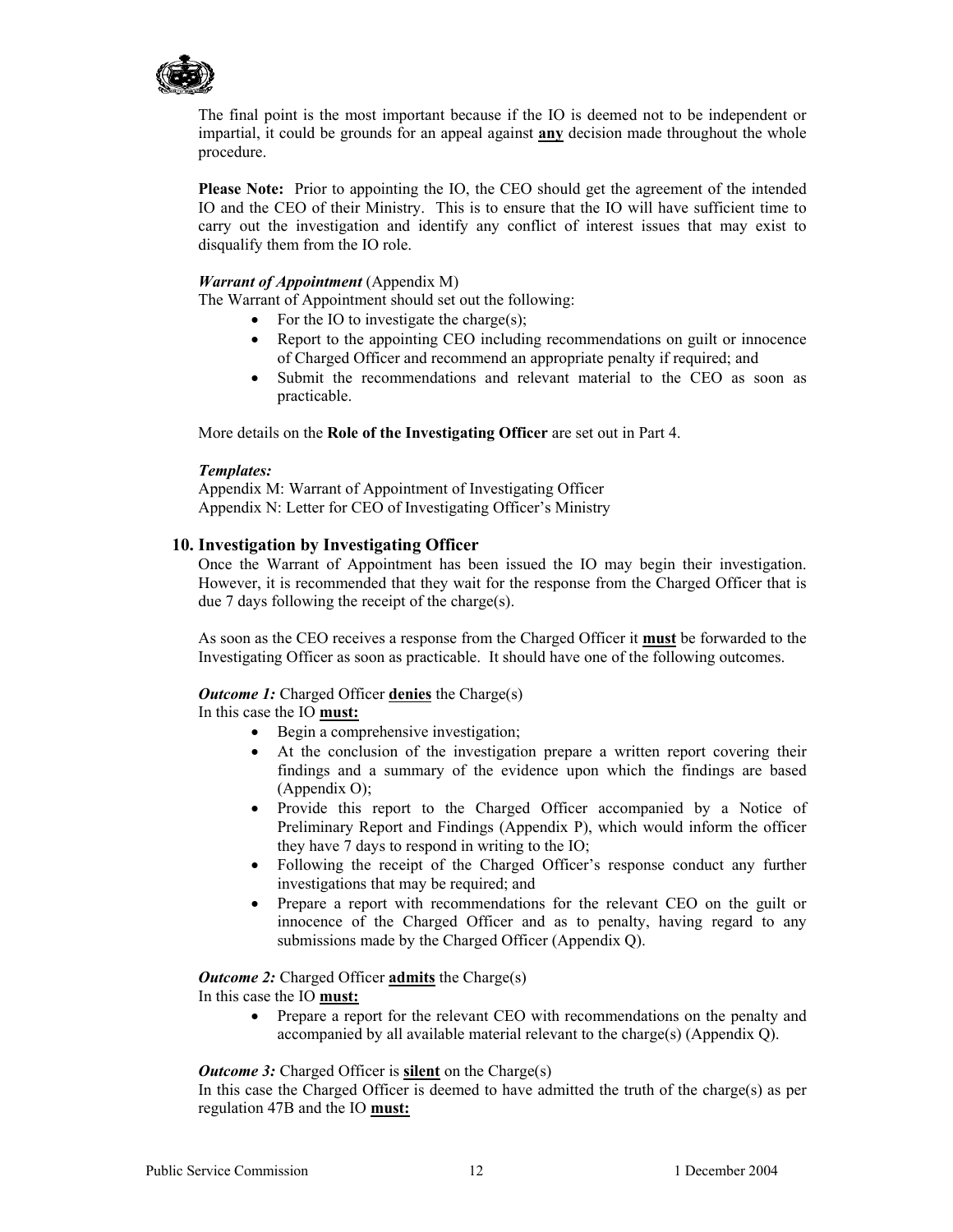

• Prepare a report for the relevant CEO with recommendations on the penalty and accompanied by all available material relevant to the charge(s) (Appendix Q).

**Please Note:** Under regulation 49D of the Regulations, the Charged Officer has a right to remain silent subject to regulation 47B. This means that the Charged Officer can merely deny the charge(s) and say nothing further – this is Outcome 1. If the Charged Officer says nothing at all, it is Outcome 3.

#### *Templates:*

Appendix O: Report Template for Investigating Officer to give Charged Officer Appendix P: Notice of Report and Findings Appendix Q: Final Report Template for Investigating Officer

#### **11. IO submits report to CEO**

The IO must submit their final report with recommendations and all supporting materials to the relevant CEO. A copy of this report and materials must also be given to the Commission.

### **STAGE FOUR**

### **12. CEO considers the Report and supporting Materials and prepares notice of Determination**

The CEO must determine whether the charge(s) against the Charged Officer are true or not. This determination must be made as soon as possible following receipt of the report and supporting materials from the IO. In making this determination, the CEO must take into consideration the following:

- All the findings and evidence submitted by the IO;
- The recommendations made by the IO; and
- Any submissions made by the Charged Officer.

#### **The two options to the CEO are:-**

*Option 1:* Charge(s) are not true

If the CEO is not satisfied that the charge(s) are true on the weight of the evidence, the CEO must acquit the charged officer.

If the Charged Officer has been temporary assigned to other duties or suspended pending the determination of the charge(s), they should be reinstated to their original position immediately (Appendix F or G).

#### *Option 2:* Charge(s) are true

If the CEO is satisfied that the charge(s) are true on the weight of the evidence, the CEO may then decide the penalty to be imposed. The CEO may impose one or more of the following penalties as per section 49 of the Act having regard to the Investigating Officer's recommendations:

- a. Caution and reprimand the officer;
- b. Order that a sum not exceeding \$1000 be deducted by way of penalty from the salary of the officer and paid to the Treasury fund;
- c. Transfer the officer to other duties;
- d. Reduce the classification and/or the grading of the officer;
- e. Reduce the rate of salary of the officer (with or without a reduction in grading); or
- f. Terminate the employment of the officer.

#### **Service Record**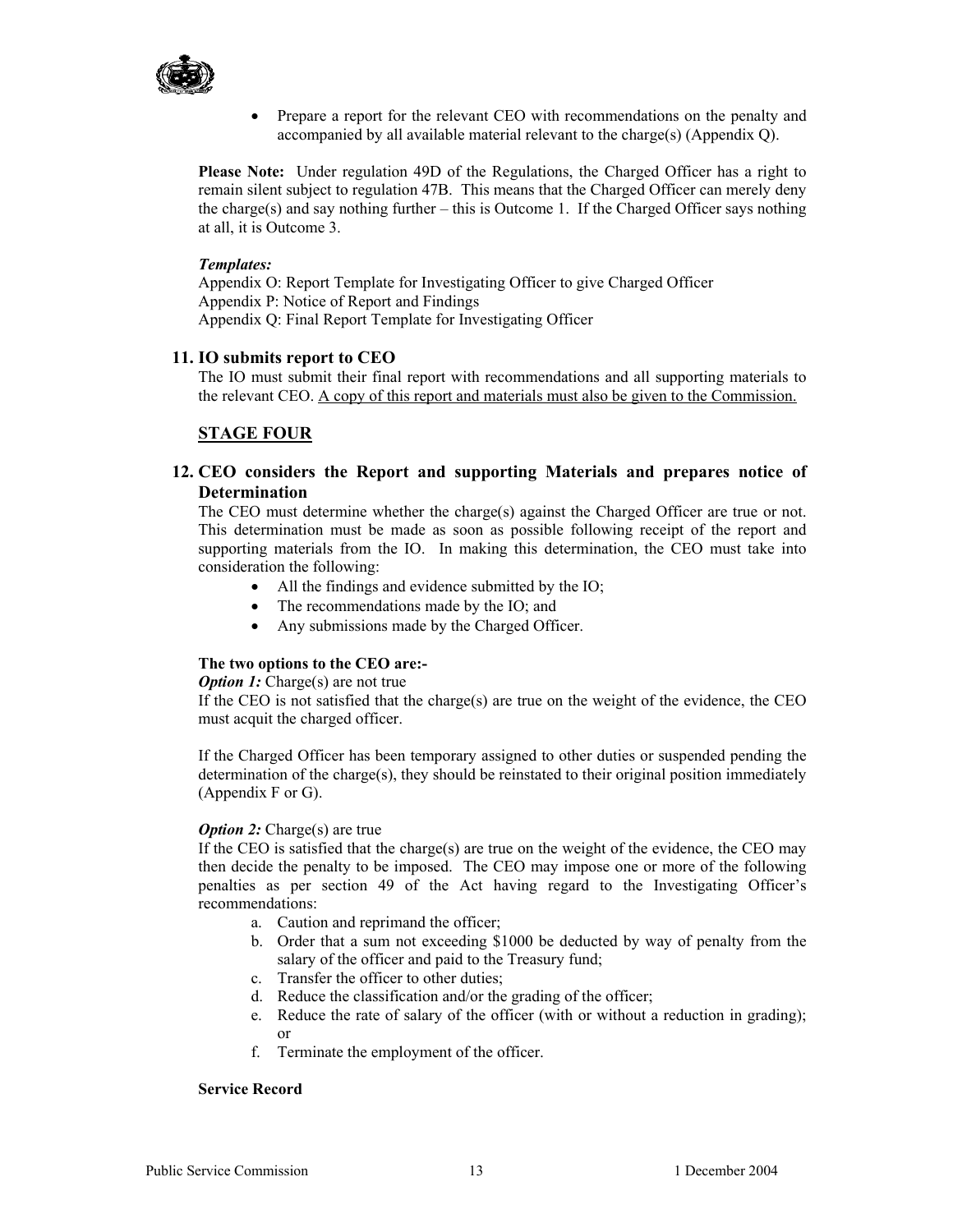

When determining the appropriate penalty, the CEO **may** take into account the service record of the Charged Officer. If assistance on this matter is required, the CEO should contact the Commission.

#### **Determination**

Once the CEO has made their determination they must inform the Charged Officer in writing via a Notice of Decision (Appendix R) of:

- The decision;
- The reasons for that decision;
- The penalty imposed, if any;
- The reasons for any penalty imposed;
- The officer's right to an appeal to the Public Service Board of Appeal;
- The availability of mediation with the Commission if the officer lodges an appeal; and
- Any other relevant matters.

A copy should also be sent to the Commission.

#### *Templates:*

Appendix F: Notice of Revocation of Temporary Assignment Appendix G: Notice of Revocation of Suspension Appendix R: Notice of Decision

#### **13. Recovery of Loss**

If the officer is found to have breached the code of conduct **and** the Commission is satisfied that the breach had resulted in an assessable loss to the Government, the Commission may direct that any amount up to the full extent of the loss be recovered through deductions from the officer's salary or entitlements.

#### **14. Implementation of Penalty**

Following the Charged Officer being informed of the CEO's determination and decision with regard to the penalty via the Notice of Decision (Appendix R) the penalty **must** be implemented.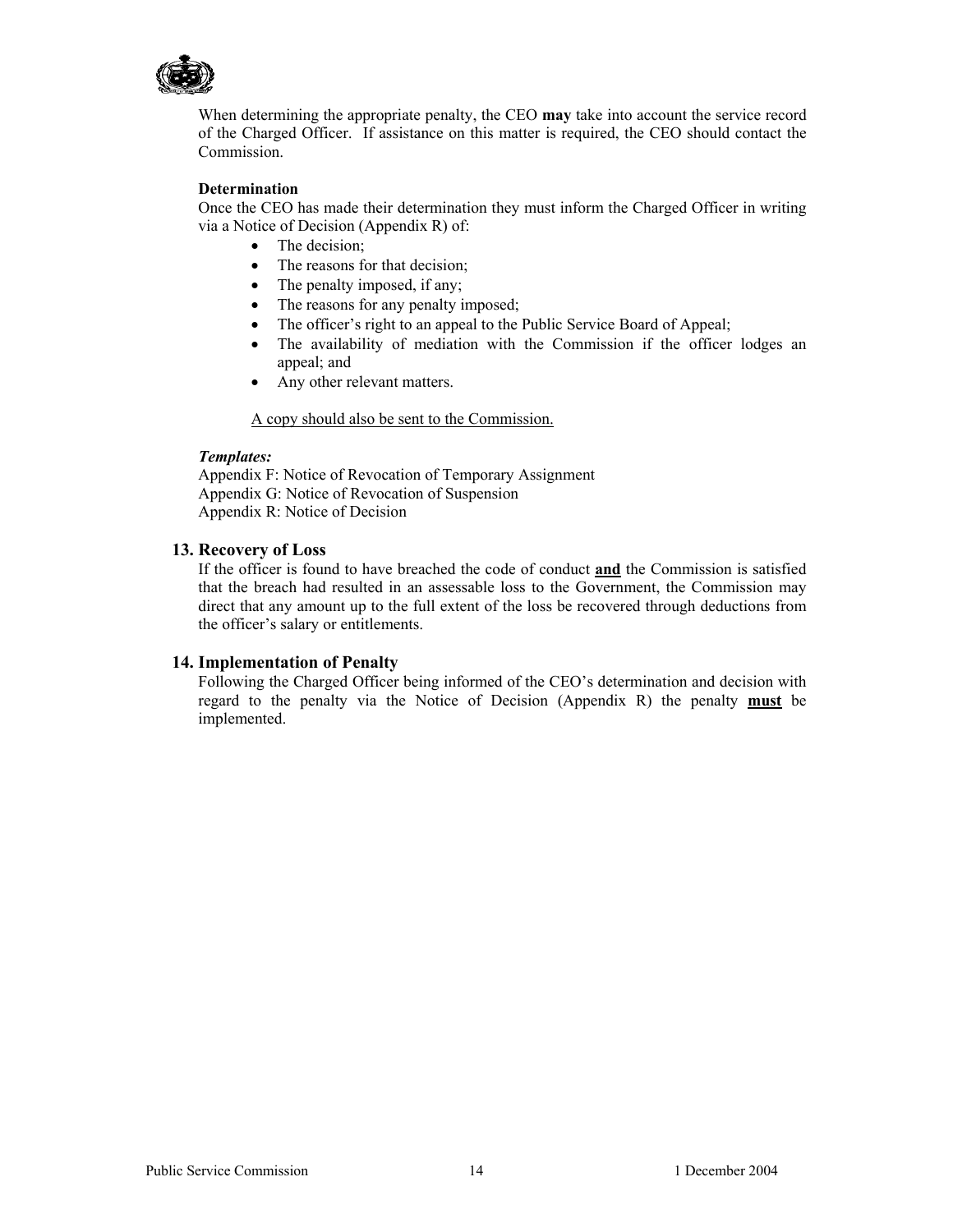

# **PART 2: IMPORTANT LEGAL PRINCIPLES RELEVANT TO MANAGING BREACHES OF THE CODE OF CONDUCT**

# **1. Procedural Fairness**

Any administrative decision that may adversely affect an individual's rights or interests must comply with the two fundamental principles (rules) of procedural fairness:

- (1) A person directly affected by an impending decision must be afforded a fair hearing and be given the right to be heard prior to that decision being made; and
- (2) The decision maker needs to act without bias in exercising his/her responsibilities.

#### *A constitutional right*

The Constitution supports the principles of procedural fairness. Article 9(1) of the Constitution states that when a person has been charged with any offence a fair and public hearing by an independent and impartial tribunal should take place. It can be argued that if a charge(s) of a breach of the Code of Conduct is laid against an officer under the *Public Service Act 2004* it may be considered an offence and thus the officer is to be afforded their constitutional right as per Article 9(1).

#### *Obligation under the Act*

The principles of procedural fairness are also reflected in subsection 44(5) of the Act, under which the procedure for investigating and determining a charge(s) must provide that:

- (a) The Charged Officer is to be informed of the case against them;
- (b) The Charged Officer has a right to be heard on the question of their guilt or innocence and on the question of any penalty to be imposed on them; and
- (c) The person who investigates the charge(s) and the person who decides on the guilt or innocence of the Charged Officer and decides on any penalty to be imposed on the officer must not be biased in the matter.

### **Procedural Fairness and Managing Breaches of the Code of Conduct**

### *I. THE HEARING RULE*

- $\triangleright$  Officers who are charged with a breach of the Code of Conduct must be provided with:
	- o All relevant information including the allegations so they are able to respond fully to the charge(s). This is facilitated by the Charging Officer ensuring that when the written charge(s) are prepared they include:
		- The Charged Officer's Name;
		- The Charged Officer's Ministry;
		- The actual part of the Code of the Conduct that is alleged to have been breached; and
		- The specific date, time, place and actual details of the alleged breach of the Code of Conduct to the extent they are known.
	- $\circ$  The opportunity to admit, deny or otherwise respond to the charge(s) laid against them within seven (7) days of receiving the notice.
	- o A copy of the completed Investigating Officer's report including written details of the findings within seven (7) days of the conclusion of the investigation.
	- o The opportunity to provide a written response to the Investigating Officer's findings.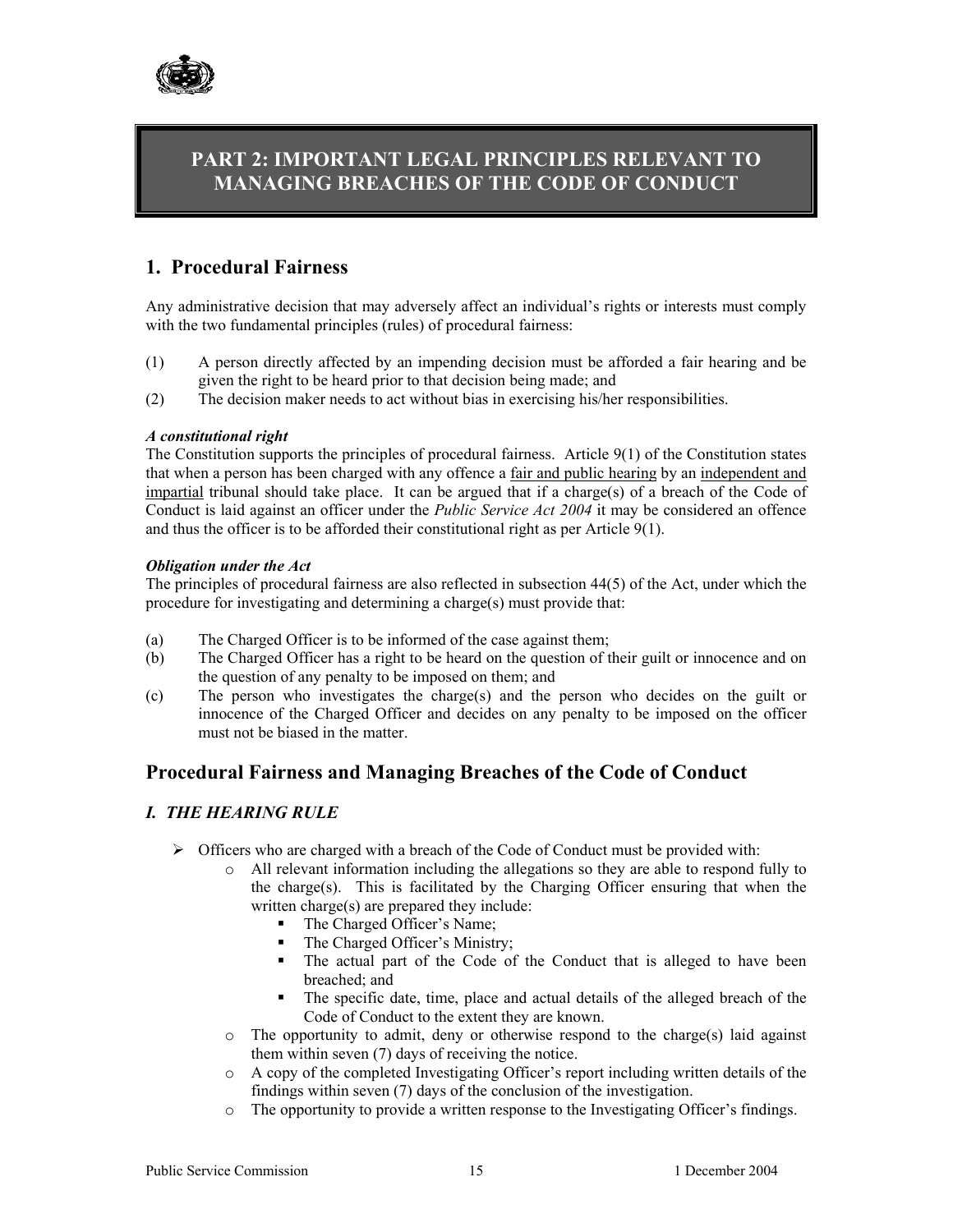

- $\circ$  Adequate opportunity to be heard in relation to the truth of the charge(s) against them and any penalty that may be imposed in relation to the charge(s)
- o An opportunity to be heard prior to the CEO taking action to either suspend the officer or temporarily assign the officer to other duties.
- $\triangleright$  A Charged Officer's submissions on the charge(s) laid against them must be considered by:
	- o The Investigating Officer when making a recommendation on the charge(s) to the relevant CEO; and
	- $\circ$  The relevant CEO in determining the truth of the charge(s) and the penalty, if any are to be imposed.

### *II. THE BIAS RULE*

For the management of breaches of the Code of Conduct there must not be any actual or apparent bias by those who have decision making roles namely the CEO, Charging Officer and Investigating Officer.

*Actual bias* can be described as when the decision maker unfairly accepts or rejects one side of the issue under consideration.

*Apparent bias* can be described as when considering the circumstances surrounding the making of the decision there is a real possibility that the decision maker might unfairly accept or reject one side of the issue under consideration. For example, this may be present where the decision maker has:

- $\triangleright$  a strong relationship (positive or negative) with the Charged Officer such as being a near relative;
- $\triangleright$  financial interests that will be directly affected by the outcome of the procedure;
- $\triangleright$  been previously concerned with the matter in some other capacity eg. the investigating officer is the officer who brought the issue to the attention of the relevant CEO.

The integrity of the process is the responsibility of the relevant CEO so they must ensure:

- $\triangleright$  they refrain from participating in determining the truth of the charge(s) if they have any actual or apparent bias; and
- $\triangleright$  the Charging Officer and Investigating Officer has no actual or apparent bias by making the necessary enquiries.

# **2. General principles relating to the proper exercise of statutory powers and functions**

Under common law there are three principles aimed at ensuring the proper exercise of statutory power. If they are not adhered to the decision made may be found to be unlawful and revoked by the Court. It is therefore important that all those involved in managing breaches of the Code of Conduct are familiar with these principles which are not mutually exclusive and overlap with the principles of procedural fairness.

### *I. REASONABLENESS*

The principle of reasonableness requires statutory powers not to be exercised unreasonably. The Court will only find that an exercise of power is 'unreasonable' if it is 'so outrageous in its defiance of logic or of accepted moral standards that no sensible person who had applied his mid to the question' could have exercised the power in that manner.

This principle can be illustrated via other related concepts as follows: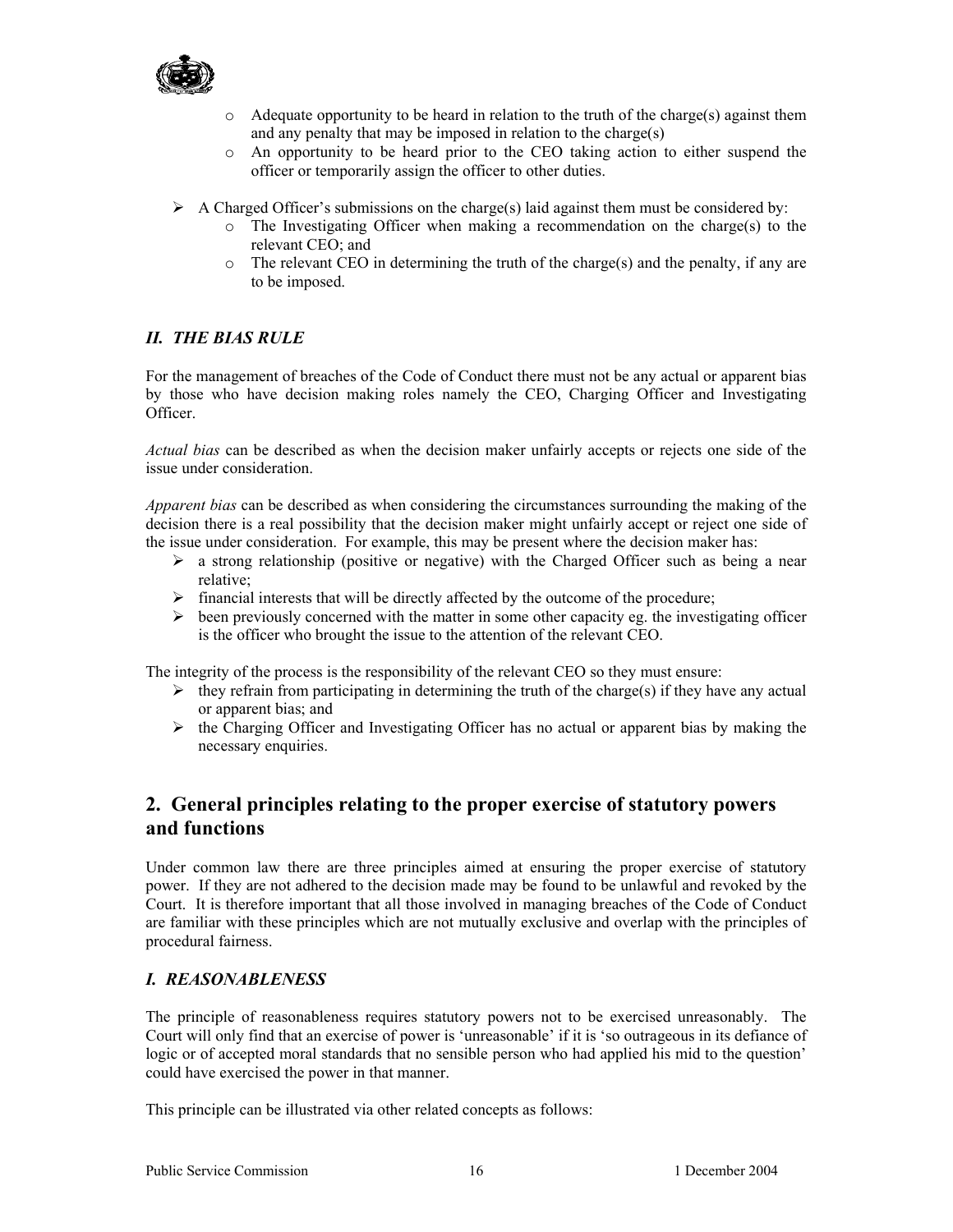

- $\triangleright$  Uncertainty It would be considered unreasonable to impose a legal requirement that is so uncertain that no one actually knows whether or not they are affected by it or not.
- $\triangleright$  Proportionality It would be considered unreasonable to impose a penalty for a breach of the Code of Conduct that was disproportionate to the breach. Such as terminating the employment of an officer who had been discourteous to a member of the public.
- $\triangleright$  No Evidence It would be considered unreasonable for the Investigating Officer to make findings and recommendations and for the relevant CEO to determine the truth of the charge(s) if there was no evidence available to justify their determinations.

### *II. RELEVANCE*

Under this principle statutory powers can only be exercised on the basis of matters and information which is relevant and on an independent basis and not under the command or direction of another person.

This principle is particularly important for the:

- $\geq$  CEO when considering the truth of the charge(s) and whether or not to penalise the Charged Officer only the Investigating Officer's final report and submissions by the Charged Officer should be considered.
- $\triangleright$  Investigating Officer when conducting their investigation, the investigation must be done independently and address all relevant issues.
- $\geq$  ACEO when the CEO delegates their power to say an ACEO as a result of a conflict of interest the ACEO must act independently of the CEO.
- $\triangleright$  Charging Officer when considering whether or not to charge(s) the officer they must only consider relevant information and make the determination independently.

### *III. IMPROPER PURPOSE*

Statutory power should only be exercised for the purpose(s) of the provision conferring the power. The Act enables the Commission and CEOs to institute action against an officer who has allegedly breached the Code for the purpose of upholding the Code of Conduct and maintaining the integrity of the Public Service. Instituting an action against an officer for the purpose of preventing the officer from being promoted would be an improper purpose.

### **3. Standard of proof required**

The civil standard of proof applies to the determination of whether a charge(s) of a breach of the Code of Conduct is true. The decision-maker must make this determination **on the balance of probabilities**. This means that the decision-maker must be satisfied that it is more probable than not that the charge(s) is true, after weighing up the competing evidence available. The standard of proof required is affected by the seriousness of the charge(s) in question and as such the standard of proof is not absolute.

For example the standard of proof for an officer who has allegedly defrauded the Government of large sums of money would require more convincing evidence than for an officer who has allegedly been discourteous to a member of the public.

### **4. Presumption of Innocence**

A Charged Officer is presumed to be innocent of the charge(s) brought against him, until those charge(s) have been determined to be true following the disciplinary procedure. This presumption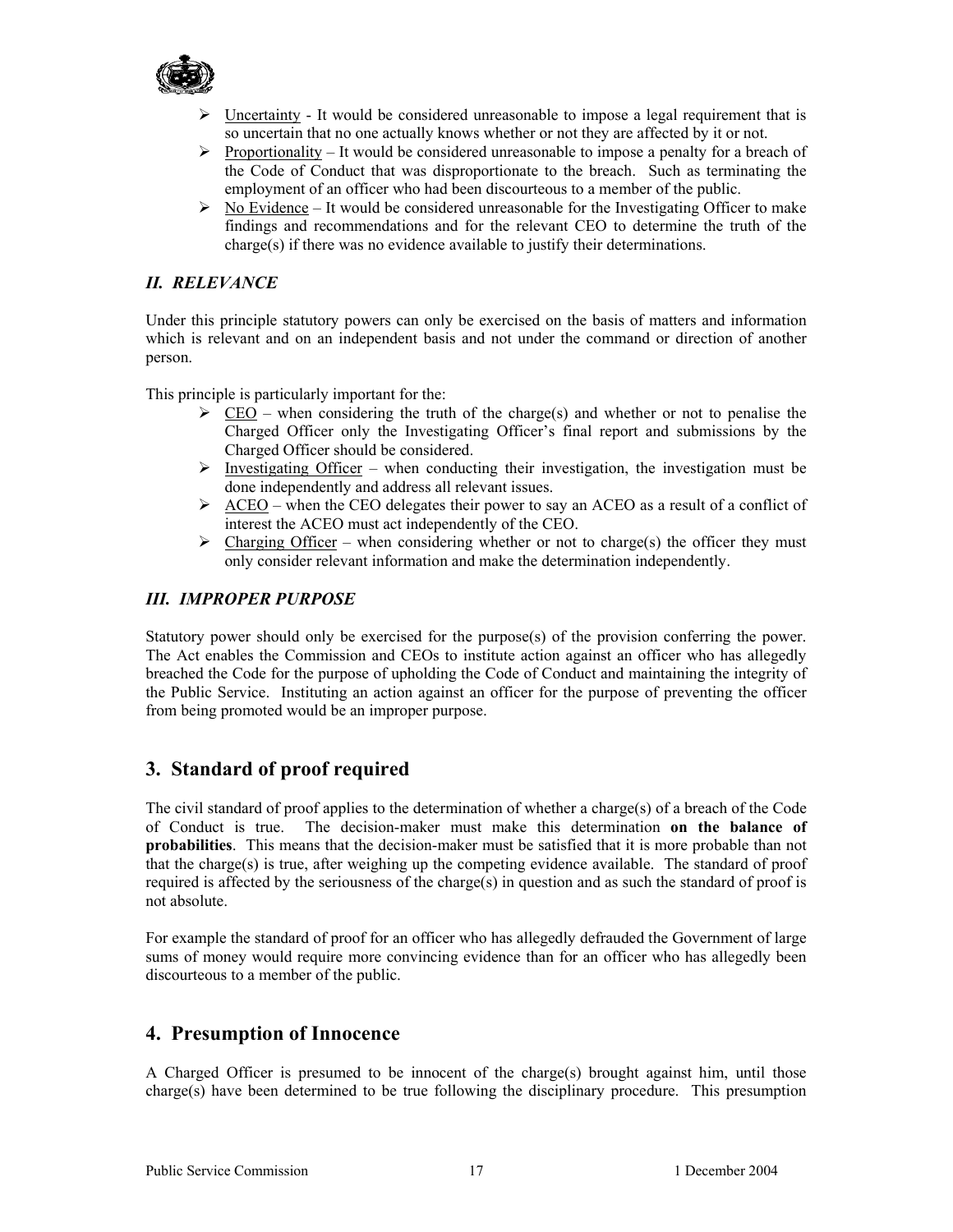

means that any action the CEO may take in respect of the Charged Officer pending the determination of the charge(s) cannot be based on the prejudged guilt of the Charged Officer.

For example, the CEO cannot suspend the Charged Officer or temporarily assign them to other duties under the Act on the basis that the officer is probably guilty of the charge(s).

# **5. Conflict of interest**

In the context of employment in the SPS, a conflict of interest exists where an officer's private interests, both financial and personal, conflicts with their official duties such that an independent observer might reasonably question whether the professional actions or decisions of that person are influenced by their own interests. As with the bias principle discussed above it may be real or apparent.

The Code of Conduct requires all officers to declare and avoid all conflicts of interest, whether real or apparent, in the course of their employment. This requirement to disclose and avoid conflicts of interest is part of the duty of the SPS as a whole to be impartial and to be seen as impartial.

For the procedure of managing breaches of the Code of Conduct those that are involved in the procedure must declare and avoid any conflicts of interest in relation to their appointment namely the Charging Officer, Investigating Officer and CEO (final decision maker). If a conflict exists the officers concerned should declare it and request to be excused from carrying out their designated role.

For example, if the Investigating Officer is a near relative of the Charged Officer they would have a personal conflict of interest and as such should not carry out the investigation.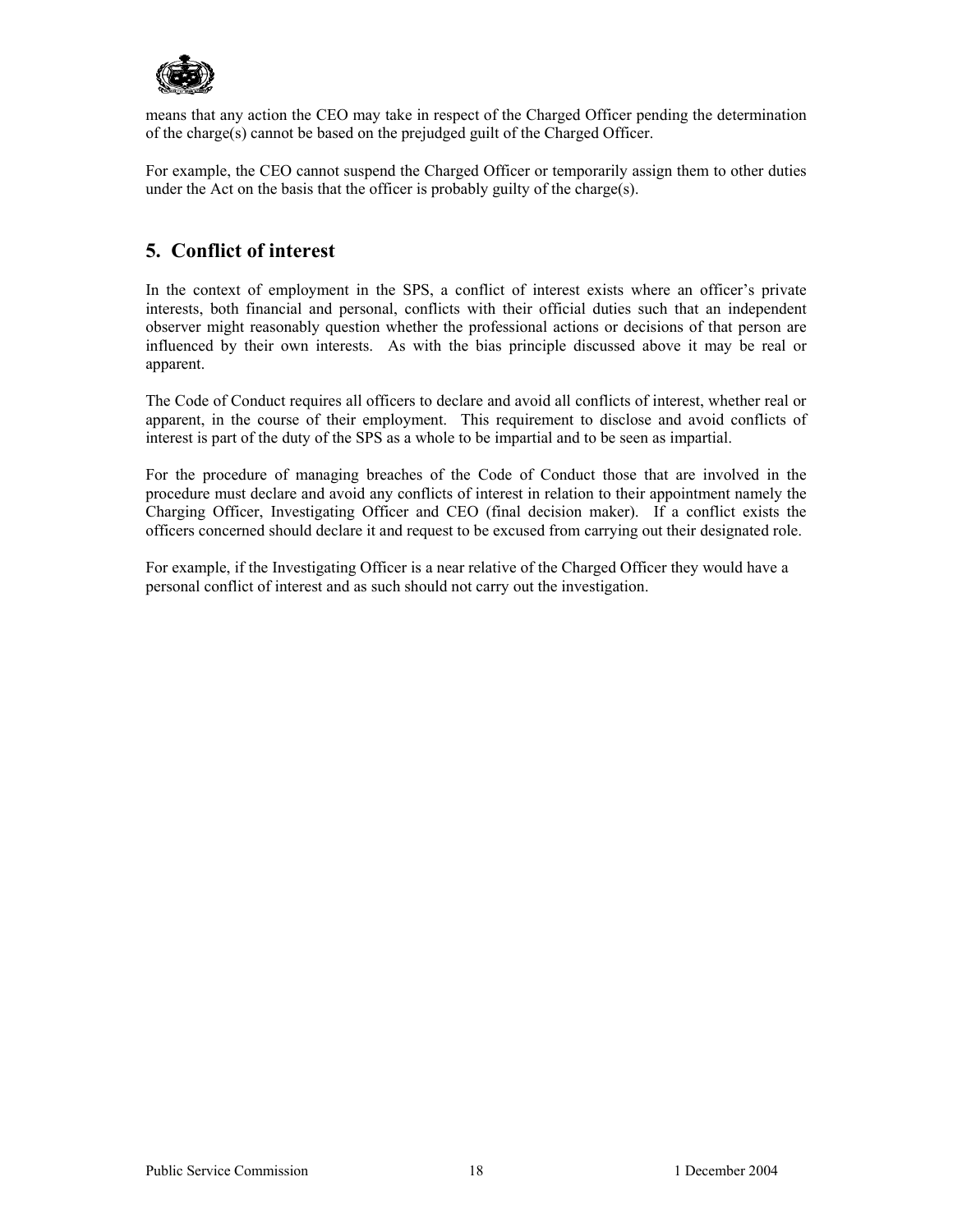

# **PART 3: THE CODE OF CONDUCT AND HOW TO DETERMINE A BREACH HAS OCCURED**

# **The Samoa Public Service Code of Conduct**

The Code of Conduct (section 19 of the Act) sets out the standards of behaviour required of every employee and every CEO in their capacity as a member of the SPS. It applies generally to conduct in the course of employment and outside the workplace except in relation to conflict of interest which is only in the course of employment. The obligations imposed are not mutually exclusive and an employee may breach more than one provision of the Code of Conduct at the same time.

The Code of Conduct consists of three (3) parts:

- 1. Ten (10) specific subsections of the **Code**, (section 19);
- 2. **SPS Values**, incorporated into the Code by subsection 19(j) (section 17); and
- 3. **Additional Conduct Requirements,** incorporated into the Code by subsection 19(k), but set out in the Part X of the Regulations.

The Code will now be described in detail below.

#### **a. Be honest and impartial**

This provision requires employees to be honest and truthful in their dealings with their fellow workers, members of the public, their CEO, their responsible Minister and the Government in general.

It also requires employees to act and provide advice without fear or favour of anyone and generally to make decisions on their merits alone. Employees should act apolitically and serve the Government with impartiality, regardless of which party is in power and which party they personally support.

#### **b. Work carefully and diligently**

This provision requires employees to work with care in their duties, and is especially important where those duties concern issues of public safety or public money. Further, it requires that employees are productive during work hours and do not shirk from their duties, for example, by taking sick leave when they are not sick or being absent without authorisation.

#### **c. Treat everyone with respect and courtesy and without coercion or harassment**

This provision requires that employees behave professionally and show respect and courtesy to their fellow workers and to members of the general public. It also requires that they do not harass or engage in intimidating or bullying behaviour towards their fellow workers or other members of the public. In this context, harassment includes physical, emotional and sexual harassment.

#### **d. Comply with all laws that apply to them**

This provision requires that employees abide by all the laws of Samoa that apply to them, e.g. the Crimes Ordinance 1961 or the Road Traffic Ordinance 1960. This is because a breach of a law by a member of the Public Service reflects badly on the Public Service as a whole.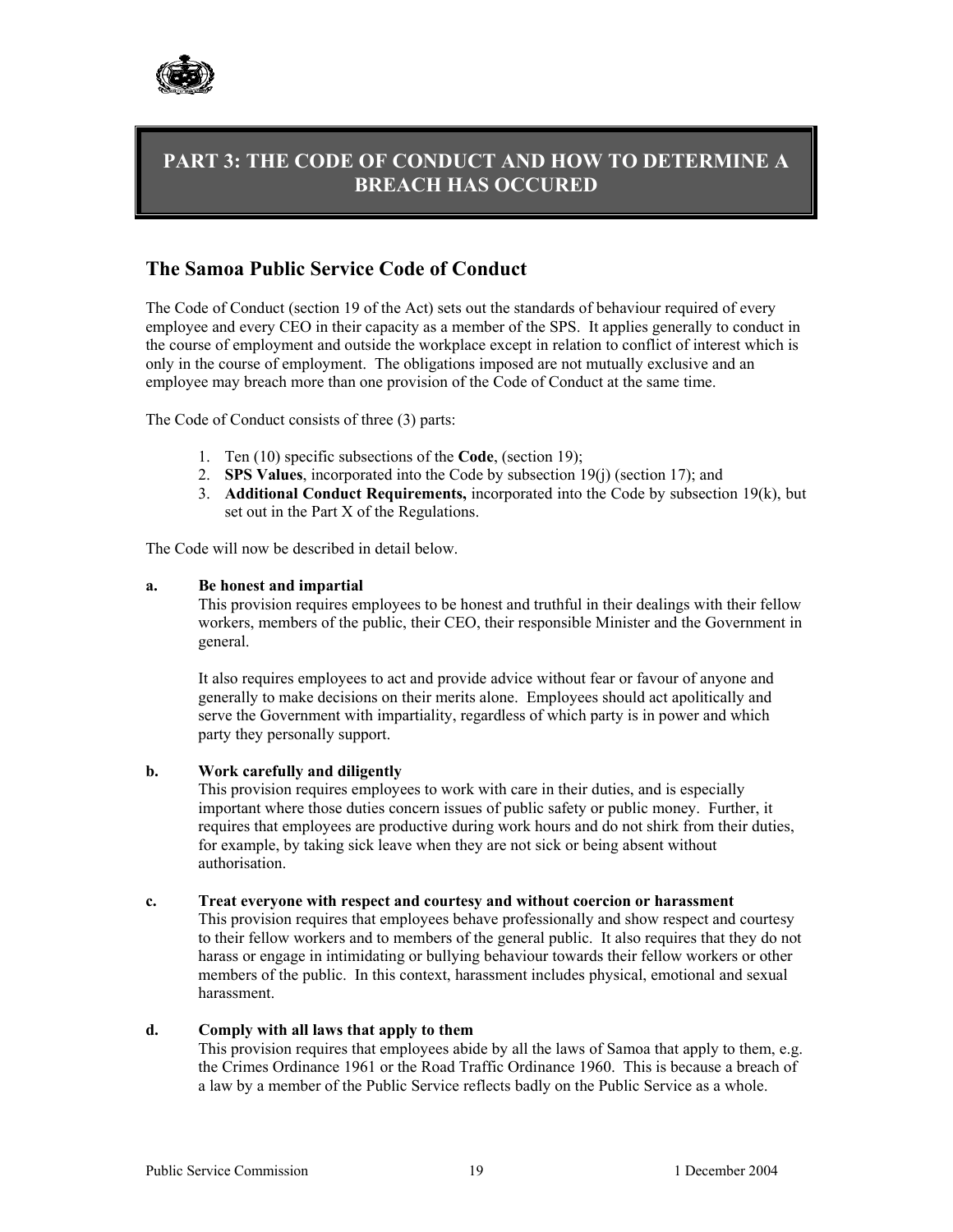

Therefore, an employee who breaks a law breaches this provision, even if the unlawful act is not related to their employment in the SPS.

Individual Ministries may also have additional governing legislation that employees within those Ministries must comply with.

#### **e. Comply with all lawful and reasonable directions given to them by persons who have authority to give those directions**

This provision requires that all employees obey any lawful and reasonable directions given by authorised persons. These directions may be formal and in writing, or they may be informal and given orally. An example of a formal direction would be any Employment Instruction made by the Commission under the Act. An example of an informal direction would be a manager directing a employee via telephone to return to work when the employee has no reason to be absent.

In addition, individual Ministries may have developed internal policies that employees within those Ministries must comply. For example if an employee does not comply with a Ministries Internal Email Policy disciplinary action could be taken against that employee.

#### **f. Disclose and take all reasonable steps to avoid, any real or apparent conflicts of interest in relation to their employment**

This provision requires that employees avoid situations in which their private interests, whether pecuniary or otherwise, conflicts or might reasonably be thought to conflict with his public duty. Where employees possess, directly or indirectly, an interest that conflicts or might reasonably be thought to conflict with their public duty, or could improperly influence their conduct in the discharge of their responsibilities, they should disclose that interest to their supervisors. Should circumstances change after an initial disclosure has been made, so that new or additional facts become material, the relevant employee should disclose this new information.

#### **g. Use government resources properly**

This provision requires that employees use government resources at their disposal in a proper manner. Government resources are public property and should therefore be only used in connection with the provision of public services or for the public good. The use of government resources for personal gain or convenience would be a clear breach of this provision, as would the use of government resources in a wasteful manner. (eg. Using Government vehicles for personal use on weekends without permission)

### **h. Use official information only for official purposes**

This provision relates to the use by employees of information that they obtain or have knowledge of in the course of their employment. It requires that the employees only use such information for the purposes of their employment in the SPS, and not for personal gain or any other purposes. (eg leaking information to the media)

**i. Act with integrity and not misuse their status or authority to seek or obtain a benefit for themselves or any other person or body**  This provision requires employees to exercise their powers responsibly and with integrity.

For example, if a senior manager delegates all their work to their employees whilst surfing the internet during working hours.

#### **j. Uphold the Values of the Public Service set out in Section 27 of this Act**

This provision requires that employees act consistently with the Values of the Public Service set out in section 17 of the Act. Most of the Values are repeated in the Code of Conduct provisions and they are as follows: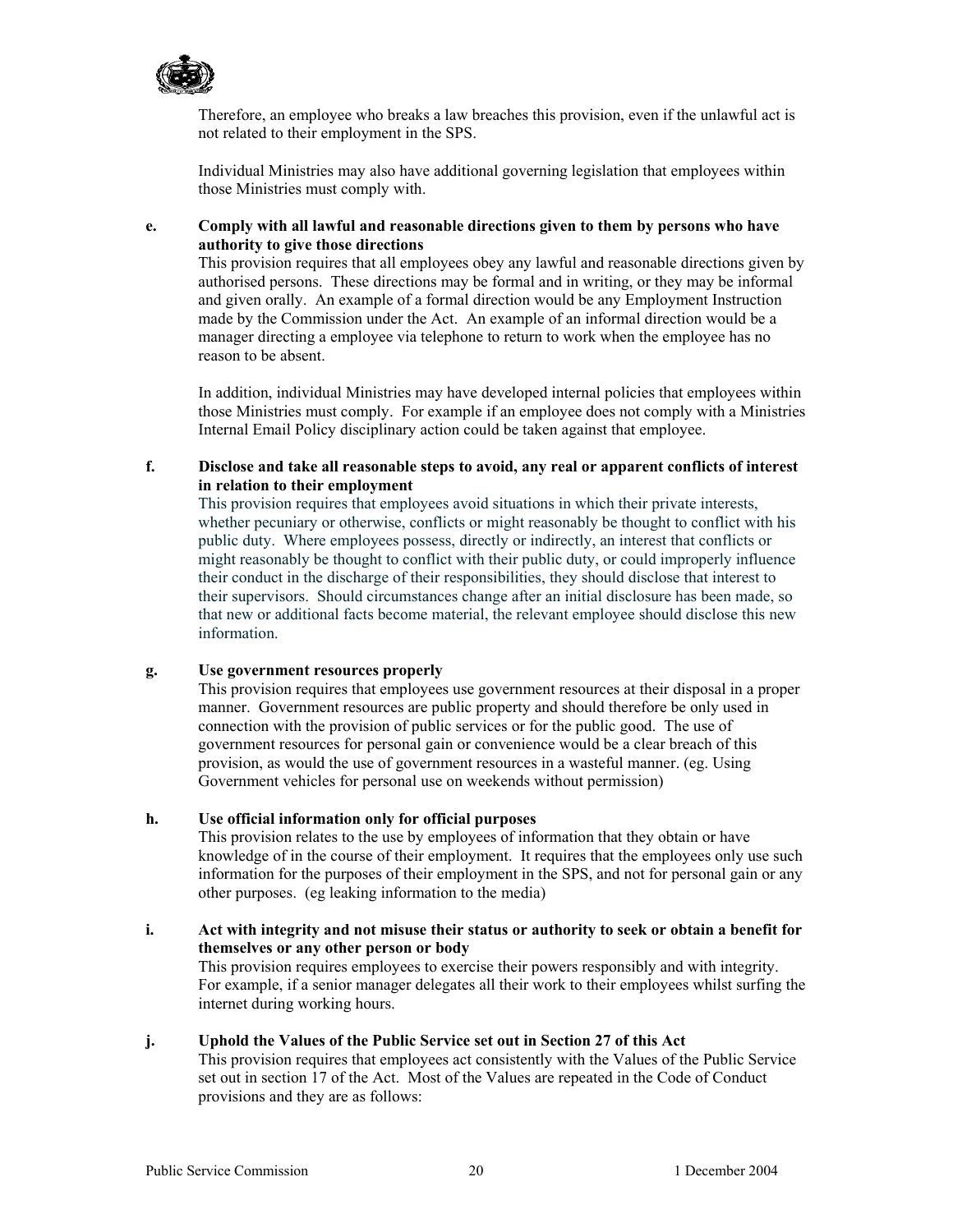

*Honesty:* Acting honestly, being truthful and abiding by the laws of Samoa.

*Impartiality:* Providing impartial advice, acting without fear or favour, and making decisions on their merits.

*Service:* Serving the people well, through faithful service to the Government.

*Respect:* Treating the people, the Government and colleagues with courtesy and respect.

*Transparency:* Taking actions and making decisions in an open way.

*Accountability:* Being able to explain the reasons for actions taken, and taking responsibility for those actions.

*Efficiency & Effectiveness:* Achieving good results for Samoa in an economical way.

#### **k. Comply with any other conduct requirements set out in the Regulations**

This provision requires employees to follow any other additional conduct requirements set out in the Regulations. Currently, the additional requirements from the Regulations are as follows:

**Regulation 40 - Use of official information :** Each employee must within 14 days of commencing employment, complete a statutory declaration of the effect that their attention has been drawn to the provisions of the Act and these Regulations relating to the use of official information and that they will uphold the requirements of those provisions.

**Regulation 41 - Authorised communications** –An employee must not communicate any matter of policy affecting a department to the news media or to the public unless they have been expressly authorised to do so by the Commission or their Head of Deparmtent.

**Regulation 42 - Outside Work** – An employee must not engage in any paid employment or occupation outside the Public Service unless they have the written permission of the Commission.

**Regulation 43 - No payment beyond official salary and allowances** – An employee must not accept any remuneration, beyond their salary and allowances, for performing any service in connection with the Public Service for the Government or for any other person

**Regulation 44 – Use of drugs or alcohol** – An employee must not use drugs or alcohol in a way that adversely affects the performance of their duties or the performance of the duties of other employees

**Regulation 45 - Absence from duty** - An employee must not be absent from their official duties during hours of duty unless they have obtained official leave or unless in the case of illness or emergency they have taken all reasonable steps to inform their supervisor of their absence as soon as possible.

#### **Regulation 46 - Attendance -**

(1) Employees must attend work during the hours of attendance specified by the Commission.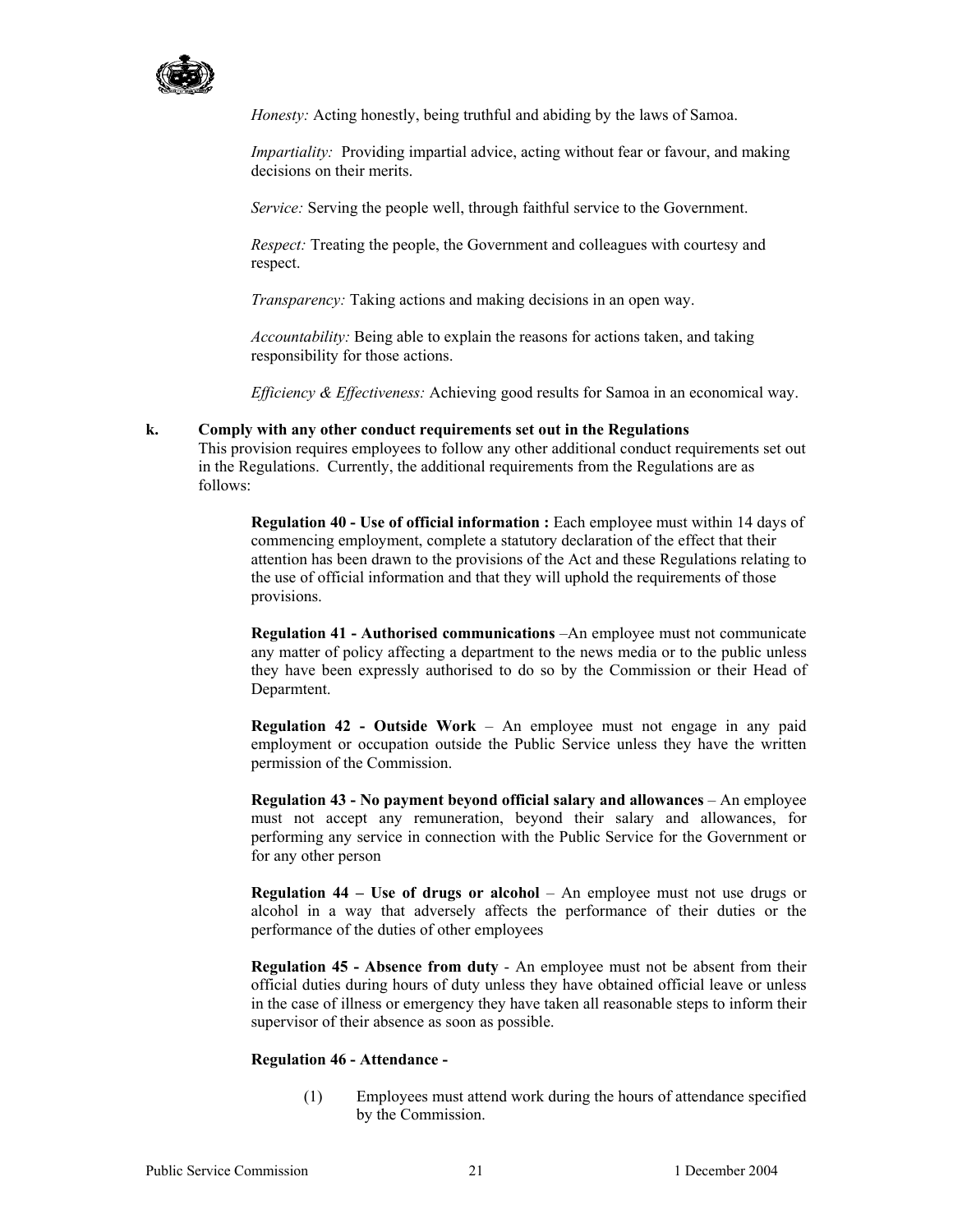

- (2) Each employee must enter their time of arrival and time of departure each day in the attendance record kept by their department.
- (3) An employee who reports late for duty may be required by their supervisor to make up the time lost.
- (4) Except in the case of illness or emergency an employee must not leave work during their hours of duty without the permission of their supervisor.

#### **Regulation 47 - Near relatives in same department –**

- (1) An employee who has a near relative working in the same department as the employee must immediately notify the Commission.
- (2) The Commission must consider whether it would be in the interests of the Public Service to take action in response to a notification under this regulation.
- (3) In this regulation, 'near relative' means a parent, child, brother, sister or spouse (including defacto spouse) whether by blood or marriage or adoption.
- (4) The Commission may in its absolute discretion, require an employee to transfer to another department where a near relative is working in the same department.

**Regulation 48 - Acceptance of money or goods – (1)** Subject to sub-regulation (2) an employee must not directly or indirectly ask for or accept money or goods or any other valuable from any person or entity concerned with any matter connected with the employee's official duties.

An employee shall not directly or indirectly ask for but may accept customary gifts within the tradition of Fa'a Samoa provided that the employee discloses such gifts in writing to the Commission and the Employee's CEO.

#### **l. Uphold the good reputation of the Public Service**

This provision requires employees to behave generally in a manner that is consistent with the good reputation of the Public Service. This requirement applies not only to employees' conduct in the workplace, but also to employees' conduct outside of the workplace.

### **How to Determine a Breach has Occurred**

In broad terms, an employee of the SPS whose conduct does not comply with an element of the Code of Conduct can be found to have breached the Code.

It is important however to note the following:

 Where a provision of the Code contains more than one element, it may not be necessary for the employee to have breached all the elements in order for a breach of the Code to be established;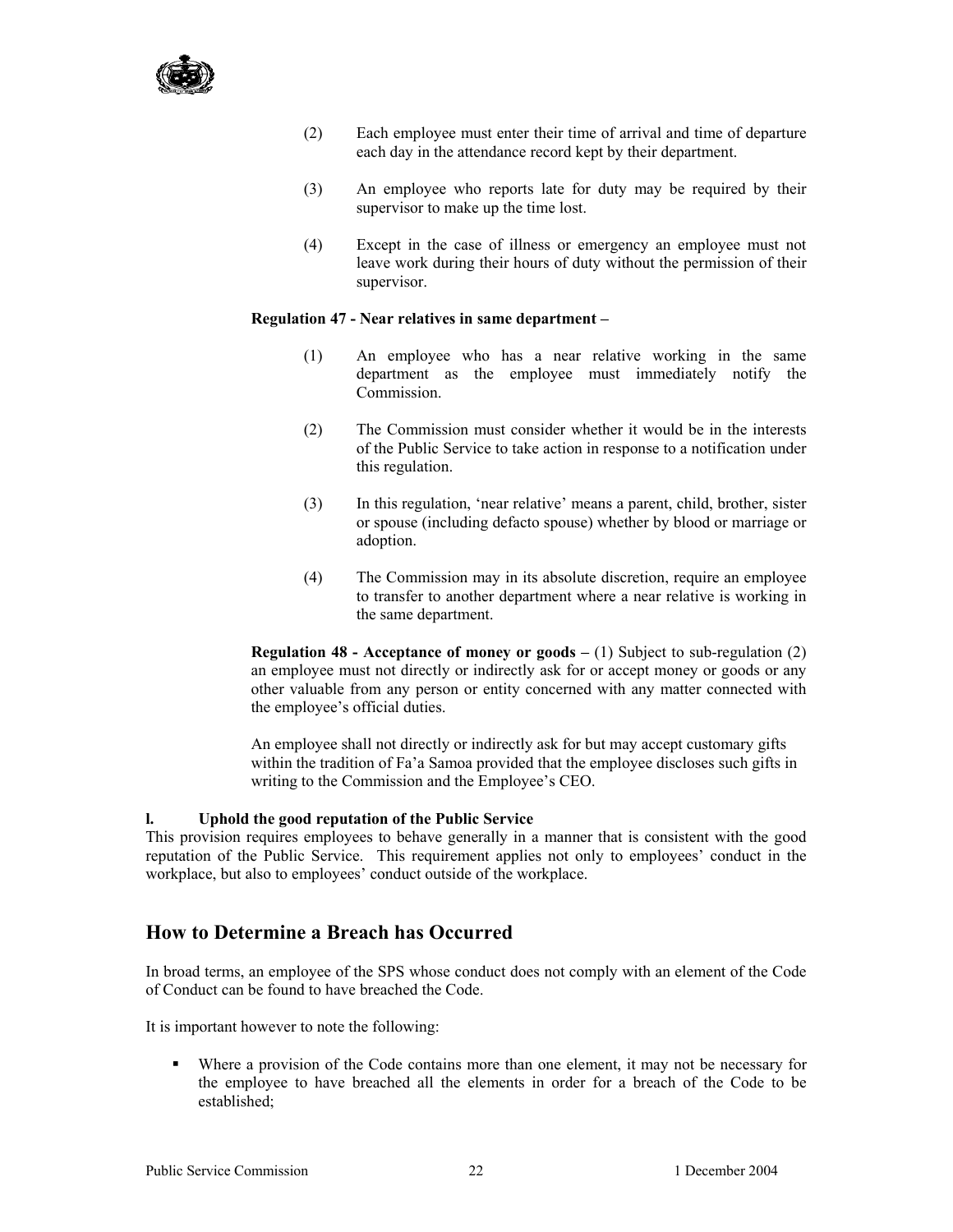

- Conduct, which is apparently unrelated to the performance of duties, may be subject to the Code - as long as there is a real connection between the conduct and its effect on the workplace (as indicated in the section above);
- If an employee's unsatisfactory performance is due to factors within their control that can be linked to the Code of Conduct, it can be dealt with as a possible breach of the Code. The question of whether or not something is within a person's control must be determined according to the circumstances of each case, having regard to the particular employee's capacity and capability. For example, under section 19(e), an employee's persistent failure to comply with instructions could be because they are simply incapable of following the instructions due to insufficient skills, or because they decide not to follow them.

If they are incapable or unable to follow instructions it should be dealt with as an underperformance or unsatisfactory performance issue as per section 48 of the Act.

#### **The need for Consistency**

When undertaking the procedure of handling breaches of the Code of Conduct it is important for there to be a consistent approach taken by those involved in the procedure. For example if minor breaches have been tolerated in the past and suddenly there is an enforcement of the rules against one employee in particular it may be unfair.

When considering whether or not to take action under the Managing Breaches of the Code of Conduct it is important to consider the following factors:

- The **nature and seriousness of the misconduct** e.g. the type of conduct, the standard of care and skill required of the person, the actual and potential consequences of the person's conduct
- $\blacksquare$  The relevance of the misconduct to the person's role and the reputation of the SPS e.g. whether a breach of trust is involved, how senior the person's position is;
- The circumstances of the misconduct or criminal offence e.g. degree of participation by the person, external pressures on the person
- Mitigating factors, e.g. age, experience, cultural background, language difficulties (NB the presence of mitigating factors may be outweighed by the seriousness of the conduct concerned)

#### **Checklist**

The questions below should be used as a guide only to assist in determining whether or not an officer has breached the Code of Conduct:

- *(a) Be honest and impartial* 
	- $\checkmark$  Can the actions of the employee be deemed as dishonest?
	- $\checkmark$  When the employee made the decision in question were they being impartial?
- *(b) Work carefully and diligently* 
	- $\checkmark$  Was care taken by the employee when they executed their duties?
	- $\checkmark$  Was there a danger to the public as a result of the actions of the employee?
	- $\checkmark$  Has the employee misused public monies?
	- $\checkmark$  Has the employee been absent from work to often and for no apparent reason?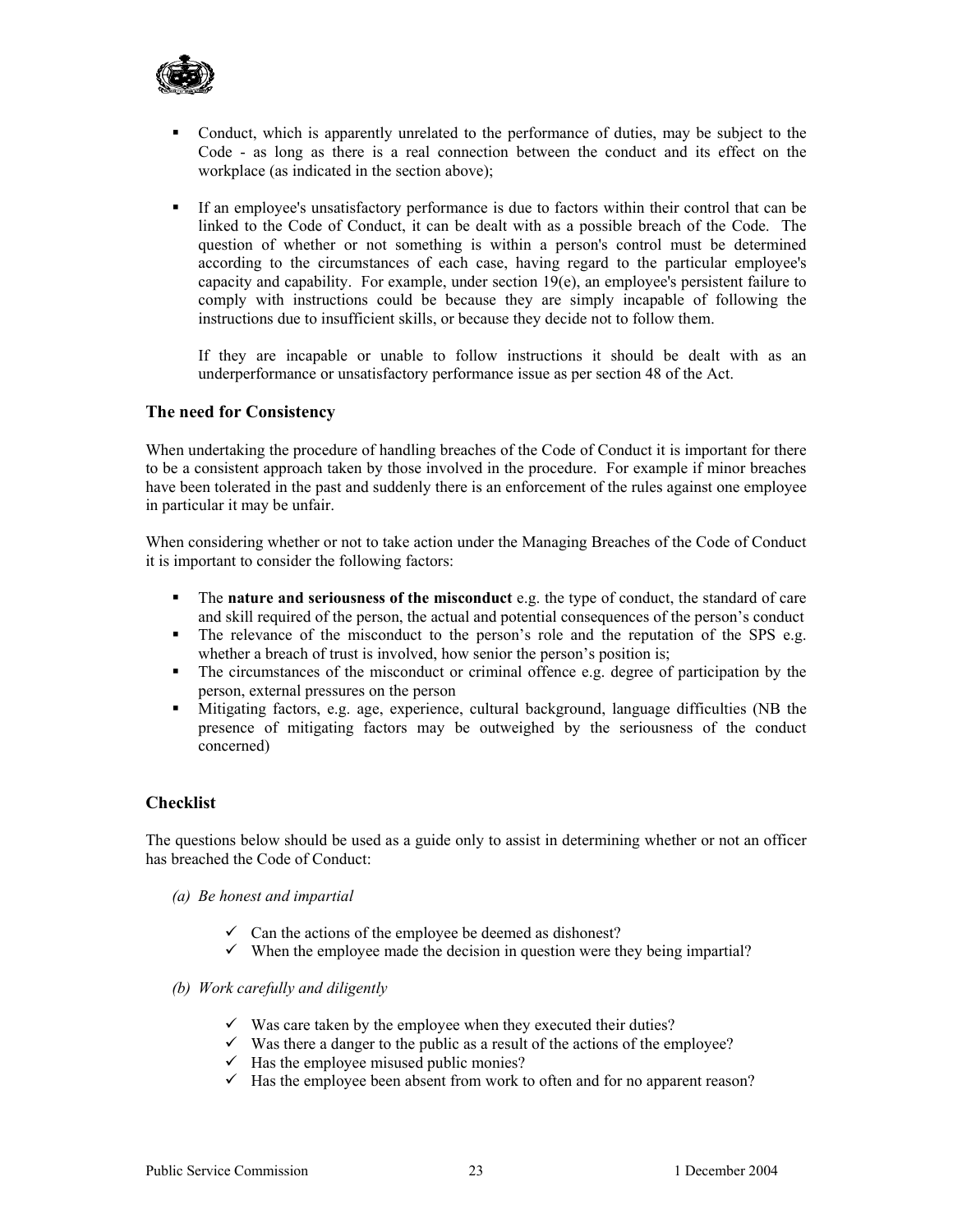

*(c) Treat everyone with respect and courtesy and without coercion or harassment* 

- $\checkmark$  Has the employee been seriously disrespectful?
- $\checkmark$  Has the employee been seriously discourteous?
- $\checkmark$  Has the employee harassed another person either physically, emotionally or sexually?
- $\checkmark$  Has the employee engaged in intimidating or bullying behaviour?
- *(d) Comply with all laws that apply to them* 
	- $\checkmark$  Has the employee broken the law?
- *(e) Comply with all lawful and reasonable directions given to them by person who have authority to give those directions* 
	- $\checkmark$  Has the employee failed to follow an Employment Instruction issued by the Commission?
	- $\checkmark$  Has the employee not followed a reasonable instruction given by their supervisor?
	- $\checkmark$  Has the employee failed to follow an internal Ministry policy?
- (f) *Disclose, and take all reasonable steps to avoid, any real or apparent conflicts of interest in relation to their employment*
	- $\checkmark$  Does the employee have a financial or personal interest in a company which the Ministry deals with?
	- $\checkmark$  Does the employee have a financial or personal interest in a company that may impact on their work in the Ministry?
	- $\checkmark$  Would the actions of the employee be perceived as resulting from a conflict of interest by their colleagues?
	- $\checkmark$  Did the employee make a personal profit from any Ministry property?
	- $\checkmark$  Did the employee operate a private business using resources of the Ministry?
	- $\checkmark$  Was the employee on a selection panel, where one of the persons interviewed was their spouse, relative or friend and did they influence the outcome in favour of that person?
	- $\checkmark$  Did the employee make a decision that allowed themselves their, spouse or friend to obtain a benefit from the Ministry
- *(g) Use Government resources properly* 
	- $\checkmark$  Has the employee used Government resources inappropriately?
	- $\checkmark$  Has the employee been wasteful in their usage of Government resources?
- *(h) Use official information only for official purposes* 
	- $\checkmark$  Has the employee used official information for their own personal gain?
	- $\checkmark$  Has the employee disclosed official information that they should not have?
- *(i) Act with integrity and not misuse their status or authority to seek or obtain a benefit for themselves or any other person or body* 
	- $\checkmark$  Has the employee failed to act with integrity in their dealings as an employee of the Ministry?
	- $\checkmark$  Has the employee misused their positional power?
	- $\checkmark$  Has the employee gained personal benefit from their actions?
- *(j) Uphold the values of the public service set out in Section 17*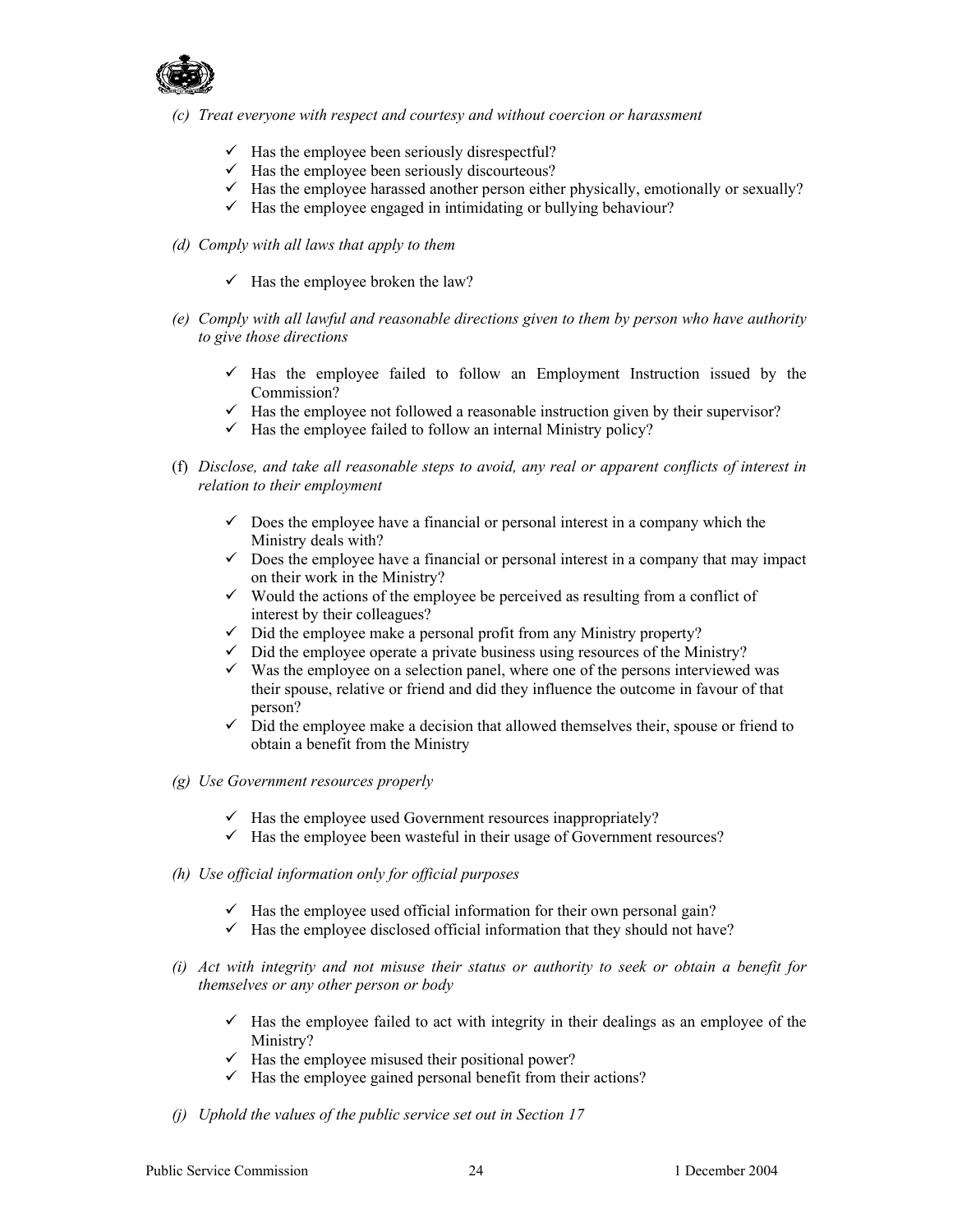

- $\checkmark$  Has the employee failed to uphold the values of the public service?
- *(k) Comply with any other conduct requirements set out in the regulations* 
	- $\checkmark$  Has the employee failed to comply with any of the conduct requirements set out in the regulations?
- *(l) Uphold the good reputation of the public service.* 
	- $\checkmark$  Has the employee brought the reputation of the public service into disrepute?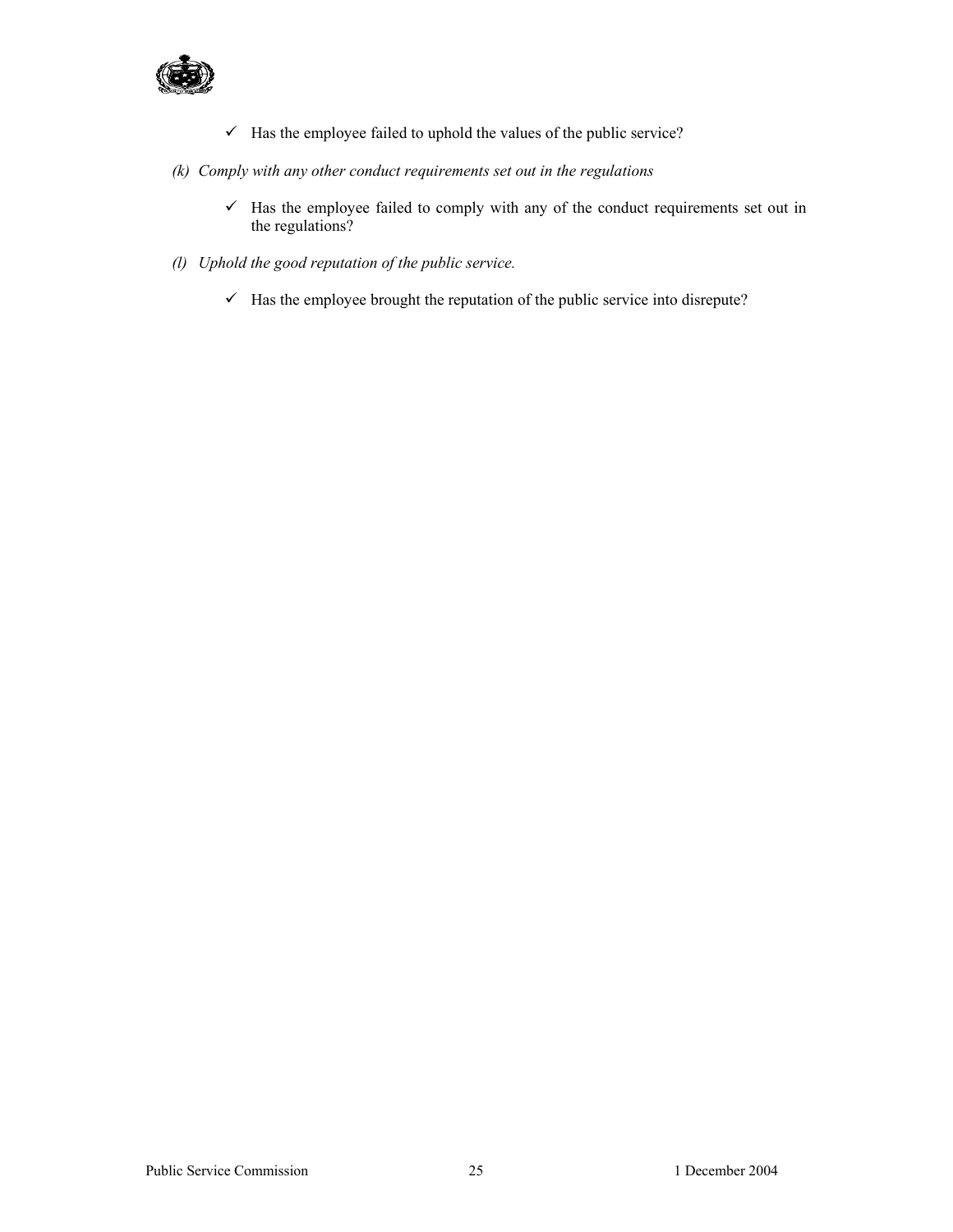

# **PART 4: ROLES, RESPONSIBILITIES & ACCOUNTABILITIES OF CEO, CHARGING OFFICER AND INVESTIGATING OFFICER**

### **CHIEF EXECUTIVE OFFICER**

As Head of the Ministry, the CEO is ultimately responsible for the management of the employees working in his or her Ministry. This responsibility includes promoting adherence to the Code of Conduct within his or her Ministry and managing the breaches of the Code of Conduct that may occur. The CEO has important roles to play throughout the managing breaches of the Code of Conduct procedure.

#### **Preliminary considerations - Bias or conflict of interest**

Before the relevant CEO carries out any of the functions in relation to the disciplinary procedure, the relevant CEO must first consider whether they have a personal interest in the matter that conflicts or may reasonably be seen to conflict with those functions. If such an interest exists, the relevant CEO should immediately declare the interest to the Commission and stop participating in the procedure. Following consultation with the Commission, the relevant CEO should then either request that the Commission take over the functions, or delegate the functions to one of the Assistant CEOs who has no such personal interest.

#### **Starting the Disciplinary Procedure**

When allegations of a breach of the Code of Conduct are first brought to the attention of the CEO, the CEO must make a preliminary determination on whether the allegations warrant commencing the formal disciplinary procedure. There are two questions relevant to this determination:

**Question 1** - Does the relevant CEO believe that the officer **may** have breached the Code of Conduct?

There are two sub-issues that need to be considered here:

• Is there a possibility that the alleged misconduct breaches the requirements of the Code of Conduct?

First, the relevant CEO must consider the nature of the alleged misconduct and whether the alleged misconduct **may** breach at least one of the conduct requirements of the Code of Conduct. The Code of Conduct does not does not cover all forms of 'misconduct' in the workplace. Further, many requirements of the Code of Conduct do not apply to an officer's behaviour outside of his or her employment in the SPS. Where the alleged misconduct is totally unrelated to the employee's employment in the SPS or is not clearly covered by one of the provisions of the Code of Conduct, it may be that the misconduct in question is not a breach of the Code of Conduct.

Nonetheless, the relevant CEO does not have to be satisfied that the alleged misconduct breaches one of the conduct requirements, only that the alleged misconduct may do so.

• Is there a possibility that the allegations of misconduct are true?

Second, the CEO must consider the factual evidence underlying the allegations and whether there is sufficient evidence to justify a belief that the allegations against the employee **may** be true. As above, the relevant CEO does not have to believe that the allegations are true, only that the allegations may be true. There does not need to be highly compelling evidence for the CEO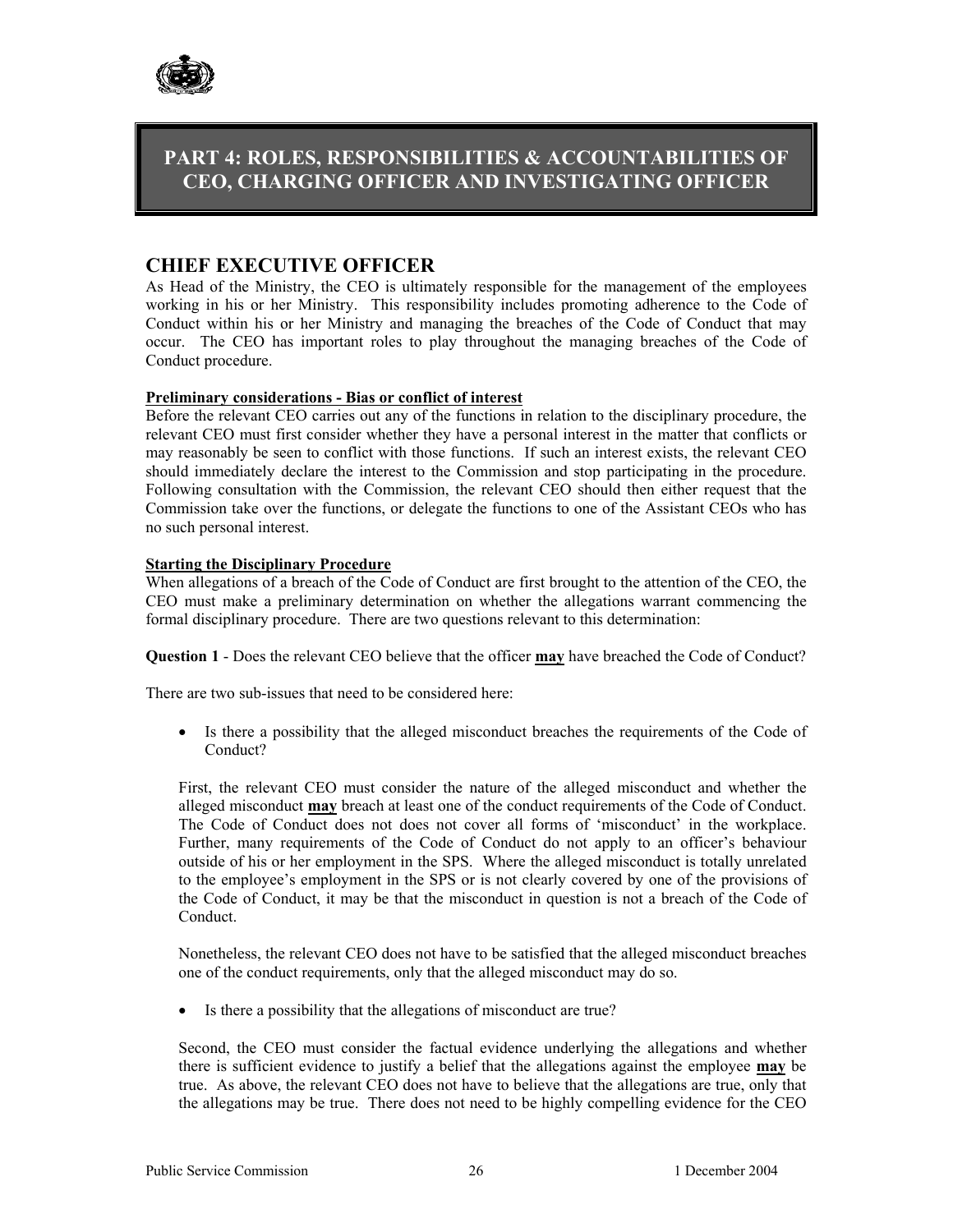

to have such a belief though there must at least be some corroborating evidence in relation to the allegations.

**Question 2 -** If so, is it appropriate in the circumstances for the CEO to activate the disciplinary procedure by appointing a Charging Officer to consider the matter further?

#### **This is where the CEO considers whether the conduct is serious or persistent enough that it should be dealt with under the formal disciplinary procedure.**

(Please refer to Part 2 - Important Legal Principles relevant to Managing Breaches of the Code of Conduct)

If the answer to both questions is in the positive, then the relevant CEO should start the disciplinary procedure by appointing a Charging Officer from their Ministry to consider the matter further.

#### **Appointment of Charging Officer**

In appointing the Charging Officer, the relevant CEO should take all reasonable steps to ensure that the Charging Officer is not biased or seen to be biased against the Suspect Officer. Although the Act and Regulations do not require this to be done, doing so would ensure that the principles of procedural fairness are not breached. It is recommended that, before appointing an officer as a Charging Officer, the relevant CEO at least obtain a declaration from that officer that that officer has no personal interest in the matter.

### **Determining whether to suspend the officer or assign them to other duties**

If the relevant CEO decides to appoint a charging officer, they can exercise their discretion to suspend or assign to other duties the officer under section 47 of the Act pending the determination of the charge(s). This determination can be made once a Charging Officer is appointed, or when the Charging Officer brings a charge(s) against the officer in question.

#### *Reasons for suspension or assignment to other duties?*

The effect of a suspension or a temporary assignment to other duties is to remove the Charged Officer from his or her current position while the charge(s) are being determined. The relevant CEO must be satisfied that, having regard to the relevant circumstances surrounding the charge(s) against the Charged Officer, it is necessary to remove that officer from their position while the charge(s) is being determined. In this respect, a decision to suspend or assign them to other duties would usually be made for one or more of the following reasons:

• To limit the risk of interference with or prejudice to the investigation of the Charged Officer

Where the charge(s) against the Charged Officer is closely related to his work duties, there may be a risk that the Charged Officer could interfere with or prejudice the investigation of the charge(s) if they remain in their current position while the charge(s) are being determined.

For example, the Charged Officer may potentially intimidate or otherwise influence work colleagues who may be potential informants or the Charged Officer may potentially use his position to tamper with physical and documentary evidence relevant to the charge(s). The risk of interference with the investigation of the charge(s) is higher where the Charged Officer occupies a supervisory position or is in a position of trust and responsibility.

Having regard to the nature of the charge(s) and the position of the Charged Officer, the relevant CEO may determine to remove the Charged Officer from his or her current position in order to limit the risk of interference with the investigation of the charge(s).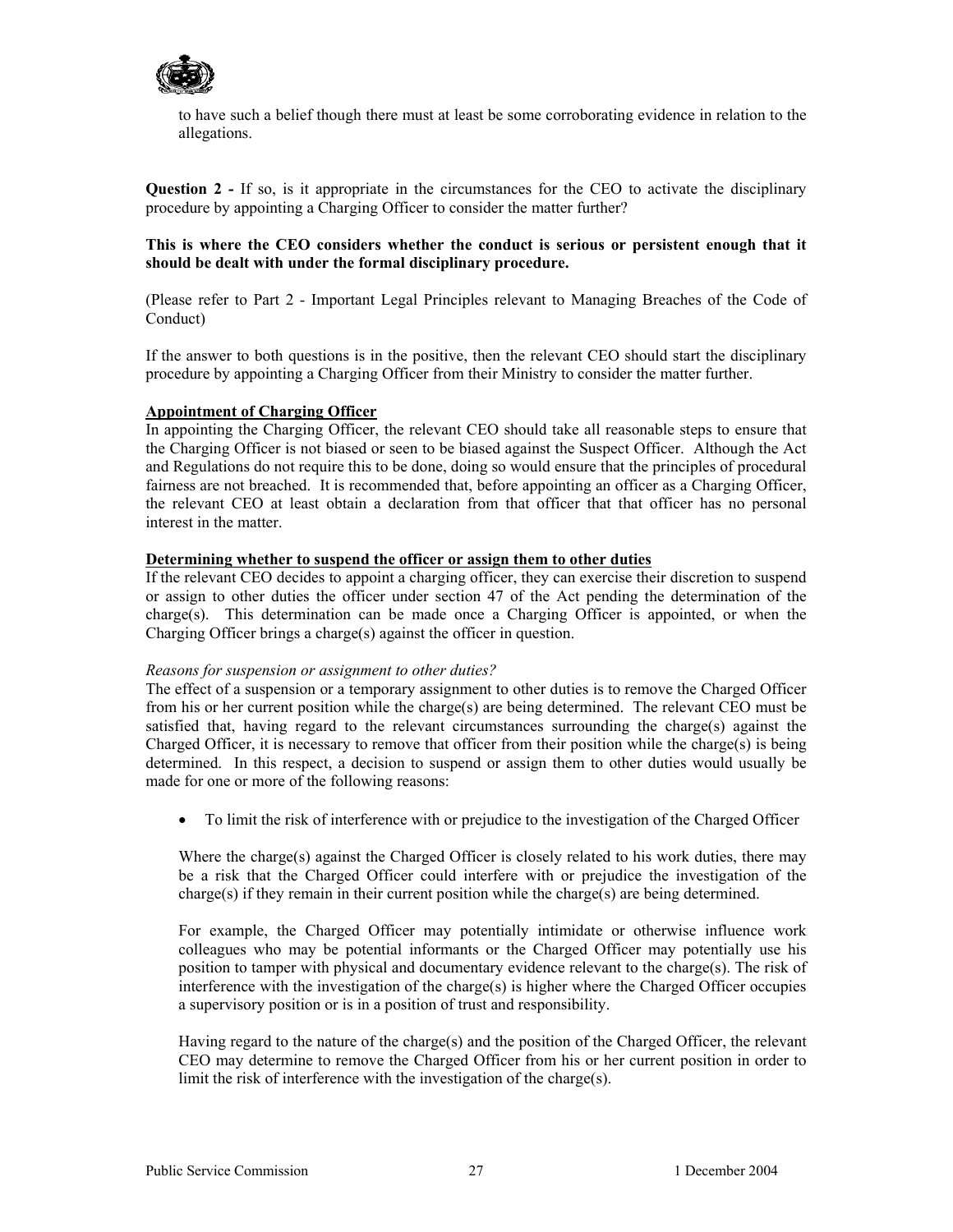

• To protect the interests of the public

Having regard to the nature of the charge(s) against the Charged Officer, it may be in the public interest that that officer be removed from his or her current workplace. For example, it may be in the public interest for the relevant CEO to suspend or assign to other duties an officer charged with the improper use of highly sensitive government information. The potentially severe consequences of such a breach may mean that the relevant CEO cannot afford to take the risk that the charge(s) is true and that the employee would continue his or her breach. Accordingly, the relevant CEO is obliged to remove the Charged Officer from his or her position by suspending that officer or transferring them to other duties, pending the determination of the charge(s).

• To protect the interests of the Ministry employing the Charged Officer

Similarly, if the nature of the misconduct or charge(s) means that the Charged Officer is unable to perform his or her work duties effectively, it may be in the interests of the relevant Ministry for the relevant CEO to suspend the officer or assign them to other duties.

For example, an officer responsible for awarding tenders is charged with using their position to award tenders to family members. It is likely that if that officer continues working in their position, it would create a perception that the tender procedure is not fair and impartial and render the tender process unworkable. In this instance, the relevant CEO would be justified in suspending or transferring that officer to protect the efficacy of the tender process for the Ministry.

• To protect the interests of the Public Service in general

Under the Code of Conduct, the relevant CEO is bound to uphold the good reputation of the Public Service. It is possible that the nature of the allegations against the Charged Officer are so serious that it would adversely affect the good reputation of the Public Service merely to have that officer continue working in their position. In such cases, the relevant CEO may be justified in suspending that officer to protect the good reputation of the Public Service.

• To protect the interests of the Charged Officer or their fellow employees

In some instances, it may be necessary to remove the Charged Officer from their position in order to protect that officer or their fellow employees. For example, if the Charged Officer is charged with the physical harassment of a fellow employee, then it may be in the interests of both that officer and his alleged victim that that officer be suspended or assigned to other duties.

The reasons given above are not exhaustive and the relevant CEO may exercise the discretion to suspend or assign to other duties for other reasons connected to the charge(s) against the Charged Officer. However, it is important here to stress that the decision to suspend or assign to other duties a Charged Officer should not be made on the basis that the charge(s) is true. Rather, the relevant CEO must consider the **risk** that the charge(s) is true, and whether the relevant CEO should assume that risk in light of the various interests affected by the charge(s).

#### *Suspension or assignment to other duties*

If the relevant CEO has decided that a suspect officer or a Charged Officer should be temporarily removed from their position while the charge(s) are being determined, the relevant CEO may either suspend or assign to other duties that officer.

The decision on whether to suspend or to assign to other duties the suspect officer depends on the consideration of the same interests discussed above. Generally, suspension should only be considered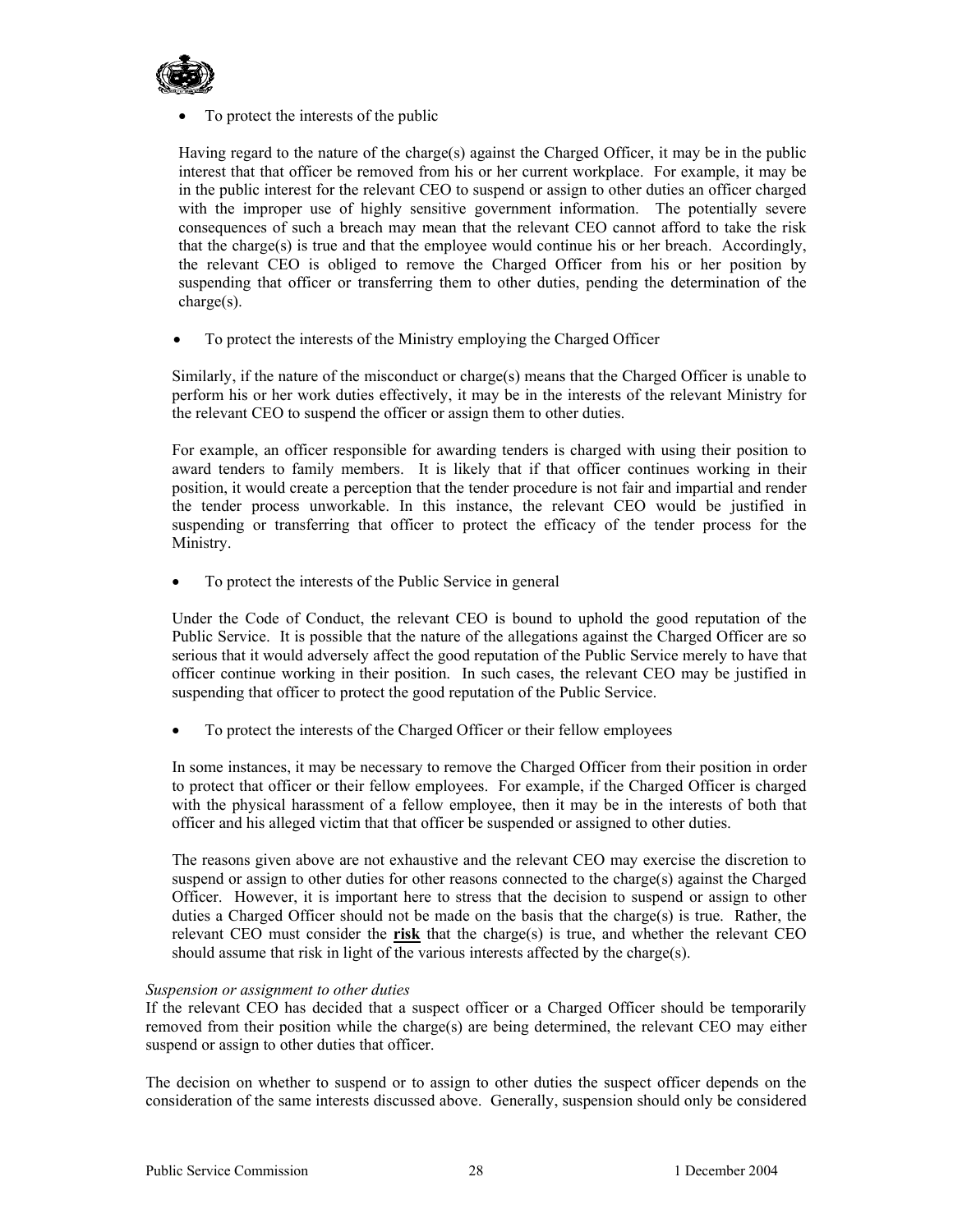

if a temporary assignment to other duties is not possible (e.g. due to the lack of other possible duties) or inappropriate in the circumstances (e.g. if the allegations against the suspect employee are very serious). However, we note here that suspension under section 47 of the Act is with pay. Therefore, the effects of suspension on the employee in terms of remuneration would be limited.

#### *Employee's right to be heard*

Before the relevant CEO formally suspends or temporarily assigns to other duties an officer under section 47(1) of the Act, the relevant CEO must give the officer the opportunity to be heard on the matter. The relevant CEO may hear the suspect officer orally or may receive written submissions from the suspect officer on the matter.

The relevant CEO must take into account any submissions by the suspect officer before exercising his discretion to suspend or temporarily assign to other duties that officer.

#### **Appointment of Investigating Officer**

If the Charging Officer decides to charge(s) the officer with a breach of the Code of Conduct, the relevant CEO must, as soon as practicable, appoint an Investigating Officer from another Ministry to investigate the charge(s) and make recommendations.

Pursuant to paragraph 44(5)(c) of the Act, regulation 49J of the Regulations requires that the relevant CEO "take all reasonable steps to ensure that the Investigating Officer is, and appears to be, unbiased in the matter". This means that the relevant CEO must take reasonable steps to ensure that the Investigating Officer is free from any circumstance that may give rise to actual or apparent bias in his investigation of the charge(s) against the Charged Officer.

In practice, we recommend that the relevant CEO at least obtain a declaration from the intended appointee that he or she has no conflict of interest in investigating the Charged Officer before formally appointing the Investigating Officer.

In addition, if the relevant CEO becomes otherwise aware that the appointee or the intended appointee may have a conflict of interest, the relevant CEO should conduct further inquiries to ascertain if there is a conflict, and it may be necessary to seek further advice and assistance from the Commission at this point. If a conflict of interest is found to exist, the CEO should appoint another Investigating Officer.

Finally, if the relevant CEO receives any submission from a Charged Officer in relation to a charge(s), the relevant CEO must give a copy of that submission to the relevant Investigating Officer as soon as practicable.

#### **Determining whether charge(s) against the Charged Officer is true**

Where the officer is charged and denies the charge(s), the Investigating Officer will conduct an investigation and make recommendations to the relevant CEO on the guilt and innocence of the officer and any penalty to be imposed. The relevant CEO must then decide whether he or she is satisfied of the truth of the charge(s) against the employee.

In determining the charge(s), the relevant CEO must consider the available material relating to the charge(s) provided by the investigating officer, the recommendations made by the investigating officer in relation to the truth of the charge(s), and any submissions on the charge(s) made by the Charged Officer. The relevant CEO may not usually consider any other material.

The function of investigating the charge(s) lies with the Investigating Officer and not the relevant CEO. If, after receiving the investigating officer's recommendations and before making the decision, the relevant CEO is made aware of other relevant material that the Investigating Officer did not consider, the relevant CEO should refer that material immediately to the Investigating Officer for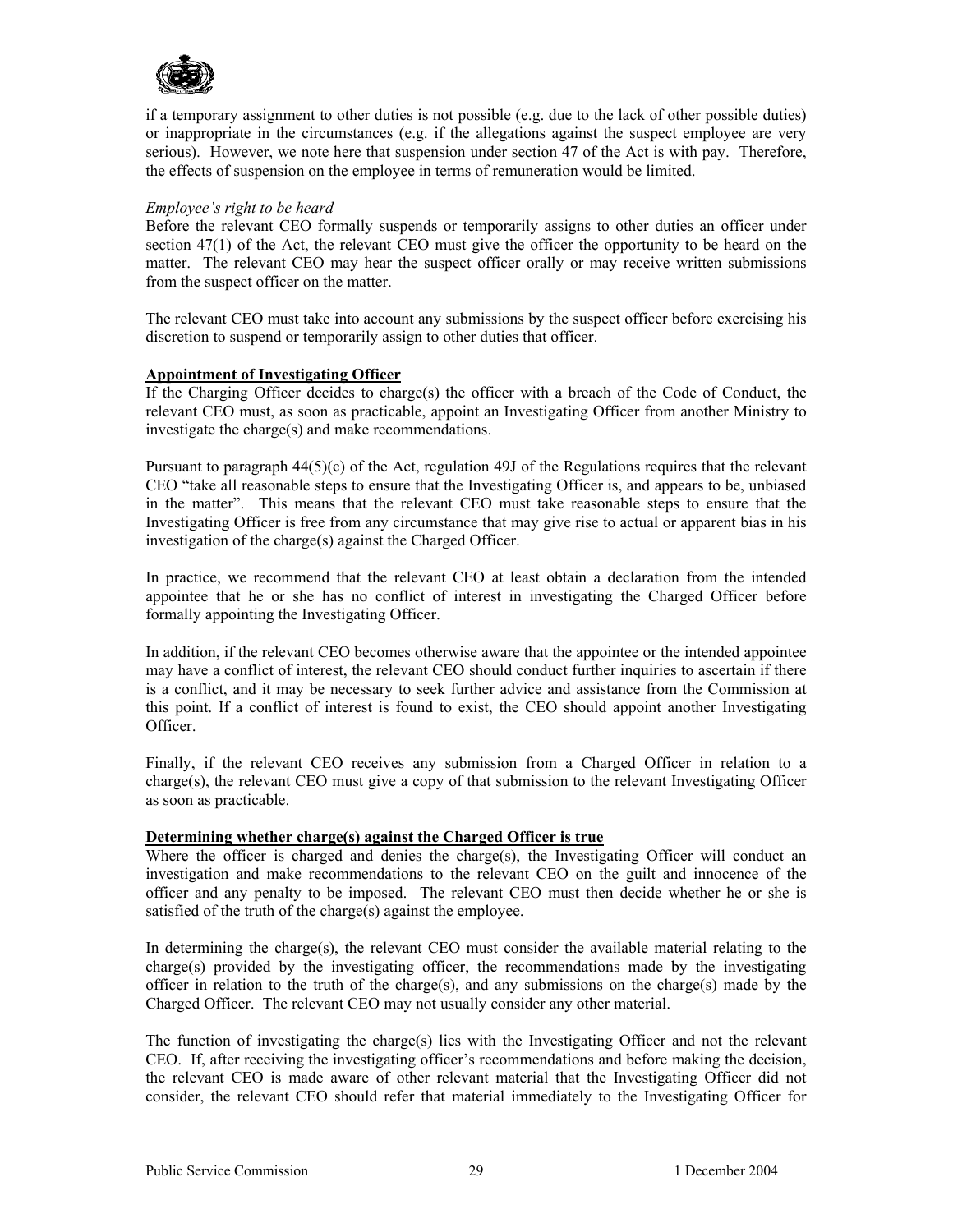

further investigation. After the further investigation, the investigating officer should then reconsider the recommendations to the relevant CEO and revise the recommendations if appropriate to do so.

The relevant CEO must then decide, having regard to the necessary matters, whether the charge(s) against the Charged Officer is true **on the balance of probabilities**. This means the relevant CEO must decide whether it is more probable than not that the charge(s) against the employee is true given the weight of the evidence.

The severity of the charge(s) influences the degree of probability required to satisfy the relevant CEO that the charge(s) is true. The greater the seriousness of the charge(s) and the consequences for the employee if the charge(s) were true, the more compelling the evidence must be before the CEO can be satisfied that the charge(s) is true.

#### **Determining the penalty to be imposed on the employee**

Where a Charged Officer admits the truth of the charge(s), or where the relevant CEO is satisfied of the truth of the charge(s), the relevant CEO may then determine the penalty to be imposed on the officer. Under section 45 of the Act, the relevant CEO may impose one or more of the following officers:

- Caution and reprimand the Charged Officer
- Order that a sum not exceeding \$1000 be deducted by way of penalty from the salary of the Charged Officer and paid into the Treasury Fund
- Transfer the Charged Officer to other duties
- Reduce the classification and/or the grading of the Charged Officer
- Reduce the rate of salary of the Charged Officer (with or without reduction in grading)
- Terminate the employment of the Charged Officer

Before imposing the penalty or penalties, the relevant CEO may take into account the Charged Officer's service record and the Charged Officer's submisssions in relation to the penalty. Importantly, the relevant CEO does not have an unconfined discretion to impose whatever penalty they choose. The penalty must be reasonable in the circumstances and cannot be disproportionate to the breach in question.

(Please refer to Section 2 – Important Legal Principles relevant to Managing Breaches of the Code of Conduct)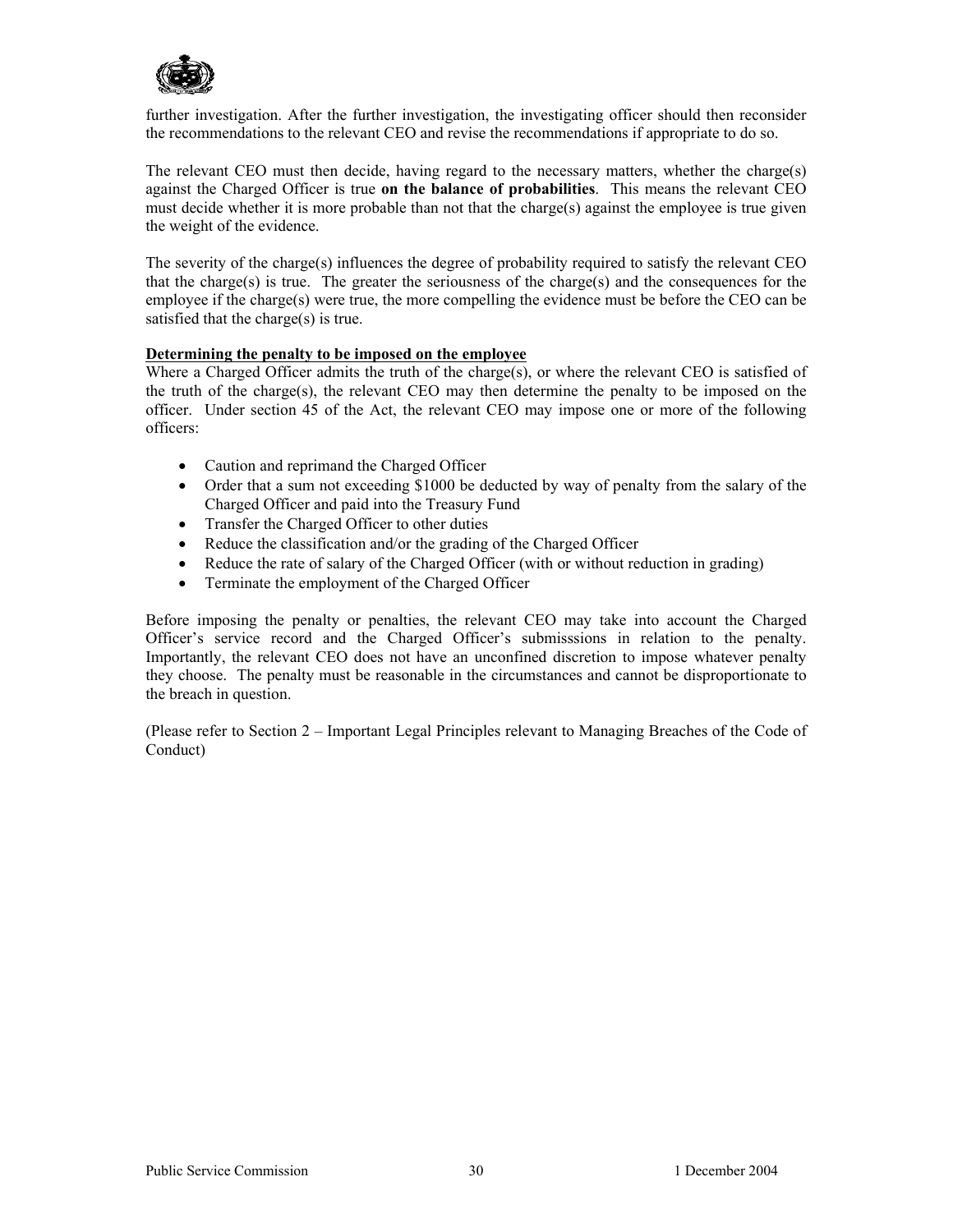

# **CHARGING OFFICER**

The Charging Officer is appointed by the relevant CEO under section 44(1) of the Act to consider the charge(s) against the Charged Officer and do one of the following:

- A. *Charge* the Officer in writing ; OR
- B. Give the Officer a *Warning* ; OR
- C. Take no *further action.*

#### **Preliminary considerations - bias and conflict of interest**

The Charging Officer must be from the same Ministry as the Charged Officer. Where an officer or contract employee is requested by the relevant CEO to be appointed as the Charging Officer, they must first ensure that they do not have a personal interest in the matter that conflicts with the functions of being the Charging Officer, or could be reasonably be seen to do so. If such an interest exists, they should notify the CEO as soon as practicable of the conflict in interest.

#### **'Consideration' of the Matter**

The Charging Officer is required to 'consider' the matter before taking one of the three (3) options stated. The Charging Officer should consider the matter on the basis of the material in relation to the case available at the time. The Charging Officer is not required to carry out a thorough investigation of the charge(s), as that is the role of the Investigating Officer later on in the procedure.

In determining the appropriate action to take after considering the available material, several factors must be taken into account:

• Whether the alleged misconduct breaches the requirements of the Code of Conduct

First, the Charging Officer must consider the nature of the alleged misconduct and whether the alleged misconduct breaches at least one of the conduct requirements of the Code of Conduct. The Code of Conduct does not cover all forms of 'misconduct' in the workplace. Further, many requirements of the Code of Conduct do not apply to an employee's behaviour outside of his or her employment in the SPS. Where the alleged misconduct is totally unrelated to the employee's employment in the SPS or is not clearly covered by one of the provisions of the Code of Conduct, it may be that the misconduct in question is not a breach of the Code of Conduct.

The Charging Officer must be satisfied that the alleged misconduct breaches one of the conduct requirements and must be able to identify the pertinent requirement before the Charging Officer can charge(s) the officer under suspicion.

• The weight of the evidence indicating that the allegations of misconduct are true

Second, the Charging Officer must consider the available evidence relevant to the allegations. The greater the weight of the evidence supporting the truth of the allegations, the more the Charging Officer should consider charging the suspect officer. Generally, unless there is very little evidence to support the allegations or if the weight of the evidence against the truth of the allegations is overwhelming, the Charging Officer should consider charging the suspect officer so that the allegations can be fully investigated.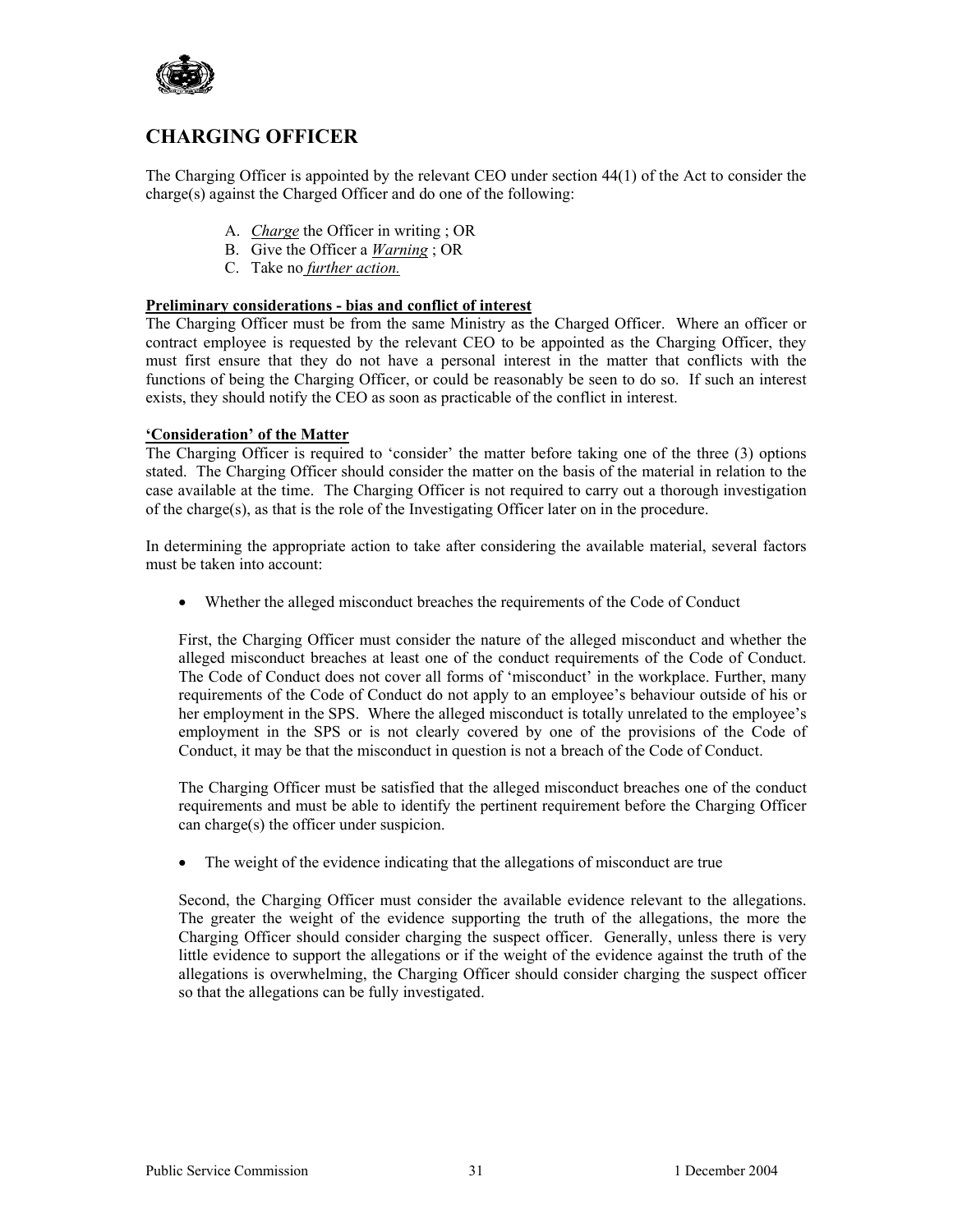

• The nature of the allegations of misconduct

Third, the Charging Officer should consider the seriousness and the frequency of the misconduct alleged. If the misconduct alleged is serious (e.g. sexual assault of a student by a teacher) or persistent (e.g. regular theft of small sums of public money), the Charging Officer should consider charging the suspect. Conversely, if the misconduct alleged is minor and not likely to occur again, the Charging Officer may consider giving the suspect officer a warning instead of charging them.

After considering these factors, the Charging Officer must determine which of the three (3) Options to take.

#### *Charge the Officer*

If the Charging Officer is satisfied that the alleged misconduct, if true, is a breach of the Code of Conduct and that the weight of evidence and/or seriousness of the misconduct warrant further investigation of the allegations, the Charging Officer should proceed to charge(s) the officer in writing.

#### *Drafting charge(s)*

The charge(s) against the officer should be drafted carefully as the charge(s) are the basis for the rest of the disciplinary procedure and for any subsequent action taken by the Investigating Officer and the relevant CEO. The other main purpose of the charge(s) is to properly inform the Charged Officer of the case against them, so that they are able to make full and proper submissions on the charge(s). It is recommended that the Charging Officer seek guidance on the preparation of charge(s) from either the Office of the Attorney General, an in-house solicitor of the Ministry, or the Commission if at all unsure of how to draft the charge(s).

The Regulations require that as *a minimum*, the charge(s) must set out the following;

- (a) The *Officer's name*;
- (b) The *Officer's Ministry*;
- (c) The *specific element of the Code of Conduct* that is *alleged to have been breached*; and
- (d) The *date*, *times and places of the alleged breach* of the Code of Conduct, if available.

In addition, a copy of all available documentary evidence in relation to the charge(s) should be provided to the Charged Officer.

In drafting charge(s), the Charging Officer should note the following matters:

- Each charge(s) should only relate to a single incident of an alleged breach of the Code of Conduct. Therefore, if an officer is alleged to have improperly used the Ministry's resources on several occasions, there should be a charge(s) for each occasion.
- There should only be one charge(s) for each incident of an alleged breach of the Code of Conduct. Therefore, if a single incident (e.g. using his position to obtain money for his benefit from members of the public) could constitute a breach of several requirements of the Code of Conduct, the Charging Officer needs to pick the most appropriate requirement in the circumstances and charge(s) the suspect officer with a breach of that requirement.
- If uncertain, seek ADVICE from the Office of the Attorney General or the Commission.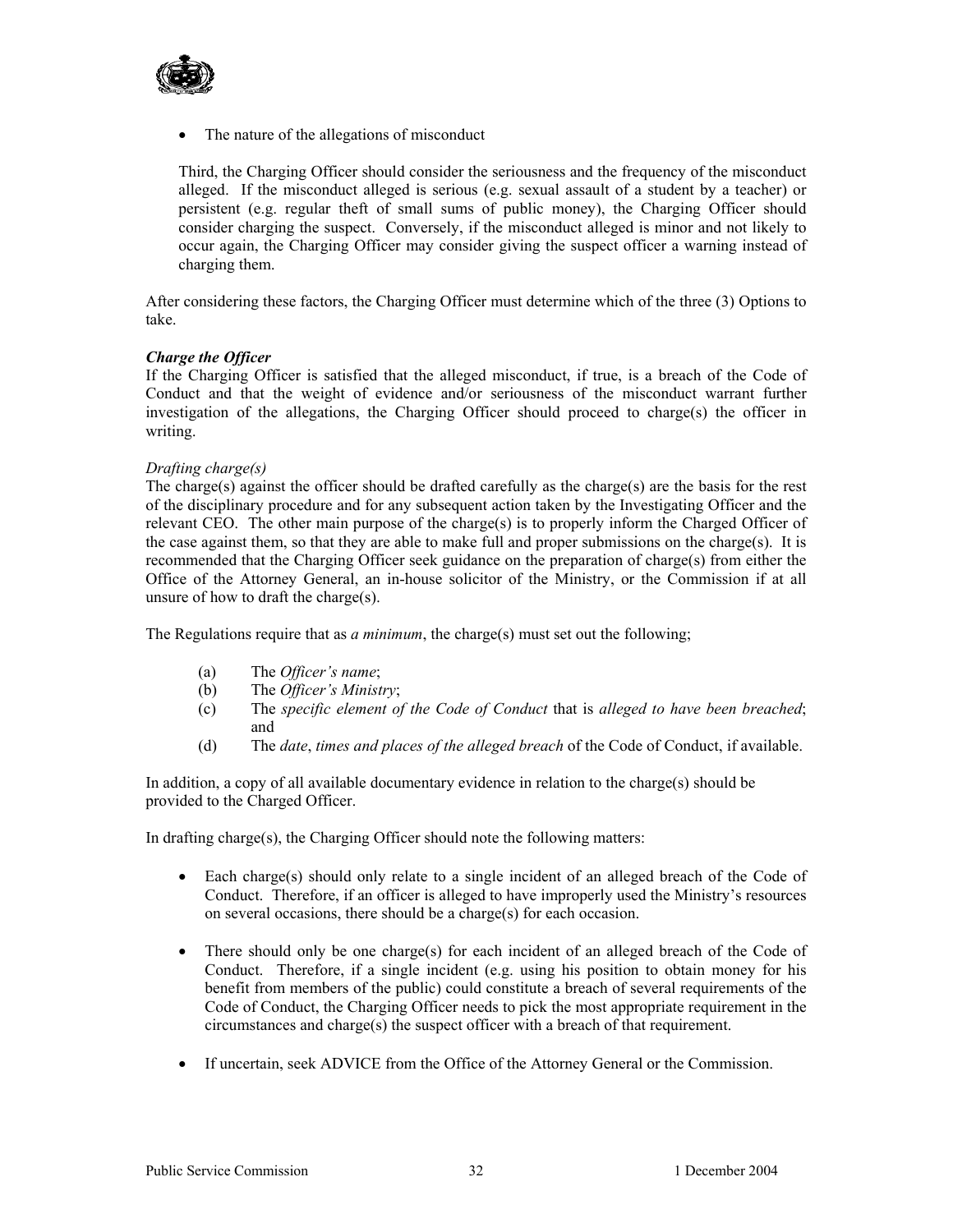

#### *Laying Charge(s)*

After drafting the charge(s), the Charging Officer shall serve these charge(s) on the Charged Officer together with a *Regulation 49A Notice or Notice Accompanying Charges.* There should also be clear evidence of the charge(s) being received by the Officer (Appendix L: Proof of Charges Served).

The Notice essentially requires the Charged Officer to do the following;

- Respond to the charge(s) within 7 days of receipt of charge(s) and notice, and:
	- 1. Admit the charge(s) and make a written submission to the relevant CEO on the issue of penalty; OR
	- 2. Deny the charge(s) and make a written submission to the relevant CEO by way of response; OR
	- 3. Deny the charge(s) and say nothing further.

**Please Note:** Under regulation 49D of the Regulations, the Charged Officer has a right to remain silent subject to regulation 47B.

#### *Warn the Employee*

If after considering the matter, the Charging Officer determines that alleged misconduct, even if true, is not misconduct which is serious or grave enough to warrant charging the officer, the Charging Officer may warn the officer instead of charging the officer.

The Warning should be in writing and issued by the Charging Officer to the officer, with a copy to the relevant CEO and the Commission for information.

When the warning is given, this will end the procedure. However, the relevant CEO or manager as a management decision may determine that an alternative Performance Management Strategy is required for the officer concerned; for example, a capability building exercise or counseling etc.

#### *Take no further action against the employee*

If after considering the matter, the Charging Officer is not satisfied that the alleged misconduct, if true, is a breach of the Code of Conduct, the Charging Officer should take no further action against the officer. Further, if the evidence strongly suggests that the allegations are unfounded and/or there is little or no evidence to warrant charging or warning the officer, the Charging Officer should take no further action against the officer.

In that event, the Charging Officer should make a written record of his determination and provide it to the suspect employee, with a copy to the relevant CEO and the Commission for information.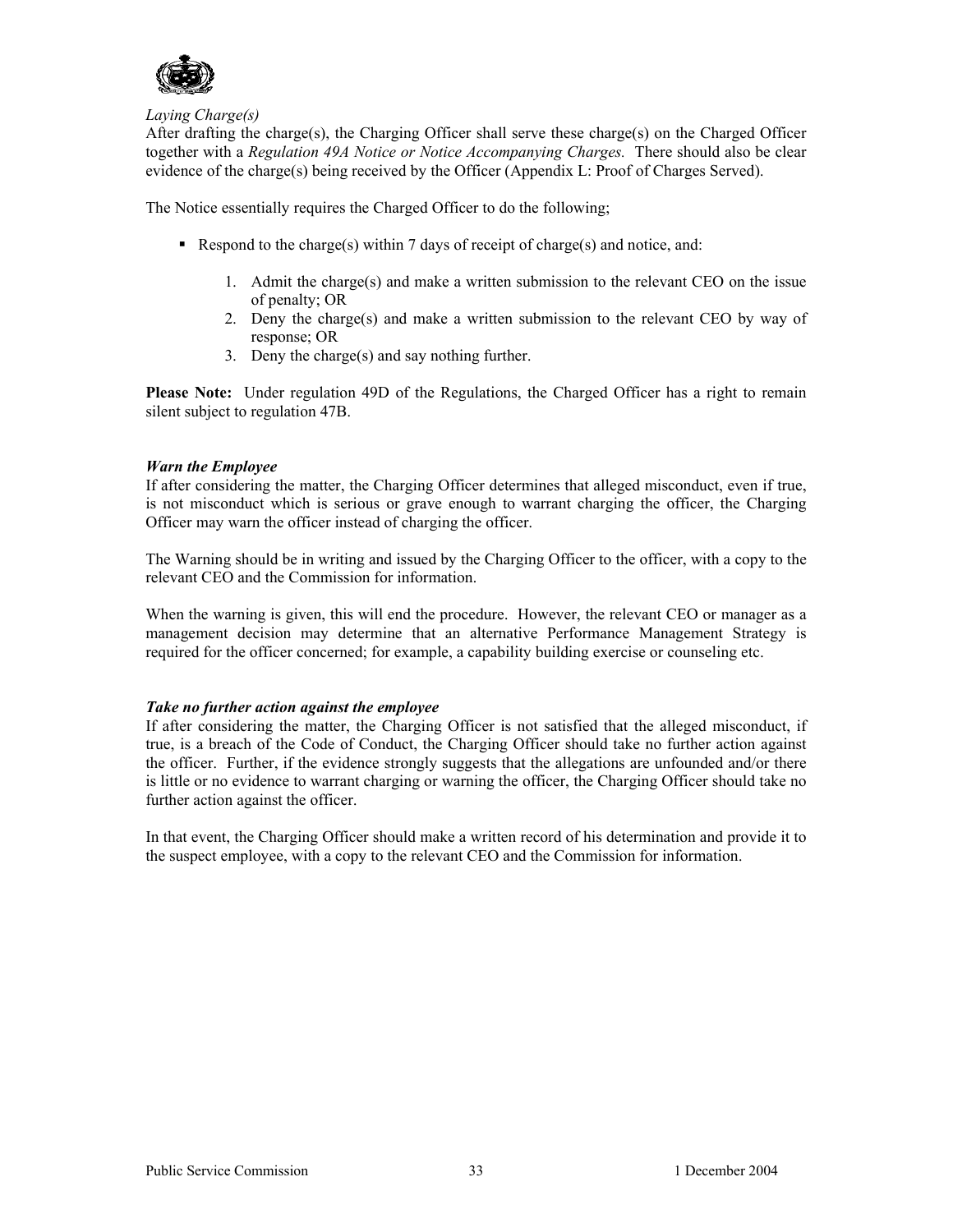

# **INVESTIGATING OFFICER (IO)**

When an officer is charged with a breach of the Code of Conduct, the relevant CEO must appoint an Investigating Officer under section  $44(2)$  of the Act to investigate the charge(s) and to make recommendations to the relevant CEO. The IO is an officer or a contract employee from a Ministry other than the Ministry in which the Charged Officer works.

#### **Preliminary considerations - bias and conflict of interest**

Where an officer or contract employee is requested by the relevant CEO to be appointed as the IO, they must first ensure that they do not have a personal interest in the matter that conflicts with the functions of the IO, or could be reasonably be seen to do so. If such an interest exists, they should notify the relevant CEO as soon as practicable of the conflict in interest. The relevant CEO will then appoint another IO if this is appropriate in the circumstances.

The role of the IO in the procedure is determined by the Charged Officer's initial response to the charge(s).

#### **Charged Officer admits or is deemed to have admitted the charge(s)**

Where the Charged Officer responds to a charge(s) by admitting the charge(s), it will usually be unnecessary for the IO to investigate the charge(s) any further. The residual role of the IO here is to make a recommendation to the relevant CEO with regard to the penalty to be imposed, after considering any submission made by the Charged Officer. In this regard, the IO may choose to investigate further the veracity of the Charged Officer's submissions with regard to penalty if appropriate to do so in the circumstances.

Where the Charged Officer makes no response to a charge(s) within seven  $(7)$  days of receiving the charge(s), the Charged Officer will be deemed to have admitted the truth of the charge(s) under section 49B of the Act. In this event, the role of the IO is similarly to make a recommendation to the relevant CEO with regard to the penalty to be imposed.

In both cases, the IO must submit their recommendation and all relevant materials to the relevant CEO as soon as practicable.

#### **Charged Officer denies the charge(s)**

Where the Charged Officer denies a charge(s), the IO must do the following:

• Investigate the charge(s)

The IO must investigate the truth of the charge(s) against the Charged Officer, and not merely gather evidence supporting the truth of the charge(s). This means that the IO must seek and obtain all evidence that is relevant to the charge(s), whether or not it proves or disproves the truth of the charge(s). For example, where the Charged Officer has made submissions in denying the charge(s), the IO should investigate any relevant matter brought up in those submissions after receiving them from the relevant CEO.

• Give the employee written details of any findings and a summary of the evidence upon which those findings are based within seven (7) days of concluding the investigation and opportunity to respond;

The IO concludes the investigation after gathering all the evidence relevant to the charge(s). Following this, the IO must quickly consider the evidence obtained and make findings with respect to the truth of the charge(s). The IO should make the findings upon **the balance of probabilities**, having regard to the totality of the evidence before him or her. The IO must then prepare a report setting out the findings and a summary of the evidence on which the findings are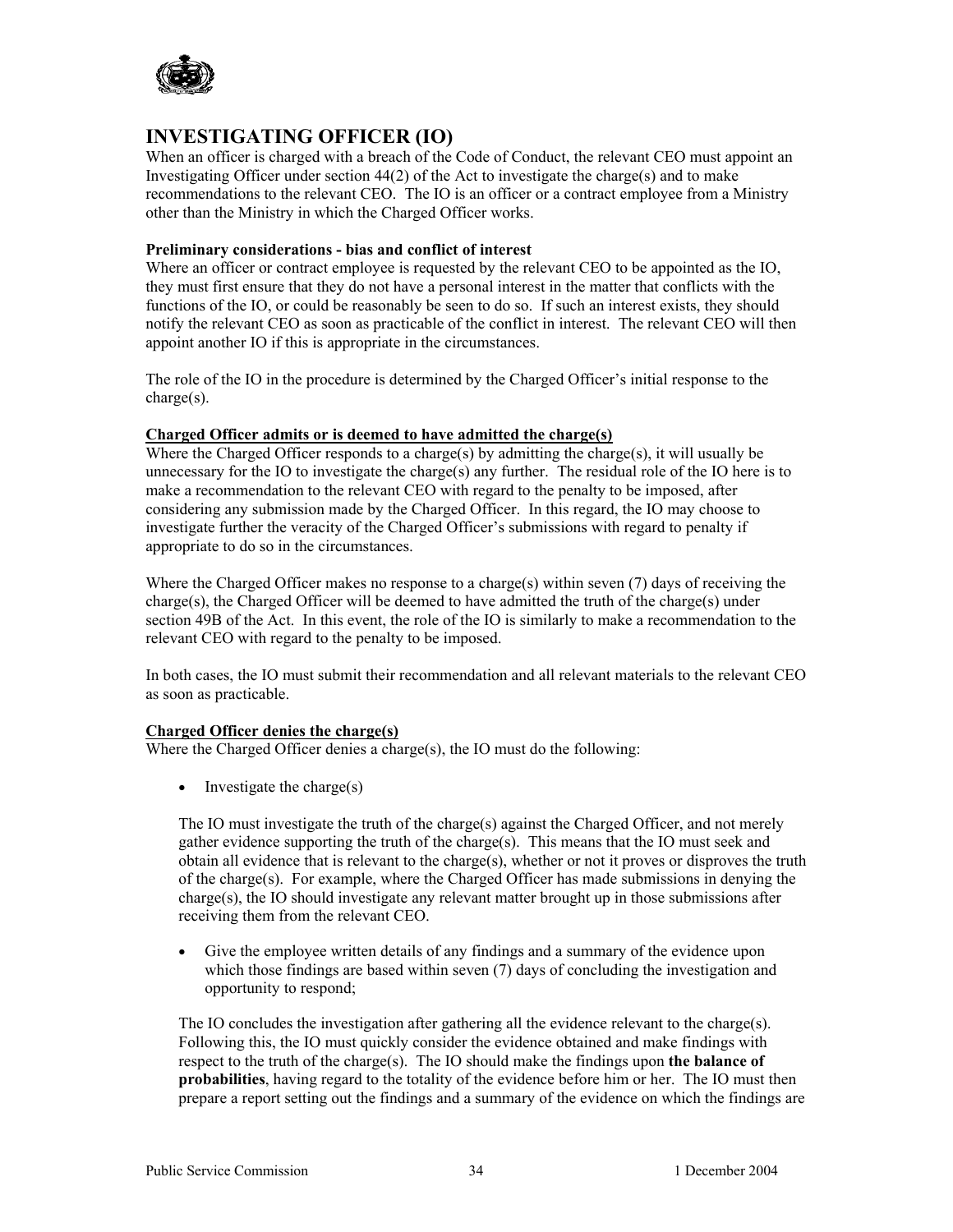

based, and provide the report to the Charged Officer within seven (7) days of concluding the investigation.

The IO must attach a written notice together with the report advising that the employee, within seven (7) days of receipt of the report, may provide the IO with a written submission concerning the employee's innocence and/or any penalty to be imposed in the event that the officer is found guilty.

• Make recommendations to the relevant CEO

When the time for the Charged Officer to make further submissions is past, the IO must then consider any submissions provided by the Charged Officer against the findings made in the initial report, and make any adjustments to the findings if appropriate. The IO may find it necessary to investigate further any relevant matter brought up by the Charged Officer's submissions. When the IO is satisfied all matters have been fully investigated, the IO should then make recommendations to the relevant CEO on the truth of the charge(s) against the officer and on the penalty to be imposed, based on the findings and the Charged Officer's submissions.

The IO should then submit the recommendations and all relevant material to the relevant CEO as soon as practicable.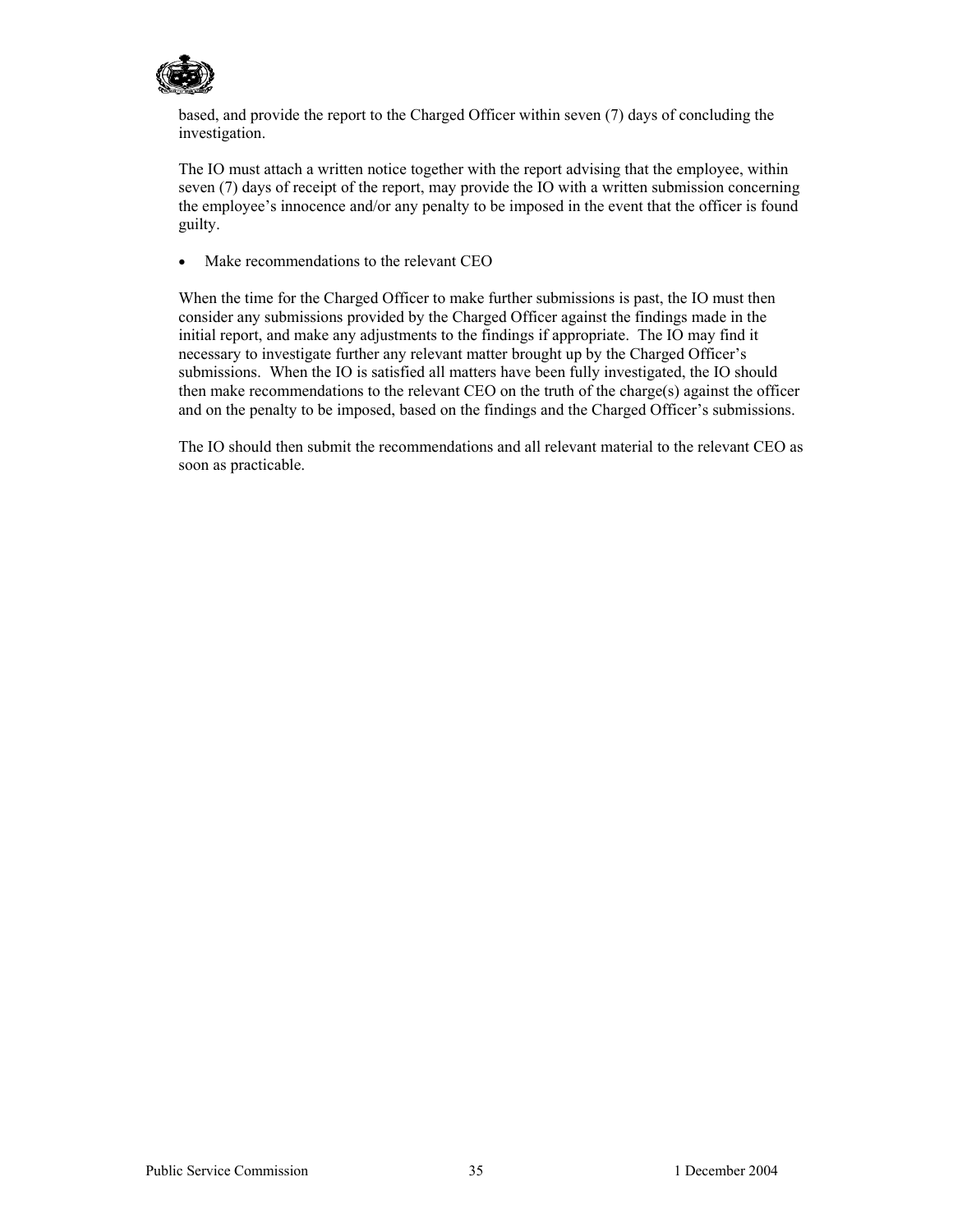

# **PART 5: RELATED INFORMATION**

# **5.1. Criminal Proceedings:**

As stated under STEP 2, the CEO when he / she is aware of an incident and is deciding upon whether to take formal disciplinary action must refer the matter to the Ministry of Police if the actions of the Employee also constitutes criminal behaviour.

While the two processes can be pursued at the same time, care must be taken not to risk jeopardising the prosecution of the criminal charge(s). It is recommended that the CEO, in this situation, liaise closely with the Office of the Attorney General and/or the Ministry of Police.

Pursuant to paragraphs 43(1)(a) and 43(1)(b) of the Act where an employee is **charged** with a criminal offence (other than an offence under the Road Traffic Ordinance 1960 which is not punishable by imprisonment), the CEO may assign to other duties or suspend the employee. Suspension is **without pay**, unless otherwise stated.

Pursuant to subsection 43(3) of the Act where an employee is **convicted** of the offence, the CEO may after giving the employee an opportunity to be heard on the matter, impose on the employee any of the penalties set out in section 45 of the Act.

Pursuant to subsection 43(4) of the Act if the employee is **acquitted** of the charge(s), he/she is entitled to be reinstated without loss of any benefit or status and to be paid the salary he or she lost as a result of suspension from duty.

#### *Templates:*

Appendix S: Notice of Temporary Assignment when charged with Criminal Offence

Appendix T: Notice of Suspension when charged with Criminal Offence

Appendix U: Notice of Hearing once Convicted by the Police

Appendix V: Notice of Penalty once Convicted by the Police

Appendix W: Notice of Reinstatement once Acquitted by the Police

# **5.2. Resignation During Misconduct Investigations**

Where the suspect officer resigns during the course of the procedure for investigating and determining breaches of the Code of Conduct, the officer's resignation must be accepted and the procedure discontinued.

The Code of Conduct and the disciplinary procedure applies only to current employees of the SPS. Disciplinary action cannot be taken against former employees under the *Public Service Act 2004*.

However, all documentation and records that have been obtained or created during the course of the investigation up to the date of the resignation should be retained by the Ministry and the Commission.

If the person later seeks re-employment in the Public Service, these records can be utilised in the relevant Recruitment and Selection procedure. However, those utlising the records for the Recruitment and Selection procedure should ensure that the principles of procedural fairness are complied with. This requires the decision makers in the Recruitment and Selection procedure to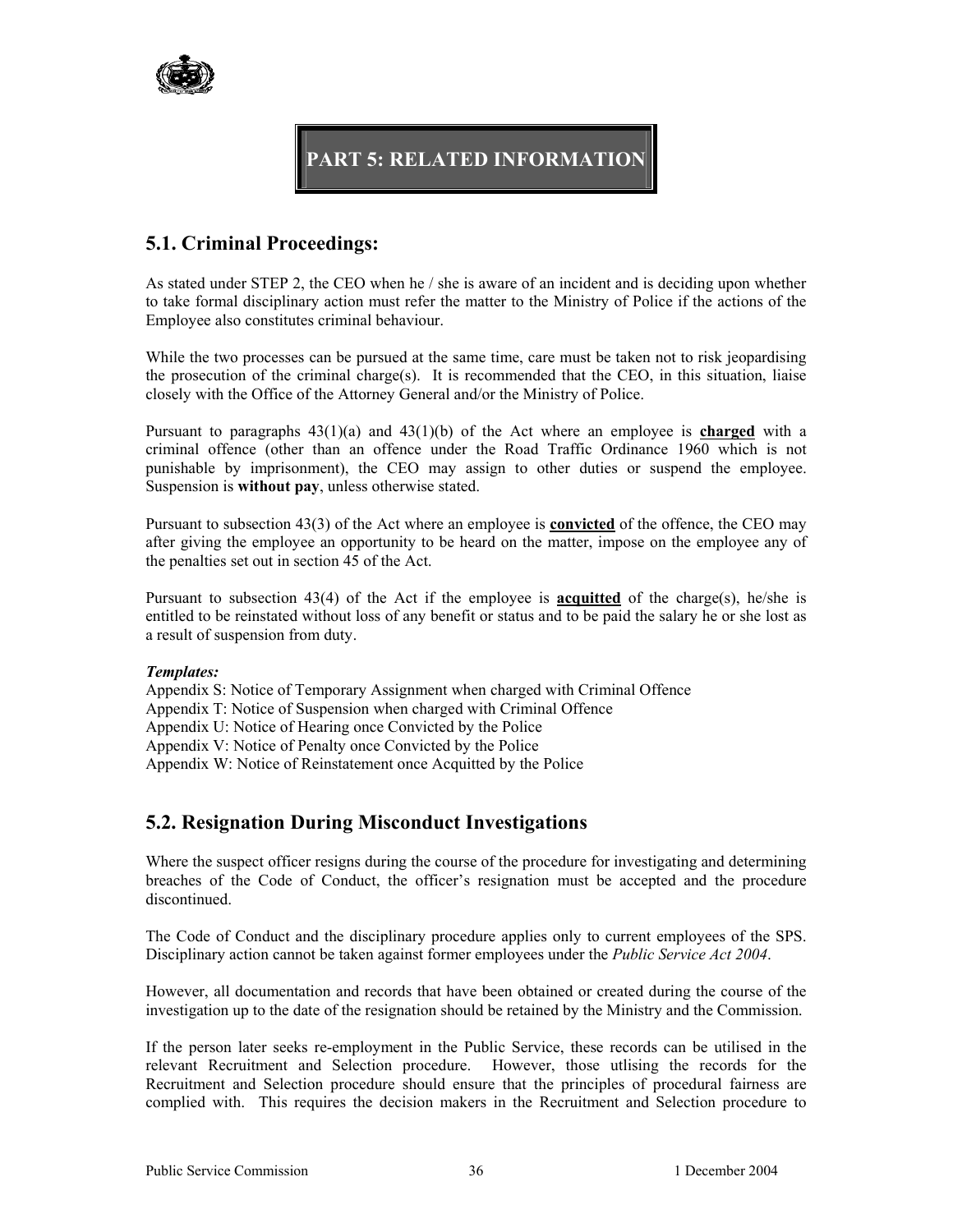

advise the former officer that the decision maker was taking such records into account and giving him or her, the opportunity to respond. If the officer is reemployed the incomplete Managing Breaches of the Code of Conduct procedure will be resumed.

# **5.3. Legal Representation**

While normally, an officer will seek legal representation at the Appeal stage, it may be possible that they seek and retain the services of legal counsel earlier.

In practice, this requires that where an officer has retained the services of a solicitor or legal counsel, all communications with the suspect officer in relation to the alleged misconduct needs to be through their legal counsel.

# **5.4. Further Information:**

Please contact your Ministries Human Resource Co-ordinator in the first instance followed by the Human Resource Advisory Branch of the Office of the Public Service Commission on phone: 22123 or fax: 24215 or email:  $psc@samoa.ws$ .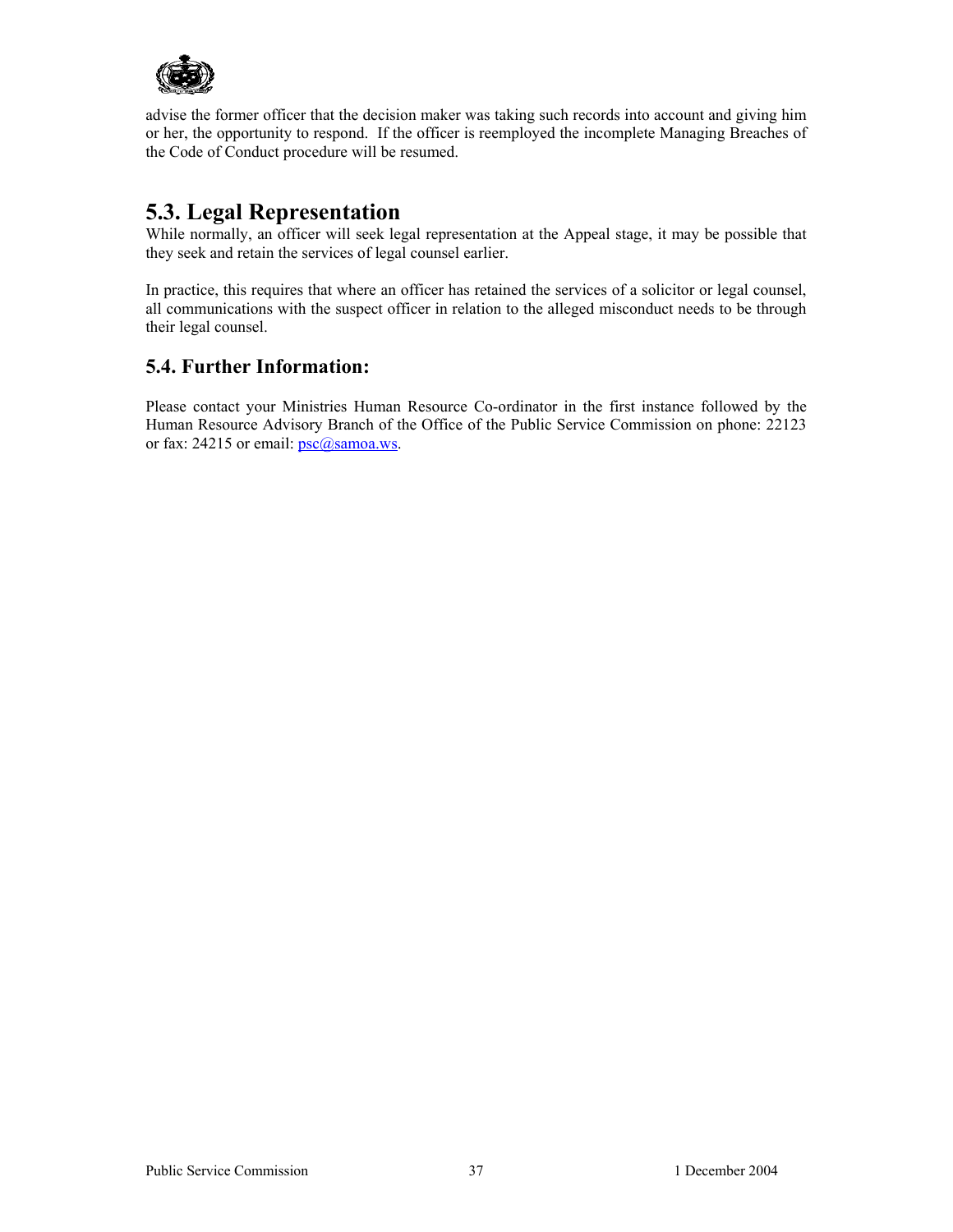

# **PART 6: APPENDICIES**

# **APPENDIX A: Warrant of Appointment of Charging Officer**

### **LETTERHEAD of MINISTRY**

 $\mathcal{L}_\mathcal{L} = \{ \mathcal{L}_\mathcal{L} = \{ \mathcal{L}_\mathcal{L} = \{ \mathcal{L}_\mathcal{L} = \{ \mathcal{L}_\mathcal{L} = \{ \mathcal{L}_\mathcal{L} = \{ \mathcal{L}_\mathcal{L} = \{ \mathcal{L}_\mathcal{L} = \{ \mathcal{L}_\mathcal{L} = \{ \mathcal{L}_\mathcal{L} = \{ \mathcal{L}_\mathcal{L} = \{ \mathcal{L}_\mathcal{L} = \{ \mathcal{L}_\mathcal{L} = \{ \mathcal{L}_\mathcal{L} = \{ \mathcal{L}_\mathcal{$ 

#### [INSERT DATE]

WARRANT OF APPOINTMENT OF CHARGING OFFICER UNDER SUBSECTION 44(1) PUBLIC SERVICE ACT 2004

Pursuant to subsection 44(1) of the *Public Service Act 2004*, I hereby appoint

[INSERT NAME OF CHARGING OFFICER APPOINTED] [INSERT DESIGNATION] [INSERT NAME OF MINISTRY]

to consider the allegations against [INSERT NAME OF SUSPECT OFFICER] and to do one of the following:

- 1. Charge the officer, OR
- 2. Warn the officer, OR
- 3. Take no further action.

[INSERT NAME OF CEO] CHIEF EXECUTIVE OFFICER MINISTRY OF [INSERT]

cc: [INSERT NAME OF SUSPECT OFFICER] CEO, Public Service Commission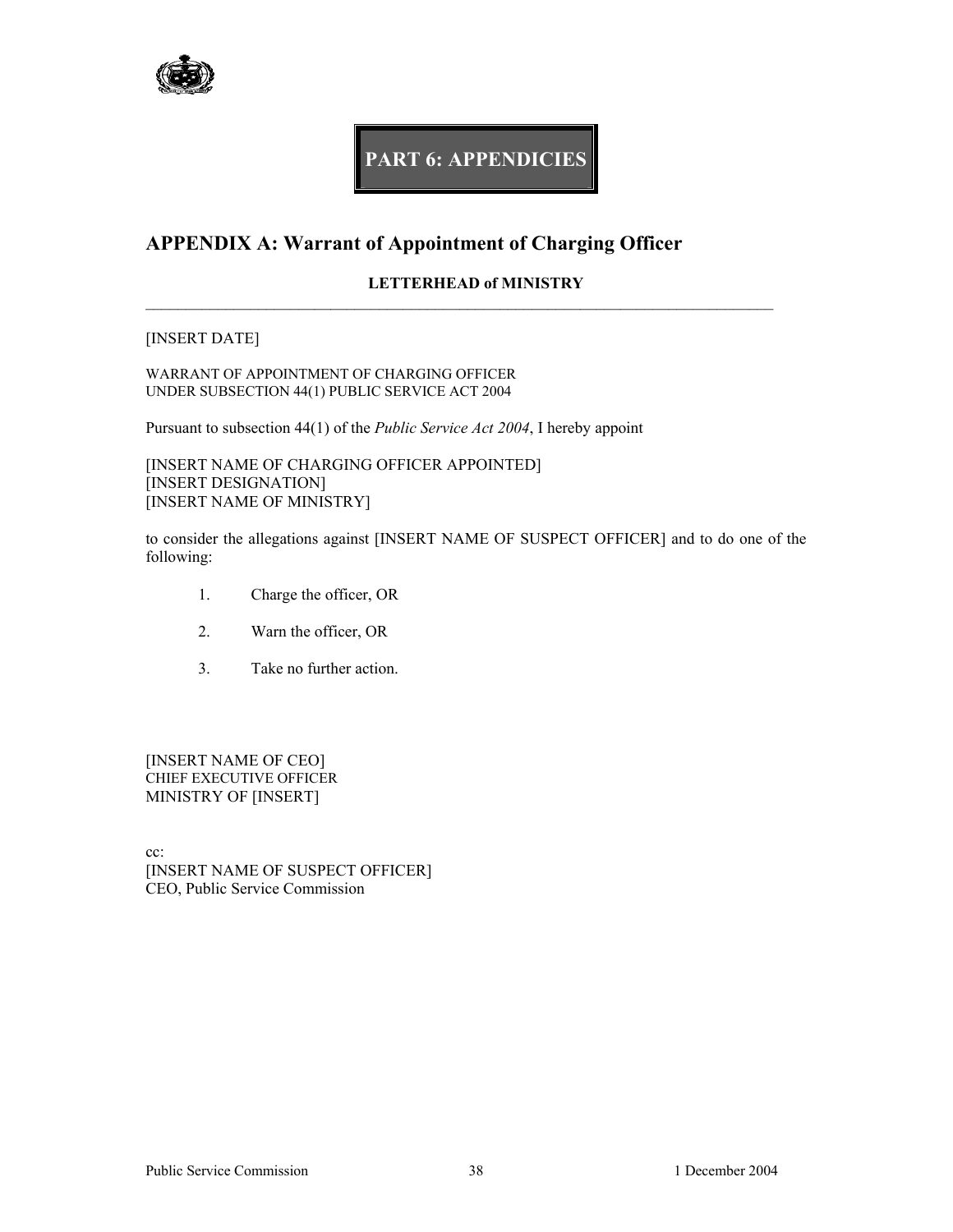

# **APPENDIX B: Notice of Temporary Assignment / Suspension Hearing**

 $\mathcal{L}_\mathcal{L} = \{ \mathcal{L}_\mathcal{L} = \{ \mathcal{L}_\mathcal{L} = \{ \mathcal{L}_\mathcal{L} = \{ \mathcal{L}_\mathcal{L} = \{ \mathcal{L}_\mathcal{L} = \{ \mathcal{L}_\mathcal{L} = \{ \mathcal{L}_\mathcal{L} = \{ \mathcal{L}_\mathcal{L} = \{ \mathcal{L}_\mathcal{L} = \{ \mathcal{L}_\mathcal{L} = \{ \mathcal{L}_\mathcal{L} = \{ \mathcal{L}_\mathcal{L} = \{ \mathcal{L}_\mathcal{L} = \{ \mathcal{L}_\mathcal{$ 

### **LETTERHEAD of MINISTRY**

#### [INSERT DATE]

#### **Notice of Temporary Assignment / Suspension Hearing**

[INSERT NAME OF OFFICER] [INSERT ADDRESS OF OFFICER]

Dear [INSERT NAME OF OFFICER]

I am writing to inform you that pursuant to paragraph [DELETE AS REQUIRED 47(1)(a) or 47(1)(b)] of the Public Service Act 2004 I am considering whether or not to [DELETE AS REQUIRED suspend you from duty or temporarily assign you to other duties.]

You have the right to be heard on this matter so I invite you to attend a formal interview with myself on [INSERT DATE] at [INSERT TIME and PLACE] for you to respond to this issue. If you would prefer to respond in writing please submit your response to me by [INSERT DATE].

Following this interview I will make a determination and notify you accordingly.

In considering whether I should temporarily assign you to other duties or suspend you I will have regard to:

- The nature and seriousness of the offence;
- The circumstances in which it was committed;
- Any statement(s) that you may make; and
- Any other relevant matters.

Fa'afetai

[INSERT NAME OF CEO] [INSERT NAME OF MINISTRY]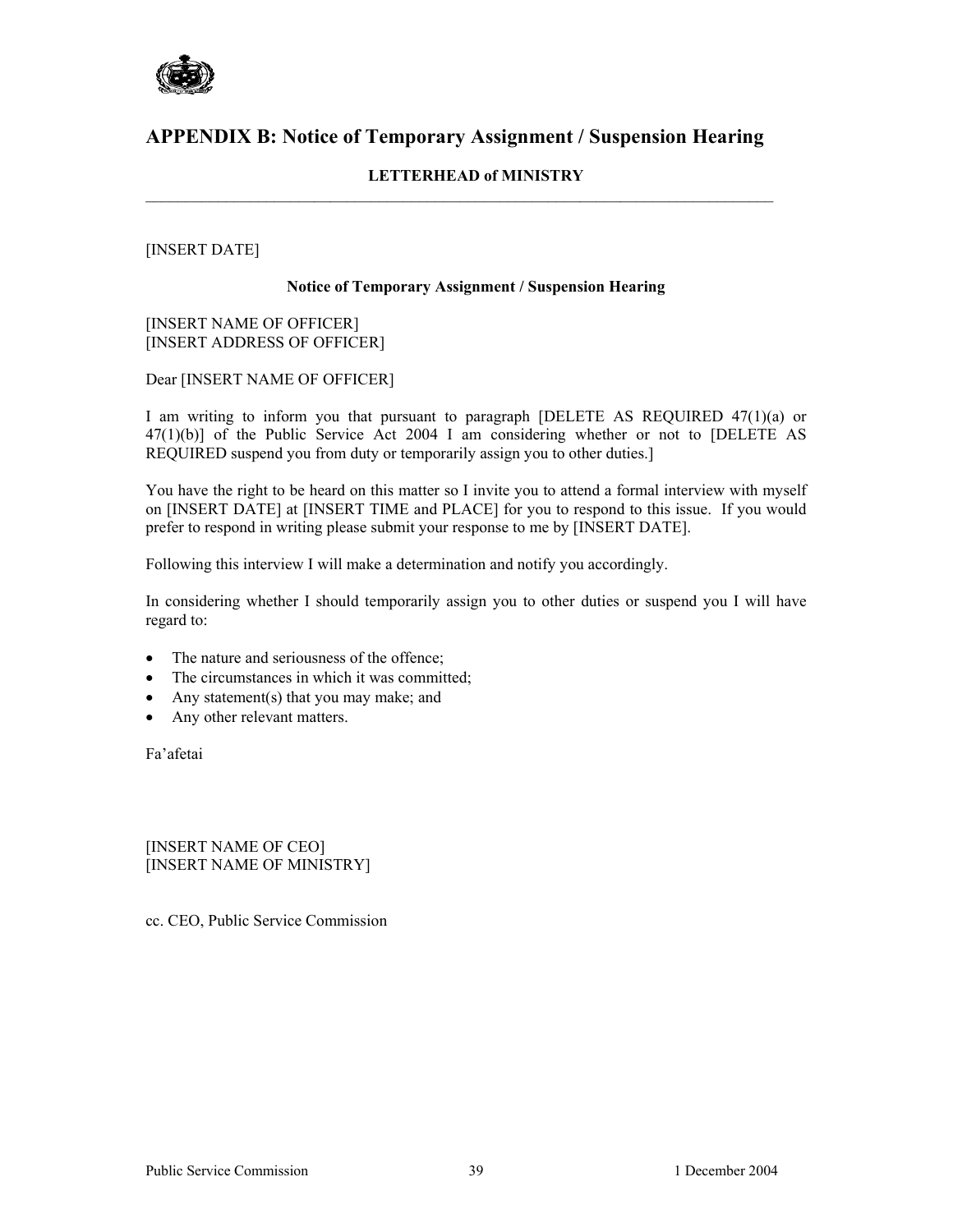

# **APPENDIX C: Temporary Assignment / Suspension Checklist**

#### **TEMPORARY ASSIGNMENT or SUSPENSION CHECKLIST**

#### *Has the Officer been given the opportunity to be heard on the issue?*

Before making the decision on whether or not to suspend the officer or temporarily assign the officer to other duties, the CEO must inform the officer that they have an opportunity to be heard on the issue. The Officer's submission can either be in writing or in person.

It must be made clear to the Officer that their response is to be on the issue of suspension or temporary transfer to other duties NOT on their guilt or innocence re: the charge(s).

#### *Is the continued presence of the Officer at the workplace likely to interfere with or otherwise prejudice the investigation?*

Examples of 'likely interference' relevant here include the possibility of;

- the Suspect Officer intimidating or threatening potential witnesses,
- potential witnesses being reluctant to provide evidence due to presence of Suspect Officer;
- Is there potential evidence in the workplace, which the Suspect Officer could tamper with through continued presence in the workplace?

#### *Is it in the public interest or Ministry's interest or even the Suspect Officer's interest to remove him/her from the workplace?*

Example:

- Is it likely that the Suspect Officer would continue the alleged breach if present in the workplace;
- Is the safety of the Suspect Officer an issue?

#### *Has temporary assignment to other duties been considered as an option?*

It is advisable that the decision-maker (CEO) considers firstly whether the concerns (if any) raised under the previous questions cannot be adequately addressed by transferring the officer temporarily to other duties. If this is not the case then the officer may need to be suspended. If the officer is assigned to other duties, they are entitled to their usual salary and entitlements.

The CEO should ensure that proper arrangements are made to affect this so that the assignment to other duties does not unduly affect the Ministry's work or other employees.

#### *Is it clear that the decision-maker is not prejudging and is seen as not prejudging the guilt or innocence of the Officer?*

The CEO when deciding on whether or not to suspend should not consider or impose suspension as a defacto penalty. Therefore, care should be taken to ensure that the imposition of a suspension is imposed for the appropriate reasons and cannot be seen as a pre-determination of guilt of the suspect officer.

If the answers to the above questions are mainly in the positive, then suspension may be justified. However, as stated earlier, ultimately it will be a decision for the CEO to decide as deemed appropriate.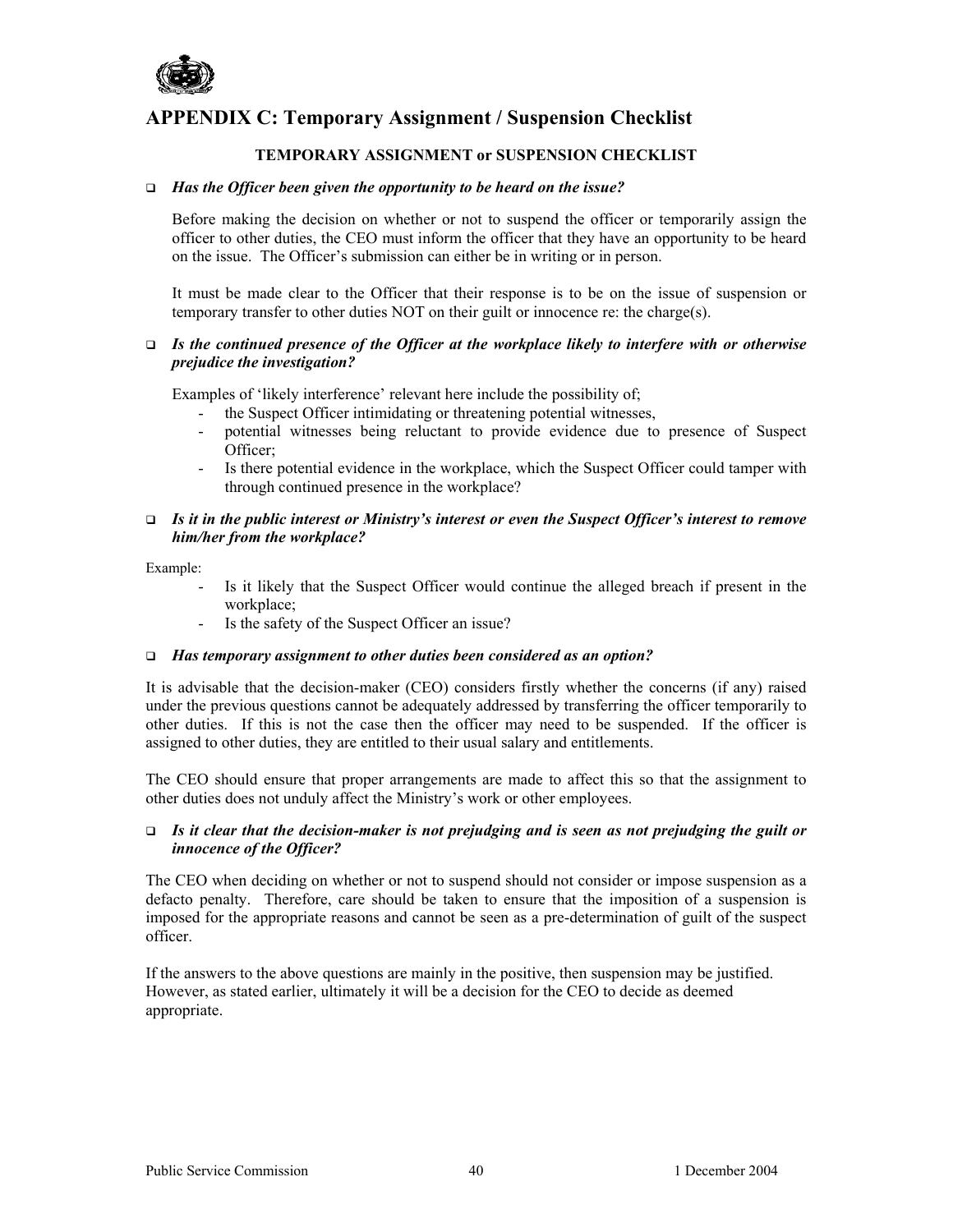

# **APPENDIX D: Notice of Temporary Assignment**

### **LETTERHEAD of MINISTRY**

 $\mathcal{L}_\mathcal{L} = \{ \mathcal{L}_\mathcal{L} = \{ \mathcal{L}_\mathcal{L} = \{ \mathcal{L}_\mathcal{L} = \{ \mathcal{L}_\mathcal{L} = \{ \mathcal{L}_\mathcal{L} = \{ \mathcal{L}_\mathcal{L} = \{ \mathcal{L}_\mathcal{L} = \{ \mathcal{L}_\mathcal{L} = \{ \mathcal{L}_\mathcal{L} = \{ \mathcal{L}_\mathcal{L} = \{ \mathcal{L}_\mathcal{L} = \{ \mathcal{L}_\mathcal{L} = \{ \mathcal{L}_\mathcal{L} = \{ \mathcal{L}_\mathcal{$ 

[INSERT DATE]

#### **Notice of Temporary Assignment**

[INSERT NAME OF OFFICER] [INSERT ADDRESS OF OFFICER]

Dear [INSERT NAME OF OFFICER]

[DELETE ONE OF THE VERSIONS BELOW AS REQUIRED]

**{Version 1 After Charging Officer appointed:** I am writing to inform you that having considered your response in relation to the matter of being temporarily assigned to other duties, I am of the opinion that it is not in the best interests of [DELETE AS REQUIRED the Ministry, the public, your co-workers, or yourself] for you to remain performing your current duties.

I have therefore decided to exercise my power under paragraph 47(1)(a) of the *Public Service Act 2004* to temporarily assign you to other duties in the Ministry. I direct you to report for duty to [INSERT NAME OF SUPERVISOR] *at [INSERT LOCATION] on [INSERT TIME AND DATE].* [INSERT NAME OF SUPERVISOR] will inform you of the duties that you will be required to perform.

This temporary assignment to other duties will remain in place pending a decision on whether or not you are to be charged with a breach of the Code of Conduct and the determination of the charge(s).

In making this decision to temporarily assign you to other duties, I am not anticipating the truth or otherwise of the allegations against you.

You will continue to be paid at your current salary level.

**{Version 2 After Officer charged:** I am writing to inform you that having considered your response in relation to the matter of being temporarily assigned to other duties, I am of the opinion that it is not in the best interests of [DELETE AS REQUIRED the Ministry, the public, your co-workers, or yourself] for you to remain performing your current duties.

I have therefore decided to exercise my power under paragraph 47(1)(b) of the *Public Service Act 2004* to temporarily assign you to other duties in the Ministry. I direct you to report for duty to [INSERT NAME OF SUPERVISOR] *at [INSERT LOCATION] on [INSERT TIME AND DATE].* [INSERT NAME OF SUPERVISOR] will inform you of the duties that you will be required to perform.

This temporary assignment to other duties will remain in place pending the determination of the charge(s).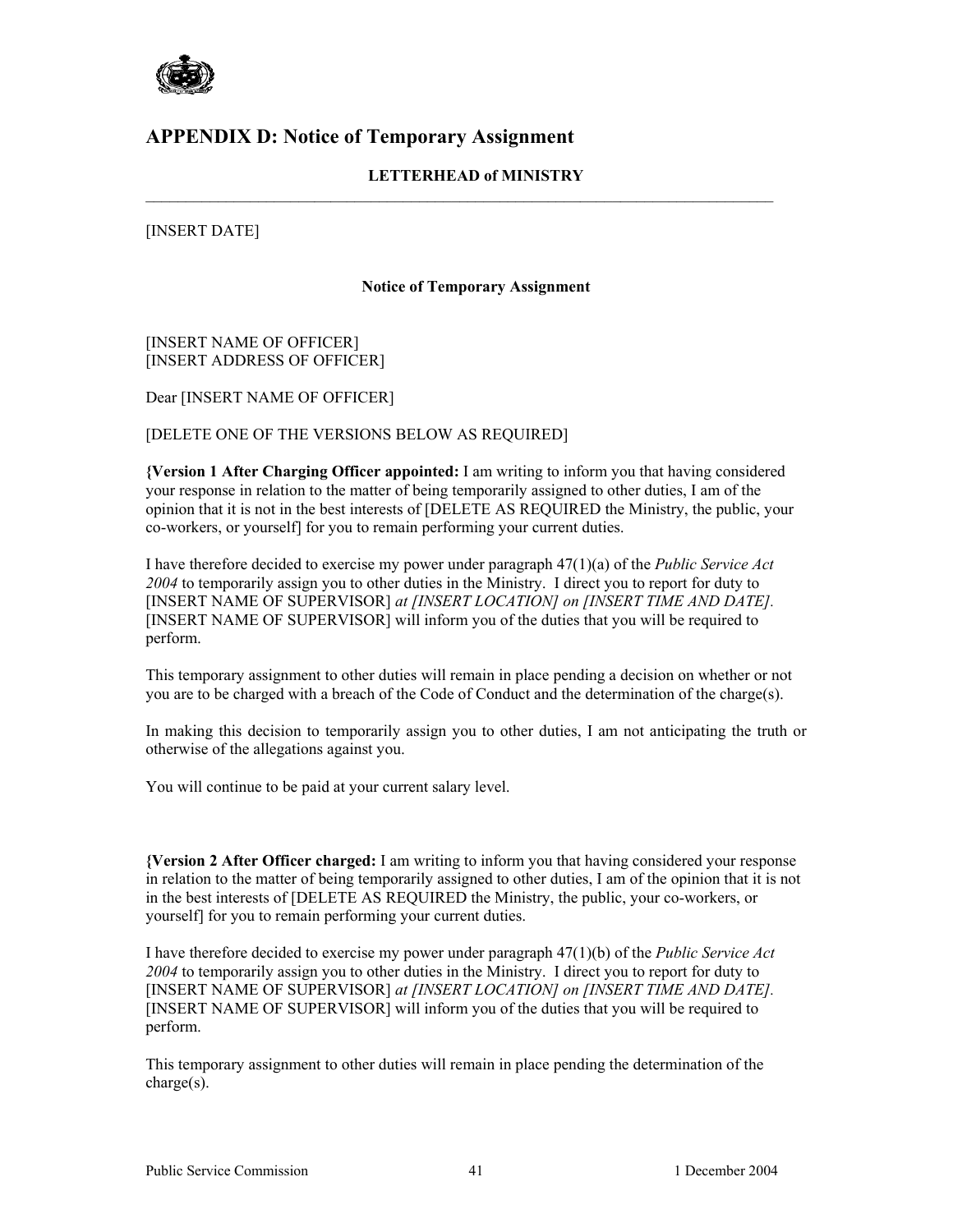

In making this decision to temporarily assign you to other duties, I am not anticipating the truth or otherwise of the charge(s) against you.

You will continue to be paid at your current salary level.

Fa'afetai

[INSERT NAME OF CEO] [INSERT NAME OF MINISTRY]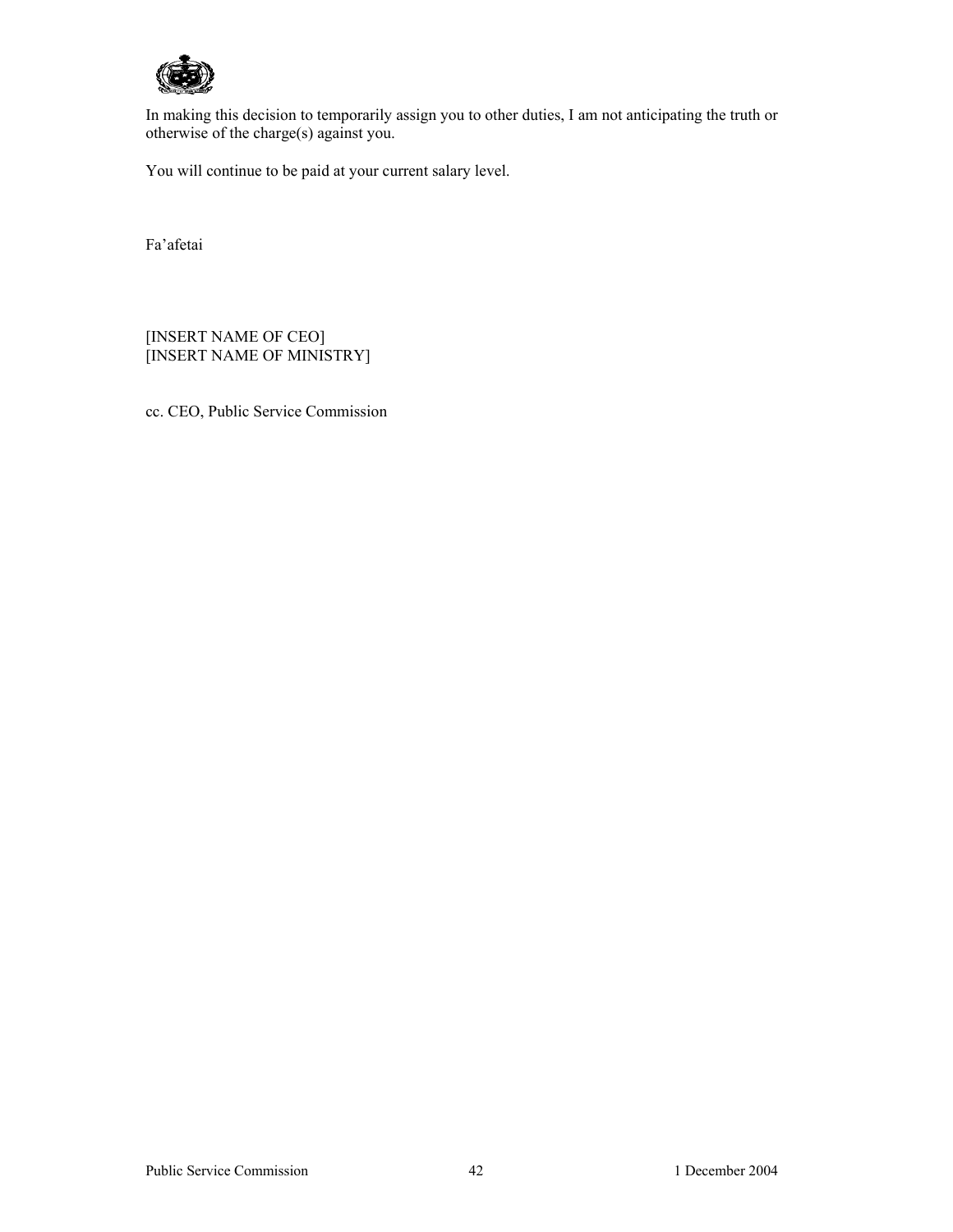

### **APPENDIX E: Notice of Suspension**

### **LETTERHEAD of MINISTRY**

 $\mathcal{L}_\mathcal{L} = \{ \mathcal{L}_\mathcal{L} = \{ \mathcal{L}_\mathcal{L} = \{ \mathcal{L}_\mathcal{L} = \{ \mathcal{L}_\mathcal{L} = \{ \mathcal{L}_\mathcal{L} = \{ \mathcal{L}_\mathcal{L} = \{ \mathcal{L}_\mathcal{L} = \{ \mathcal{L}_\mathcal{L} = \{ \mathcal{L}_\mathcal{L} = \{ \mathcal{L}_\mathcal{L} = \{ \mathcal{L}_\mathcal{L} = \{ \mathcal{L}_\mathcal{L} = \{ \mathcal{L}_\mathcal{L} = \{ \mathcal{L}_\mathcal{$ 

[INSERT DATE]

**Notice of Suspension**

[INSERT NAME OF OFFICER] [INSERT ADDRESS OF OFFICER]

Dear [INSERT NAME OF OFFICER]

[DELETE ONE OF THE VERSIONS BELOW AS REQUIRED]

**{Version 1 After Charging Officer appointed:** I am writing to inform you that having considered your response in relation to the matter of being suspended, I am of the of the opinion that it is not in the best interests of [DELETE AS REQUIRED the Ministry, the public, your co-workers, and/or yourself] for you to remain at work in the Ministry.

I have therefore decided to exercise my power under paragraph 47(1)(a) of the *Public Service Act 2004* and suspend you from duty*.* The suspension takes effect from [INSERT DATE AND TIME].

Pursuant to section 47(3) of the *Public Service Act 2004* if you are not charged within 21 days of the imposition of your suspension the suspension will be revoked. Otherwise it will remain in place pending the determination of the charge(s).

In making this decision to suspend you from duty, I am not anticipating the truth or otherwise of the allegations against you.

Your suspension is with par as per section 47(2) of the *Public Service Act 2004*.**}** 

**{Version 2 After Officer charged:** I am writing to inform you that having considered your response in relation to the matter of being suspended, I am of the of the opinion that it is not in the best interests of [DELETE AS REQUIRED the Ministry, the public, your co-workers, and/or yourself] for you to remain at work in the Ministry pending the outcome of the investigation.

I have therefore decided to exercise my power under paragraph 47(1)(b) of the *Public Service Act 2004* and suspend you from duty*.* The suspension takes effect from [INSERT DATE AND TIME]

The suspension will remain in place pending the determination of the charge(s).

In making this decision to suspend you from duty, I am not anticipating the truth or otherwise of the charge(s) against you.

Your suspension is with pay as per section 47(2) of the *Public Service Act 2004*.**}**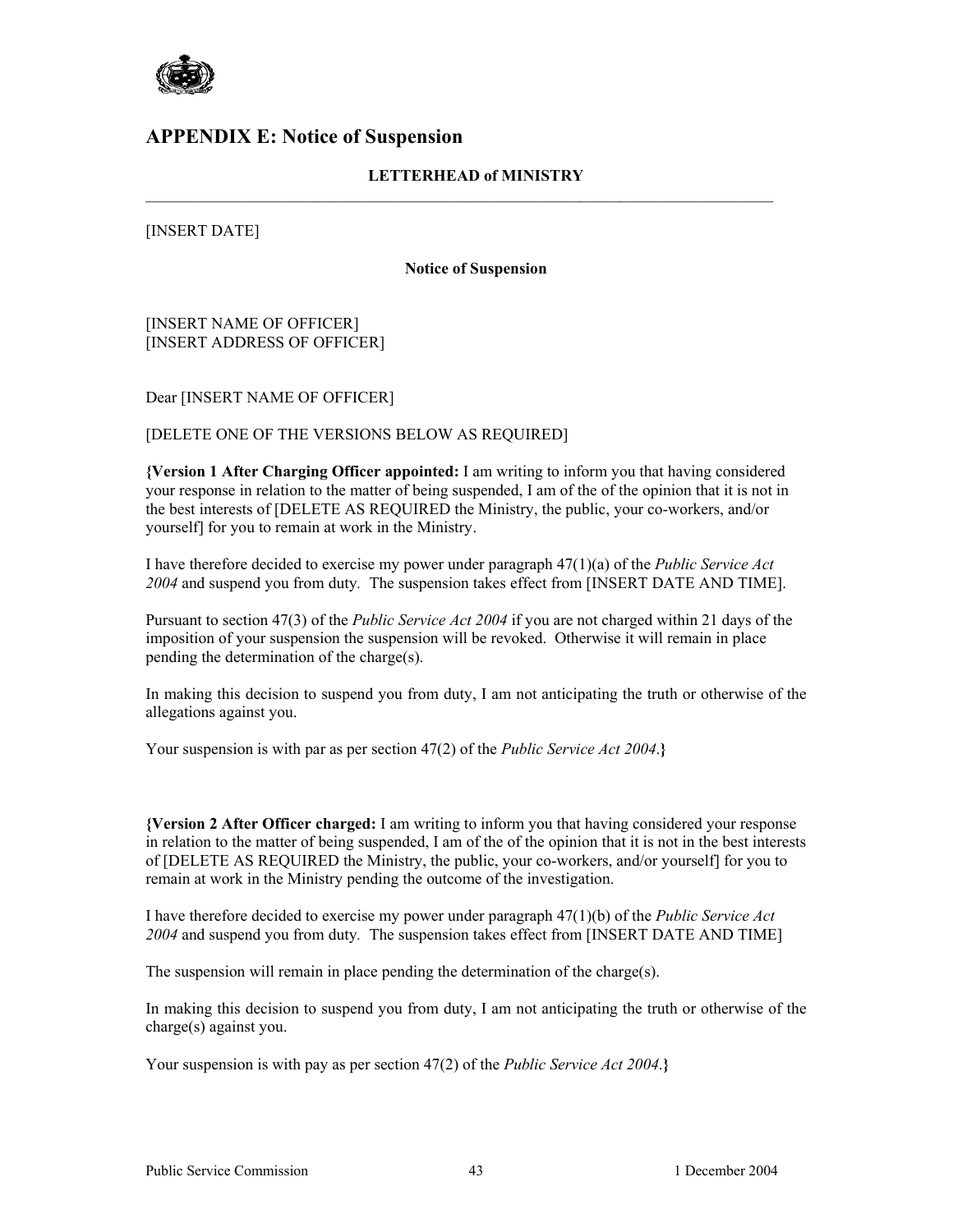

Fa'afetai

#### [INSERT NAME OF CEO] [INSERT NAME OF MINISTRY]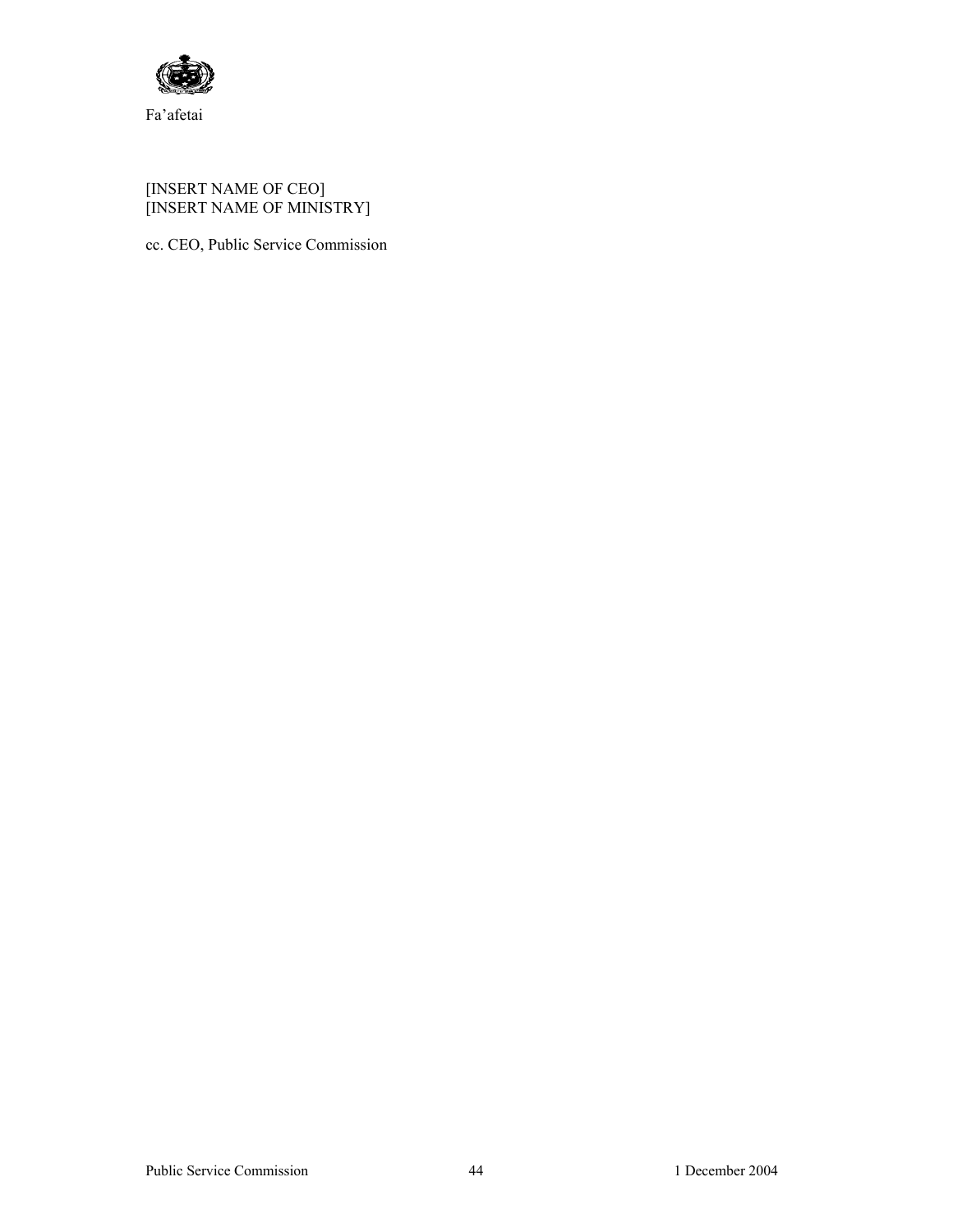

# **APPENDIX F: Notice of Revocation of Temporary Assignment**

### **LETTERHEAD of MINISTRY**

 $\mathcal{L}_\mathcal{L} = \{ \mathcal{L}_\mathcal{L} = \{ \mathcal{L}_\mathcal{L} = \{ \mathcal{L}_\mathcal{L} = \{ \mathcal{L}_\mathcal{L} = \{ \mathcal{L}_\mathcal{L} = \{ \mathcal{L}_\mathcal{L} = \{ \mathcal{L}_\mathcal{L} = \{ \mathcal{L}_\mathcal{L} = \{ \mathcal{L}_\mathcal{L} = \{ \mathcal{L}_\mathcal{L} = \{ \mathcal{L}_\mathcal{L} = \{ \mathcal{L}_\mathcal{L} = \{ \mathcal{L}_\mathcal{L} = \{ \mathcal{L}_\mathcal{$ 

### [INSERT DATE]

#### **Notice of Revocation of Temporary Assignment**

[INSERT NAME OF OFFICER] [INSERT ADDRESS OF OFFICER]

Dear [INSERT NAME OF OFFICER]

I am writing to inform you that as [DELETE AS REQUIRED no charge(s) are to be laid against you OR I have made my decision in relation to the charge(s)] I am revoking, with effect from the date of this notice, your temporary assignment to other duties.

You are required to resume your normal duties as the [INSERT NAME OF POSITION] by reporting to [INSERT SUPERVISOR] at [INSERT TIME] on [INSERT DATE].

Fa'afetai

[INSERT NAME OF CEO] [INSERT NAME OF MINISTRY]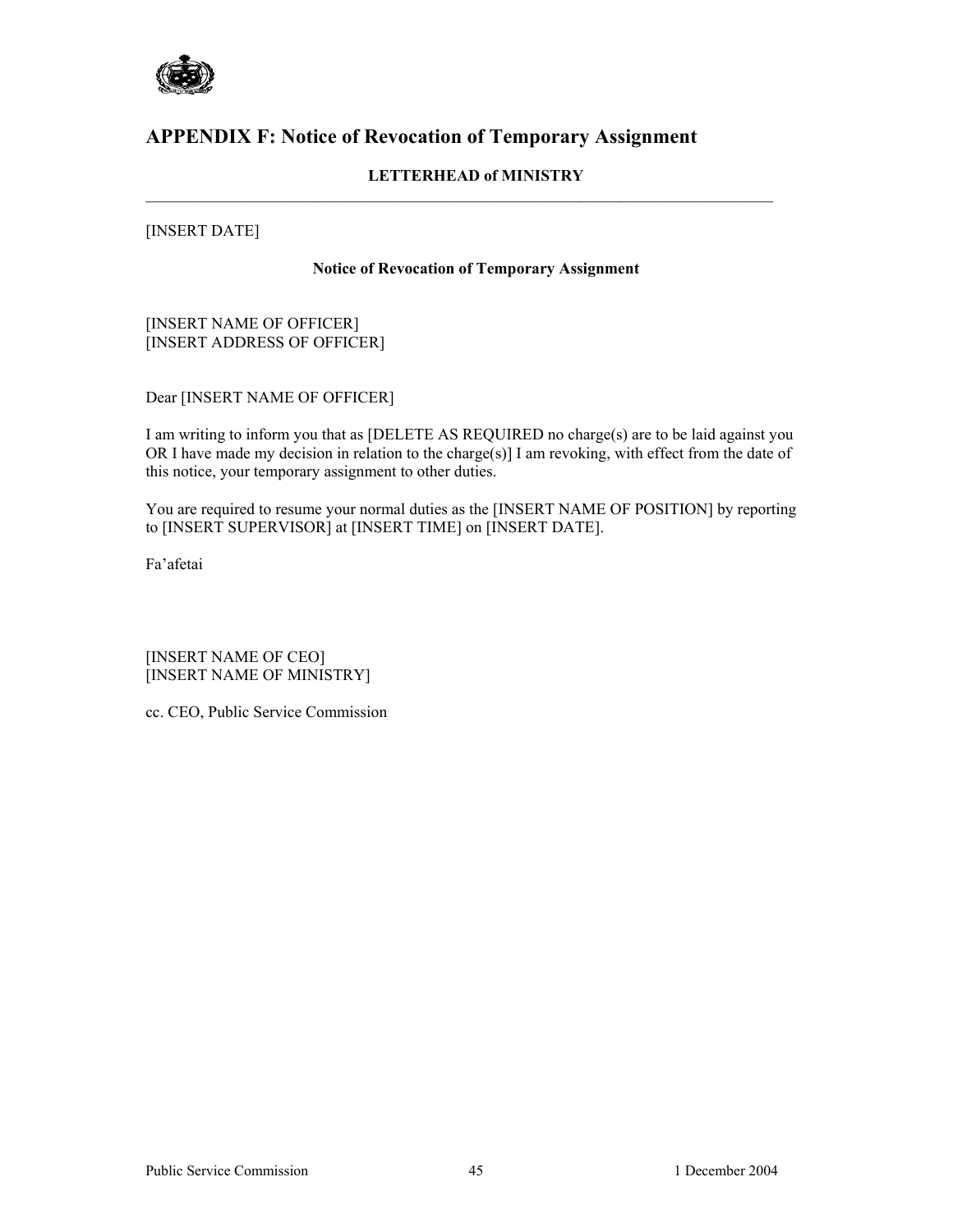

# **APPENDIX G: Notice of Revocation of Suspension**

### **LETTERHEAD of MINISTRY**

 $\mathcal{L}_\mathcal{L} = \{ \mathcal{L}_\mathcal{L} = \{ \mathcal{L}_\mathcal{L} = \{ \mathcal{L}_\mathcal{L} = \{ \mathcal{L}_\mathcal{L} = \{ \mathcal{L}_\mathcal{L} = \{ \mathcal{L}_\mathcal{L} = \{ \mathcal{L}_\mathcal{L} = \{ \mathcal{L}_\mathcal{L} = \{ \mathcal{L}_\mathcal{L} = \{ \mathcal{L}_\mathcal{L} = \{ \mathcal{L}_\mathcal{L} = \{ \mathcal{L}_\mathcal{L} = \{ \mathcal{L}_\mathcal{L} = \{ \mathcal{L}_\mathcal{$ 

### [INSERT DATE]

#### **Notice of Revocation of Suspension**

[INSERT NAME OF OFFICER] [INSERT ADDRESS OF OFFICER]

Dear [INSERT NAME OF OFFICER]

I am writing to inform you that as [DELETE AS REQUIRED no charge(s) are to be laid against you OR you were not charged within 21 days of your suspension OR I have made my decision in relation the charges(s)] I am revoking, with effect from the date of this notice, your suspension from work.

You are required to resume your normal duties as the [INSERT NAME OF POSITION] by reporting to [INSERT SUPERVISOR] at [INSERT TIME] on [INSERT DATE].

Fa'afetai

[INSERT NAME OF CEO] [INSERT NAME OF MINISTRY]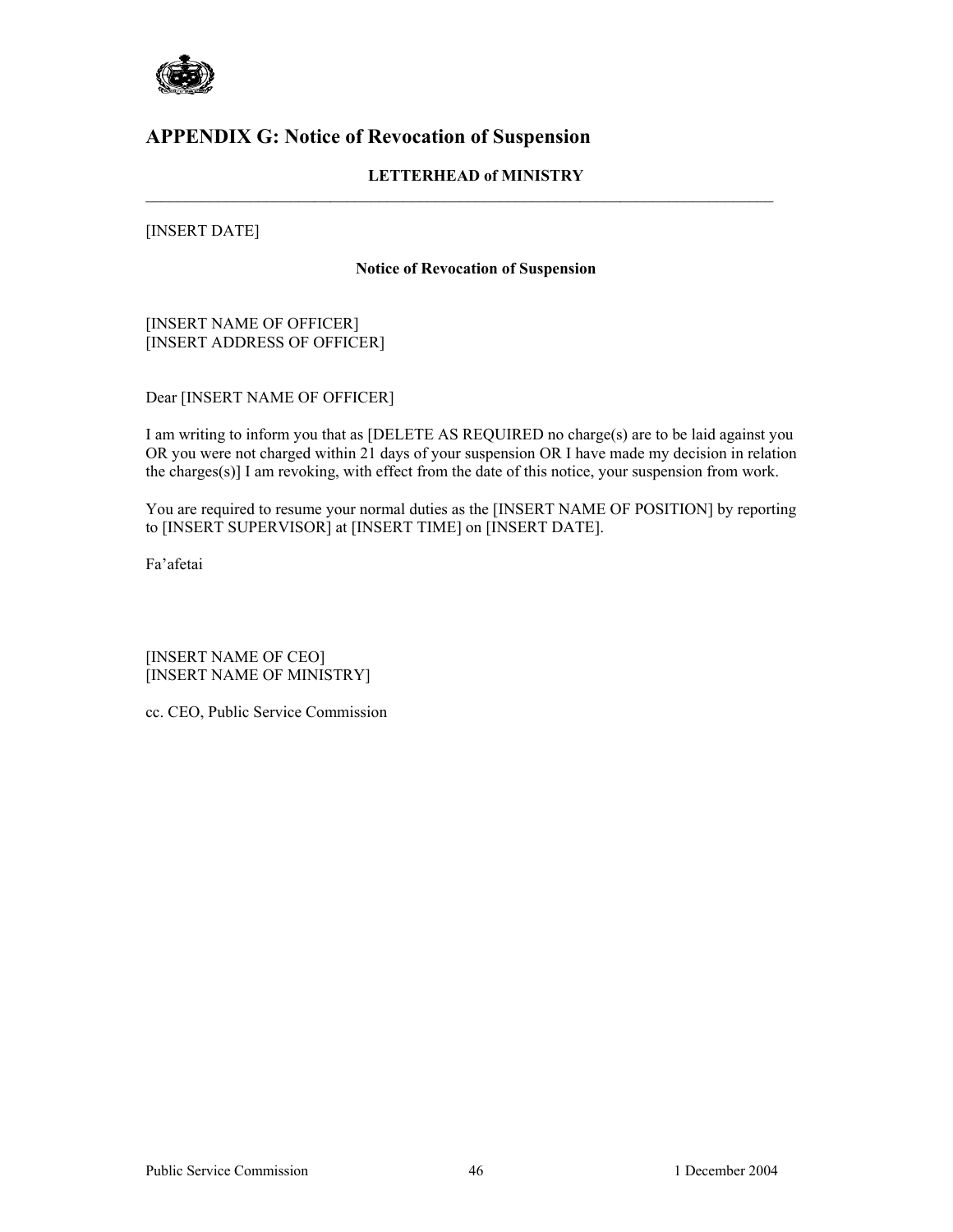

# **APPENDIX H: Notice of No Further Action from the Charging Officer**

 $\mathcal{L}_\mathcal{L} = \{ \mathcal{L}_\mathcal{L} = \{ \mathcal{L}_\mathcal{L} = \{ \mathcal{L}_\mathcal{L} = \{ \mathcal{L}_\mathcal{L} = \{ \mathcal{L}_\mathcal{L} = \{ \mathcal{L}_\mathcal{L} = \{ \mathcal{L}_\mathcal{L} = \{ \mathcal{L}_\mathcal{L} = \{ \mathcal{L}_\mathcal{L} = \{ \mathcal{L}_\mathcal{L} = \{ \mathcal{L}_\mathcal{L} = \{ \mathcal{L}_\mathcal{L} = \{ \mathcal{L}_\mathcal{L} = \{ \mathcal{L}_\mathcal{$ 

### **LETTERHEAD of MINISTRY**

### [INSERT DATE]

#### **Notice of No Further Action**

[INSERT NAME OF OFFICER] [INSERT ADDRESS OF OFFICER]

Dear [INSERT NAME OF OFFICER]

I have considered the allegations that you committed a breach of the Code of Conduct and I am advising that, under paragraph 44(1)(c) of the *Public Service Act 2004*, I will be taking no further action against you.

The issuing of this notice ends the Managing Breaches of the Code of Conduct procedure.

Fa'afetai

[INSERT NAME OF CHARGING OFFICER] [INSERT NAME OF MINISTRY]

cc. [INSERT NAME OF CEO], [INSERT NAME OF MINISTRY] CEO, Public Service Commission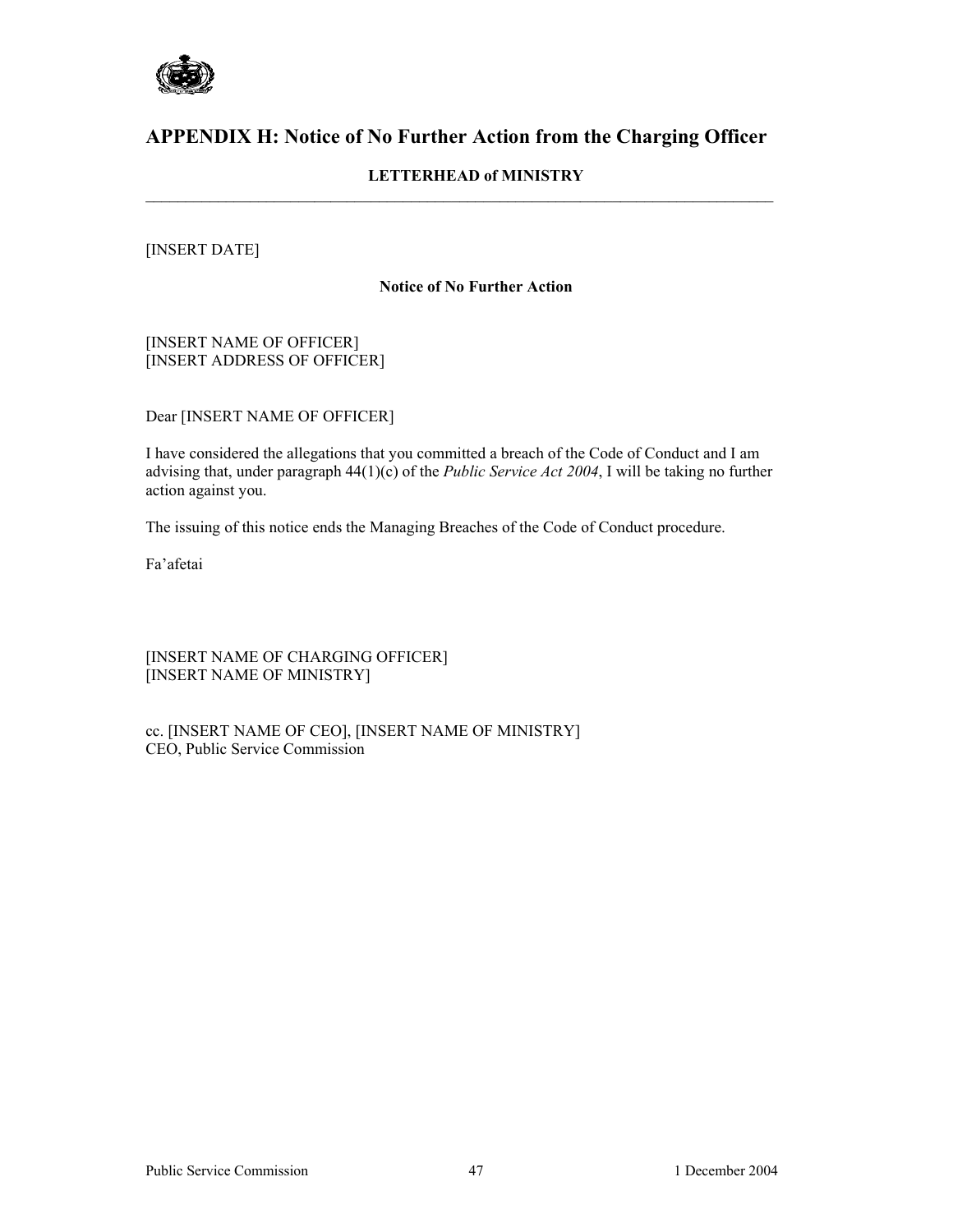

# **APPENDIX I: Notice of Warning from the Charging Officer**

### **LETTERHEAD of MINISTRY**

 $\mathcal{L}_\mathcal{L} = \{ \mathcal{L}_\mathcal{L} = \{ \mathcal{L}_\mathcal{L} = \{ \mathcal{L}_\mathcal{L} = \{ \mathcal{L}_\mathcal{L} = \{ \mathcal{L}_\mathcal{L} = \{ \mathcal{L}_\mathcal{L} = \{ \mathcal{L}_\mathcal{L} = \{ \mathcal{L}_\mathcal{L} = \{ \mathcal{L}_\mathcal{L} = \{ \mathcal{L}_\mathcal{L} = \{ \mathcal{L}_\mathcal{L} = \{ \mathcal{L}_\mathcal{L} = \{ \mathcal{L}_\mathcal{L} = \{ \mathcal{L}_\mathcal{$ 

### [INSERT DATE]

#### **Notice of Warning**

[INSERT NAME OF OFFICER] [INSERT ADDRESS OF OFFICER]

Dear [INSERT NAME OF OFFICER]

I have considered the allegations that you committed a breach of the Code of Conduct. I have determined that whilst the evidence suggests that [INSERT A DESCRIPTION OF INCIDENT] took place on [INSERT DATE], the actual conduct does not warrant a charge(s) being laid against you. Nonetheless, the alleged conduct was unbecoming of a member of the Samoa Public Service. Accordingly, under paragraph 44(1)(b) of the Public Service Act 2004, I am issuing you a warning for the act(s) done.

In line with this warning the [INSERT NAME OF CEO] and / or [INSERT NAME OF MANAGER] may opt to provide you with a formal counselling session with direct reference to your current behaviour.

The issuing of this notice ends the Managing Breaches of the Code of Conduct procedure.

Fa'afetai

[INSERT NAME OF CHARGING OFFICER] [INSERT NAME OF MINISTRY]

cc. [INSERT NAME OF CEO], [INSERT NAME OF MINISTRY] CEO, Public Service Commission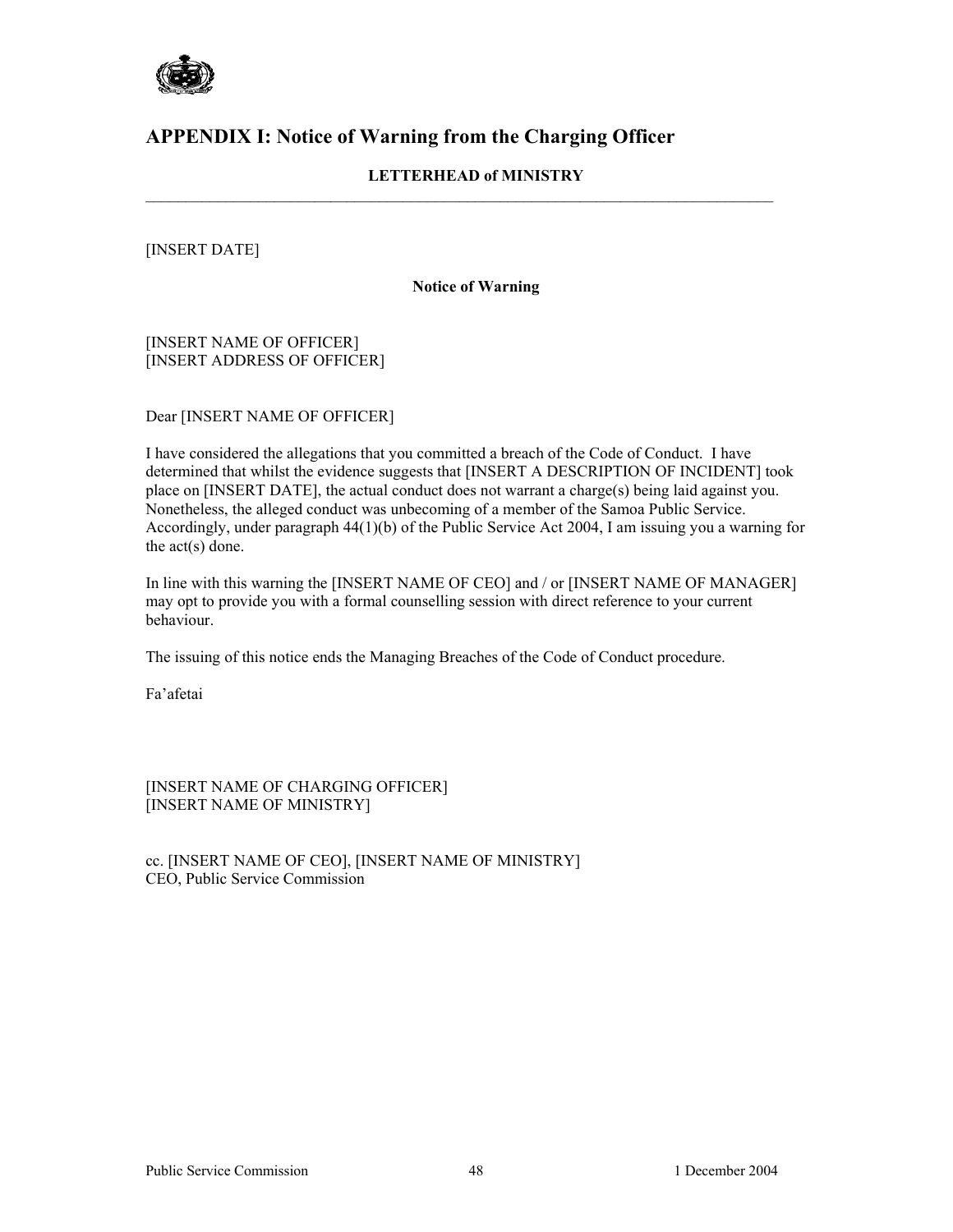

### **APPENDIX J: Charge Sheet**

### **LETTERHEAD of MINISTRY**

 $\mathcal{L}_\mathcal{L} = \{ \mathcal{L}_\mathcal{L} = \{ \mathcal{L}_\mathcal{L} = \{ \mathcal{L}_\mathcal{L} = \{ \mathcal{L}_\mathcal{L} = \{ \mathcal{L}_\mathcal{L} = \{ \mathcal{L}_\mathcal{L} = \{ \mathcal{L}_\mathcal{L} = \{ \mathcal{L}_\mathcal{L} = \{ \mathcal{L}_\mathcal{L} = \{ \mathcal{L}_\mathcal{L} = \{ \mathcal{L}_\mathcal{L} = \{ \mathcal{L}_\mathcal{L} = \{ \mathcal{L}_\mathcal{L} = \{ \mathcal{L}_\mathcal{$ 

[INSERT DATE]

#### **Charge Sheet**

Pursuant to paragraph 44(1)(a) of the *Public Service Act 2004*, I hereby charge:

[INSERT NAME OF OFFICER] [INSERT DESIGNATION] [INSERT NAME OF MINISTRY]

with a breach of subsection 19[INSERT SUBSECTION(S)] of the *Public Service Act 2004* in that, [USE ONE OR MORE OF THE FOLLOWING PARAGRAPHS AS APPROPRIATE AND DELETE THE REST]

[On or Between] the [INSERT TIME AND DATE(S)] you failed to act in an [honest and / or impartial] way. Particulars of the charge are that you [OUTLINE THE ACTUAL DETAILS OF THE ACT OR ACTION WHICH CONSTITUES THE FAILURE TO BE HONEST AND IMPARTIAL].

[On or Between] the [INSERT TIME AND DATE(S)] you failed to work [carefully and / or diligently]. Particulars of the charge are that you [OUTLINE THE ACTUAL DETAILS OF THE ACT OR ACTION WHICH CONSTITUES THE FAILURE TO WORK CAREFULLY OR DILIGENTLY].

[On or Between] the [INSERT TIME AND DATE(S)] you failed to treat [INSERT NAME OF PERSON(S)] with respect and courtesy and without coercion or harassment. Particulars of the charge are that you [OUTLINE THE ACTUAL DETAILS OF THE ACT OR ACTION WHICH CONSTITUES THE FAILURE TO TREAT SOMEONE WITH RESPECT AND COURTESTY AND WITHOUT COERCION OR HARASSMENT].

[On or Between] the [INSERT TIME AND DATE(S)] you failed to comply with [INSERT RELEVANT LAW]. Particulars of the charge are that you [OUTLINE THE ACTUAL DETAILS OF THE ACT OR ACTION WHICH CONSTITUES THE FAILURE TO COMPLOY WITH LAW].

[On or Between] the [INSERT TIME AND DATE(S)] you knowingly [disobeyed or disregarded] a lawful and reasonable direction given to you by [INSERT NAME] who has authority to give you directions. Particulars of the charge are that you [OUTLINE THE ACTUAL DETAILS OF THE ACT OR ACTION WHICH CONSTITUES THE FAILURE TO FOLLOW DIRECTION].

[On or Between] the [INSERT TIME AND DATE(S)] you failed to disclose, and take all reasonable steps to avoid any real or apparent conflicts of interest in relation to your employment with the Samoa Public Service. Particulars of the charge are that you [OUTLINE THE ACTUAL DETAILS OF THE ACT OR ACTION WHICH CONSTITUES THE FAILURE TO DISCLOSE A CONFLICT OF INTEREST].

[On or Between] the [INSERT TIME AND DATE(S)] you used Government resources improperly. Particulars of the charge are that you [OUTLINE THE ACTUAL DETAILS OF THE ACT OR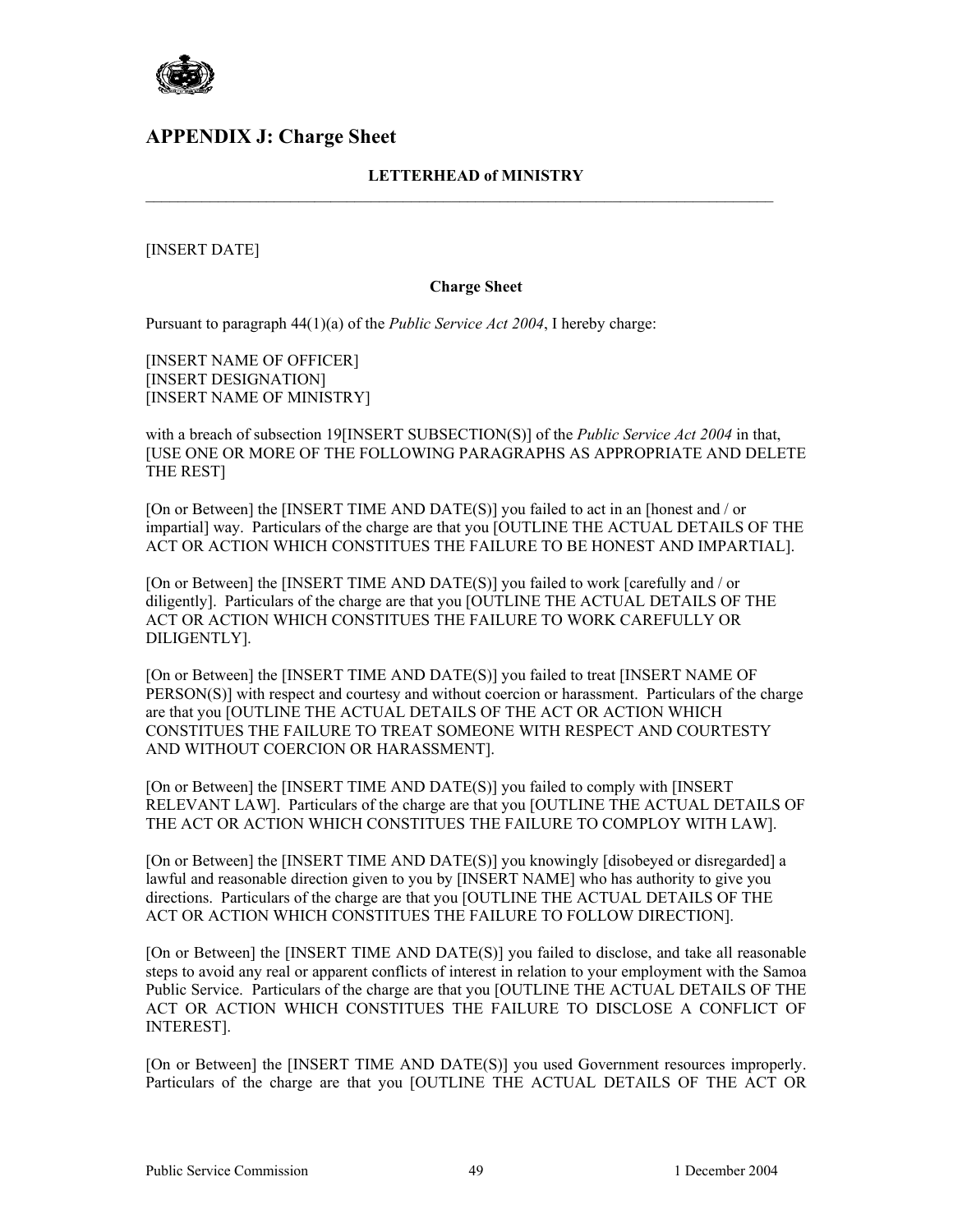

ACTION WHICH CONSTITUES THE FAILURE TO USE GOVERNMENT RESOURCES PROPERLY].

[On or Between] the [INSERT TIME AND DATE(S)] you failed to use official information only for official purposes. Particulars of the charge are that you [OUTLINE THE ACTUAL DETAILS OF THE ACT OR ACTION WHICH CONSTITUES THE FAILURE TO USE OFFICIAL INFORMATION FOR OFFICIAL PURPOSES ONLY].

[On or Between] the [INSERT TIME AND DATE(S)] you failed to act with integrity and misused your [status or authority] to [seek or obtain] a benefit for [yourself or insert name of person or insert name of body]. Particulars of the charge are that you [OUTLINE THE ACTUAL DETAILS OF THE ACT OR ACTION WHICH CONSTITUES THE FAILURE TO NOT USE THEIR STATUS OR AUTHORITY PROPERLY].

[On or Between] the [INSERT TIME AND DATE(S)] you failed to uphold the values of the Public Service namely subsection 17 [INSERT SUBSECTION] of the *Public Service Act 2004*. Particulars of the charge are that you [OUTLINE THE ACTUAL DETAILS OF THE ACT OR ACTION WHICH CONSTITUES THE FAILURE TO UPHOLD THE PARTICULAR VALUE REFERRED TO].

[On or Between] the [INSERT TIME AND DATE(S)] you failed to comply with [INSERT RELEVANT CONDUCT] set out in the Regulations. Particulars of the charge are that you [OUTLINE THE ACTUAL DETAILS OF THE ACT OR ACTION WHICH CONSTITUES THE FAILURE TO COMPLOY WITH THE CONDUCT IN THE REGULATIONS].

[On or Between] the [INSERT TIME AND DATE(S)] you failed to uphold the good reputation of the Public Service. Particulars of the charge are that you [OUTLINE THE ACTUAL DETAILS OF THE ACT OR ACTION WHICH CONSTITUES THE FAILURE TO UPHOLD THE GOOD REPUTATION OF THE PUBLIC SERVICE].

### **PLEASE READ THE ACCOMPANYING NOTICE (Regulation 49A Notice) CAREFULLY AND FOLLOW THE INSTRUCTIONS THEREIN.**

[INSERT NAME OF CHARGING OFFICER] [INSERT NAME OF MINISTRY]

cc:

CEO, [INSERT NAME OF MINISTRY] CEO, Public Service Commission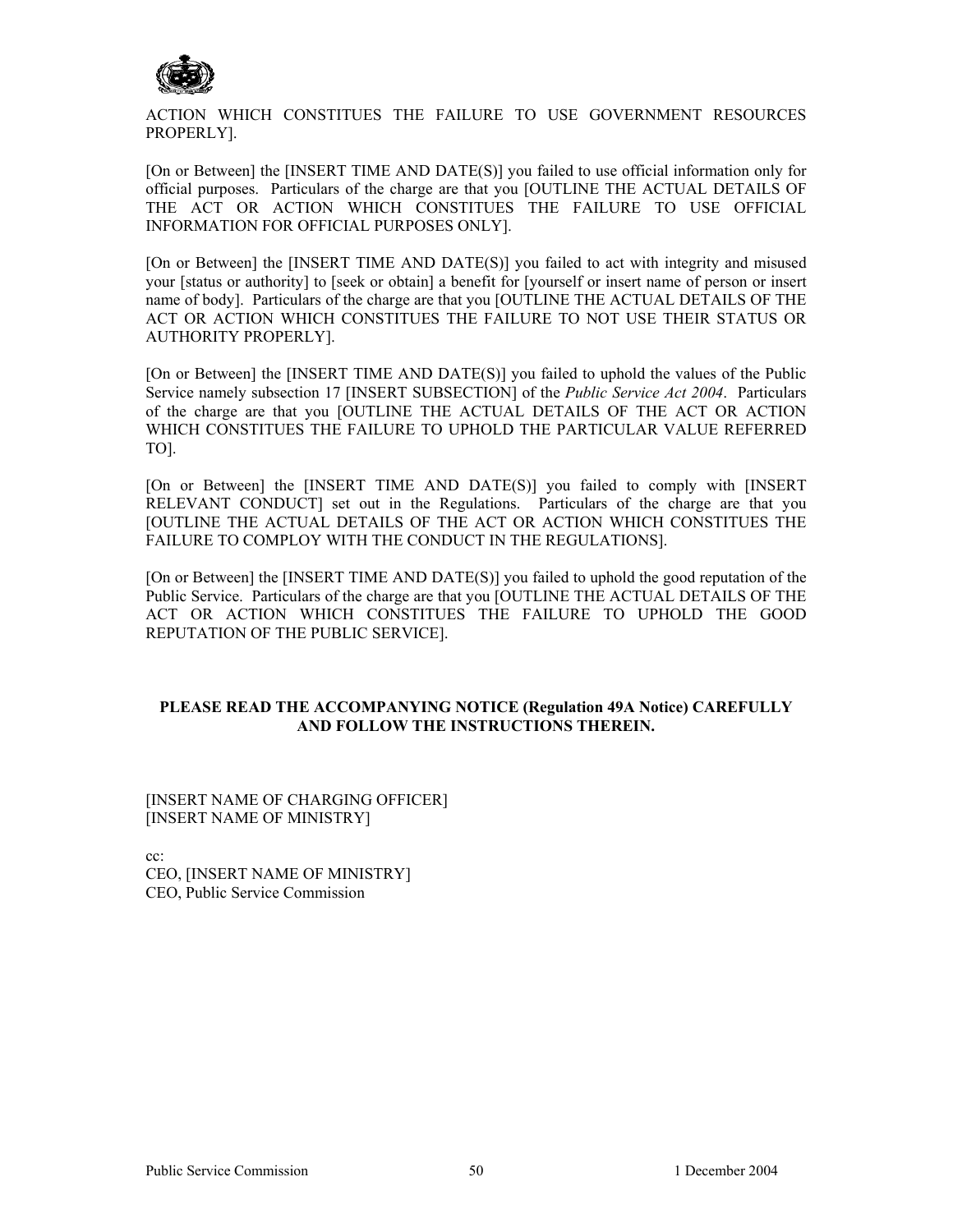

# **APPENDIX K: Notice Accompanying Charge(s) (Regulation 49A Notice)**

#### **REGULATION 49A NOTICE NOTICE ACCOMPANYING CHARGE**

(This notice is to accompany charge(s) served upon an officer under the *Public Service Act 2004*)

You have been charged with a breach of the Code of Conduct

This notice tells you what steps you may take under the *Public Service Act 2004* if you are charged with a breach of the Code of Conduct.

- **The most important thing** to be aware of is that you have **7 days** from the receipt of this notice to admit or deny the charge(s).
- **If you admit the charge(s)**, you may make a written submission to the Chief Executive Officer about the circumstances of the breach of the Code of Conduct that might be relevant to any penalty the CEO might impose on you. The Chief Executive Officer should receive this written submission within 7 days from your receipt of the notice of charge(s).
- **If you deny the charge(s),** you may make a submission to the CEO seeking to establish your innocence. The CEO should receive this written submission within 7 days from your receipt of the notice of charge(s).
- **If you do not respond to the charge(s)** in 7 days, it will be taken as admittance of the truth of the charge(s).
- **But you do have the right to remain silent** in relation to the charge(s), so you may, choose to deny the charge(s), and say nothing further about the matter (Regulation 49B).
- **If the charge(s) is found to be true -** if you are found to have breached the Code of Conduct one or more of the following penalties may be imposed on you;
	-
	- Caution and reprimand<br>• Deduction from salary i Deduction from salary not exceeding SAT\$1000
	- **Transfer to other duties**
	- $\blacksquare$  Reduction in classification and / or grading
	- Salary reduction (with or without reduction in grading)
	- **Termination**
- **If the charge(s) is found to be true,** you have the right of appeal to the Public Service Board of Appeal on the issue of your guilt, the penalty(ies) imposed and the order for recovery of loss if appropriate. The Notice of Appeal and Grounds of Appeal must be received by the Commission within **14 days** of your receipt of notice of the decision of the CEO. There will be the opportunity for mediation with the Commission if you lodge an appeal.

### IF FURTHER INFORMATION IS REQUIRED PLEASE CONTACT THE CHARGING OFFICER OR THE COMMISSION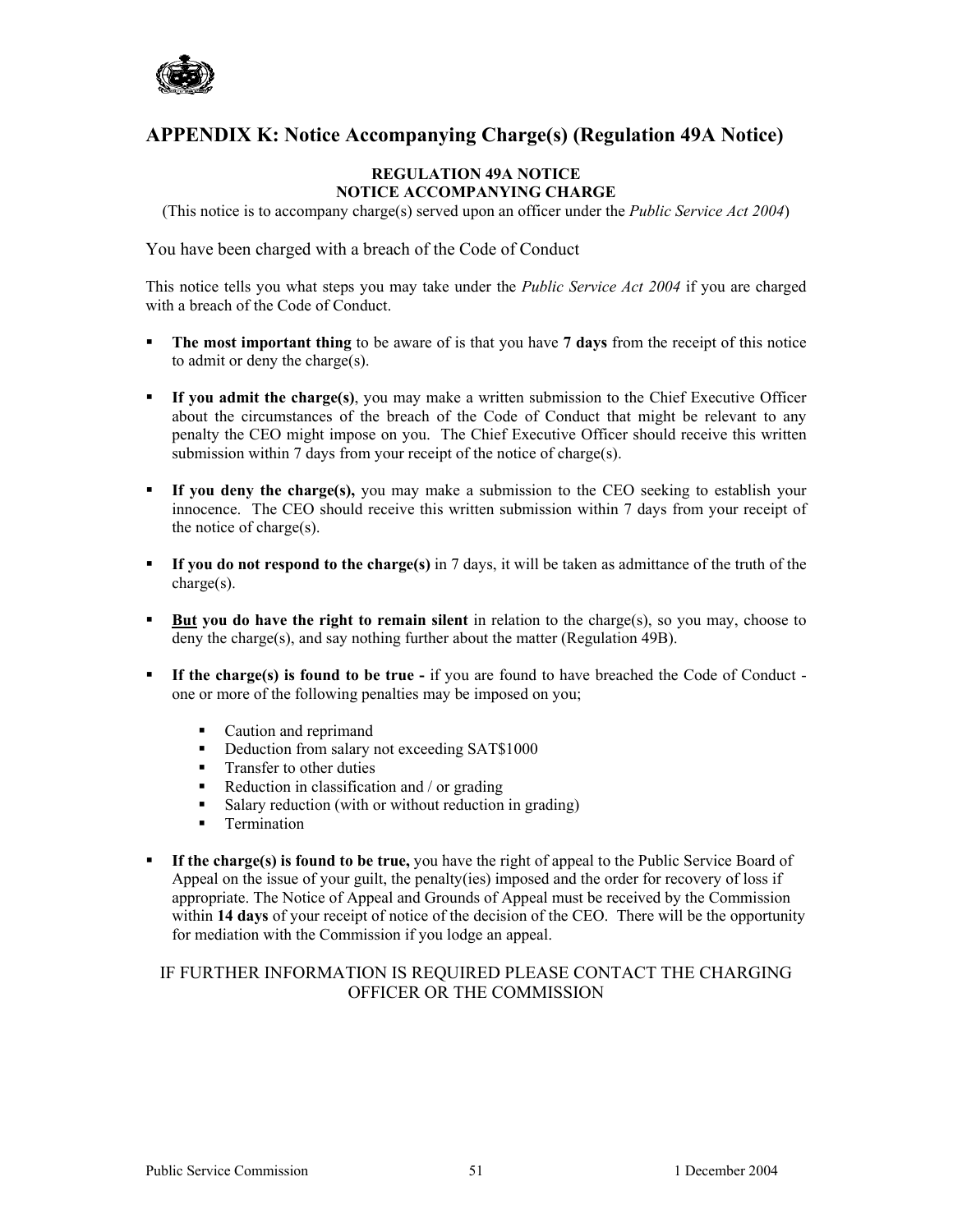

# **APPENDIX L: Proof of Charges Served**

### **LETTERHEAD of MINISTRY**

 $\mathcal{L}_\mathcal{L} = \{ \mathcal{L}_\mathcal{L} = \{ \mathcal{L}_\mathcal{L} = \{ \mathcal{L}_\mathcal{L} = \{ \mathcal{L}_\mathcal{L} = \{ \mathcal{L}_\mathcal{L} = \{ \mathcal{L}_\mathcal{L} = \{ \mathcal{L}_\mathcal{L} = \{ \mathcal{L}_\mathcal{L} = \{ \mathcal{L}_\mathcal{L} = \{ \mathcal{L}_\mathcal{L} = \{ \mathcal{L}_\mathcal{L} = \{ \mathcal{L}_\mathcal{L} = \{ \mathcal{L}_\mathcal{L} = \{ \mathcal{L}_\mathcal{$ 

#### **PUBLIC SERVICE ACT 2004**

#### **PROOF OF CHARGE(S) SERVED**

I, [insert name of Suspect / Charged Officer], acknowledge being personally served with charge(s) under the *Public Service Act 2004*.

Dated at ………………this……………………… day of ………………………… [INSERT YEAR].

Name and Signature of Signature of Witness

…………………………. ………………………………. Charged Officer /Person who served the Charge(s)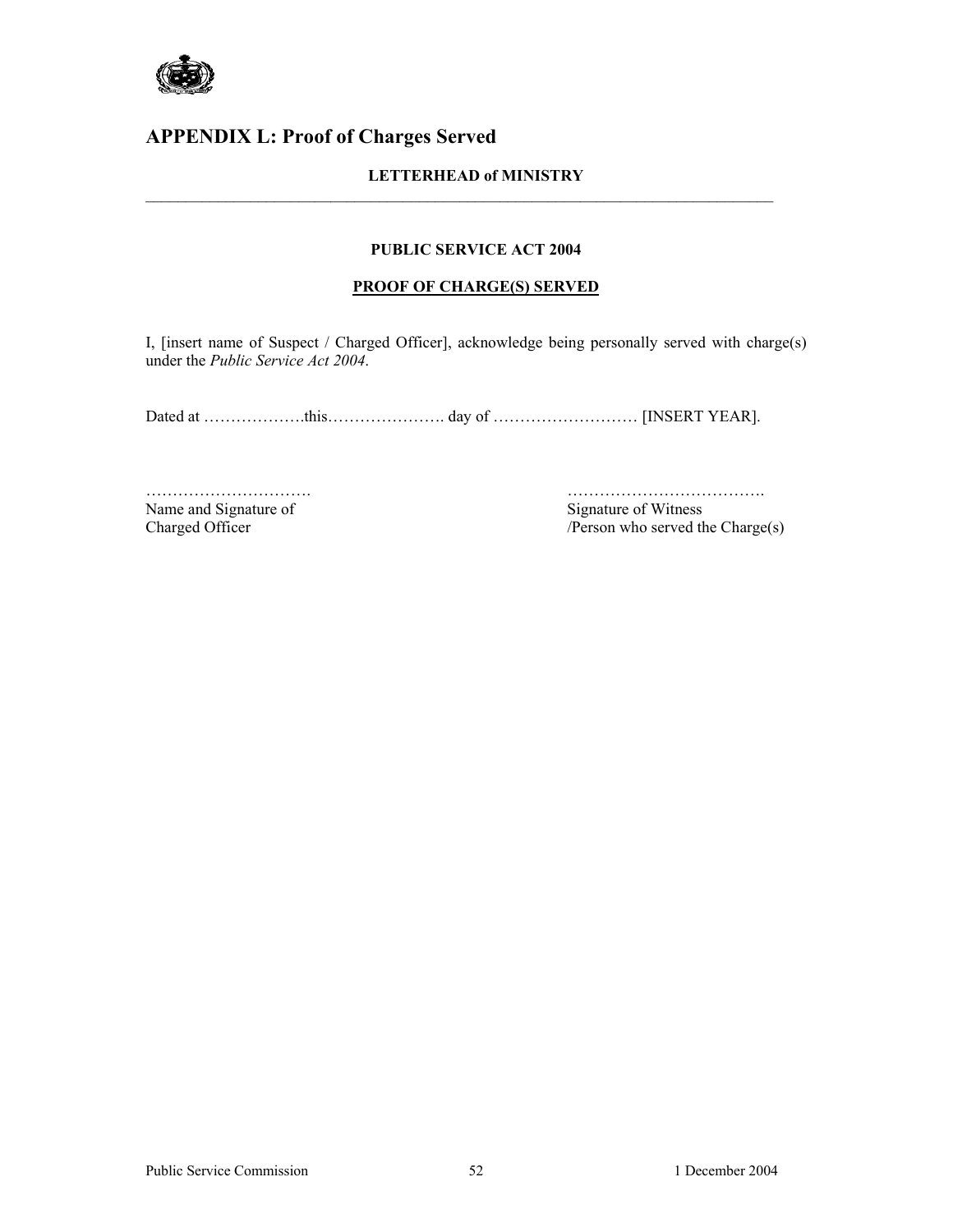

# **APPENDIX M: Warrant of Appointment of Investigating Officer**

### **LETTERHEAD of MINISTRY**

 $\mathcal{L}_\mathcal{L} = \{ \mathcal{L}_\mathcal{L} = \{ \mathcal{L}_\mathcal{L} = \{ \mathcal{L}_\mathcal{L} = \{ \mathcal{L}_\mathcal{L} = \{ \mathcal{L}_\mathcal{L} = \{ \mathcal{L}_\mathcal{L} = \{ \mathcal{L}_\mathcal{L} = \{ \mathcal{L}_\mathcal{L} = \{ \mathcal{L}_\mathcal{L} = \{ \mathcal{L}_\mathcal{L} = \{ \mathcal{L}_\mathcal{L} = \{ \mathcal{L}_\mathcal{L} = \{ \mathcal{L}_\mathcal{L} = \{ \mathcal{L}_\mathcal{$ 

### [INSERT DATE]

WARRANT OF APPOINTMENT OF INVESTIGATING OFFICER UNDER SUBSECTION 44(2) PUBLIC SERVICE ACT 2004

Pursuant to subsection 44(2) of the *Public Service Act 2004*, I hereby appoint,

[INSERT NAME OF INVESTIGATING OFFICER APPOINTED] [INSERT DESIGNATION] [INSERT NAME OF MINISTRY]

to investigate the charge(s) against:

#### **[INSERT NAME OF CHARGED OFFICER]**('charged officer') of The Ministry of [INSERT NAME OF MINISTRY]

**AND** provide a final report to myself including detailed findings and recommendations as to the truth of the charge(s) and the charged officer's guilt or innocence and as to what penalty would be deemed appropriate.

**AND** submit the recommendations and relevant material to myself as soon as practicable.

Pursuant to subsection 44(4) you may amend the charge(s) but must inform the officer immediately and allow them the opportunity to respond to the amended charge(s) within 7 days.

#### [INSERT NAME OF CEO] **CHIEF EXECUTIVE OFFICER MINISTRY OF [INSERT MINISTRY NAME]**

cc: [INSERT NAME OF CHARGED OFFICER], [INSERT NAME OF MINISTRY] CEO, Public Service Commission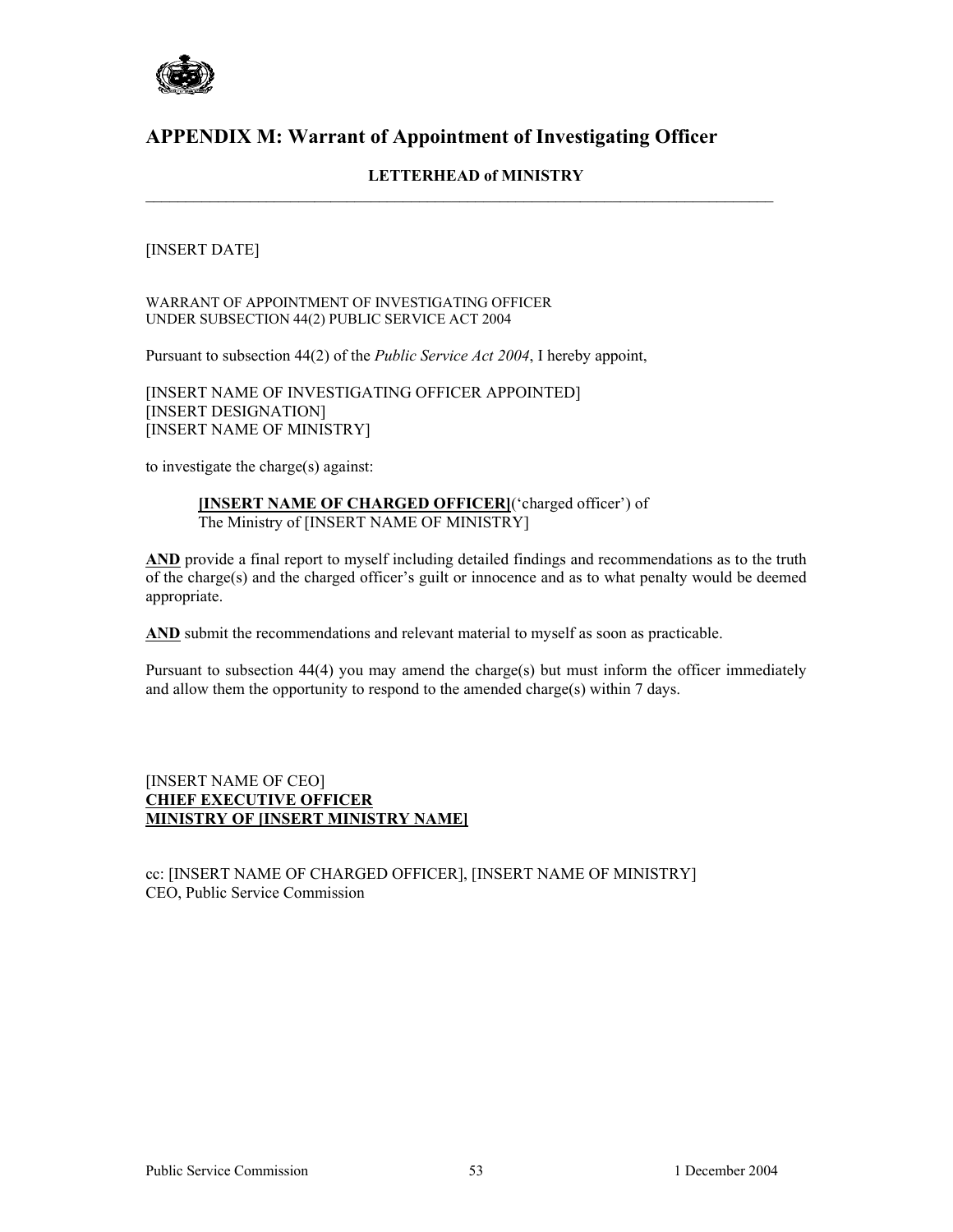

# **APPENDIX N: Letter for CEO of Investigating Officer's Ministry**

### **LETTERHEAD of MINISTRY**

 $\mathcal{L}_\mathcal{L} = \{ \mathcal{L}_\mathcal{L} = \{ \mathcal{L}_\mathcal{L} = \{ \mathcal{L}_\mathcal{L} = \{ \mathcal{L}_\mathcal{L} = \{ \mathcal{L}_\mathcal{L} = \{ \mathcal{L}_\mathcal{L} = \{ \mathcal{L}_\mathcal{L} = \{ \mathcal{L}_\mathcal{L} = \{ \mathcal{L}_\mathcal{L} = \{ \mathcal{L}_\mathcal{L} = \{ \mathcal{L}_\mathcal{L} = \{ \mathcal{L}_\mathcal{L} = \{ \mathcal{L}_\mathcal{L} = \{ \mathcal{L}_\mathcal{$ 

### [INSERT DATE]

[INSERT NAME OF CEO OF MINISTRY WHERE INVESTIGATING OFFICER WORKS] [CHIEF EXECUTIVE OFFICER] [INSERT NAME OF MINISTRY]

Dear [INSERT NAME OF CEO]

Following our discussion and your agreement I am writing to inform you that I have appointed [NAME OF INVESTIGATING OFFICER] to undertake an investigation in my Ministry.

[INSERT NAME OF INVESTIGATING OFFICER] should begin the investigation as soon as possible and submit the recommendations and relevant material to myself as soon as practicable.

Thank you for allowing [NAME OF INVESTIGATING OFFICER] to carry out this work for me.

Fa'afetai

[INSERT NAME OF CEO] **CHIEF EXECUTIVE OFFICER MINISTRY OF [INSERT MINISTRY NAME]**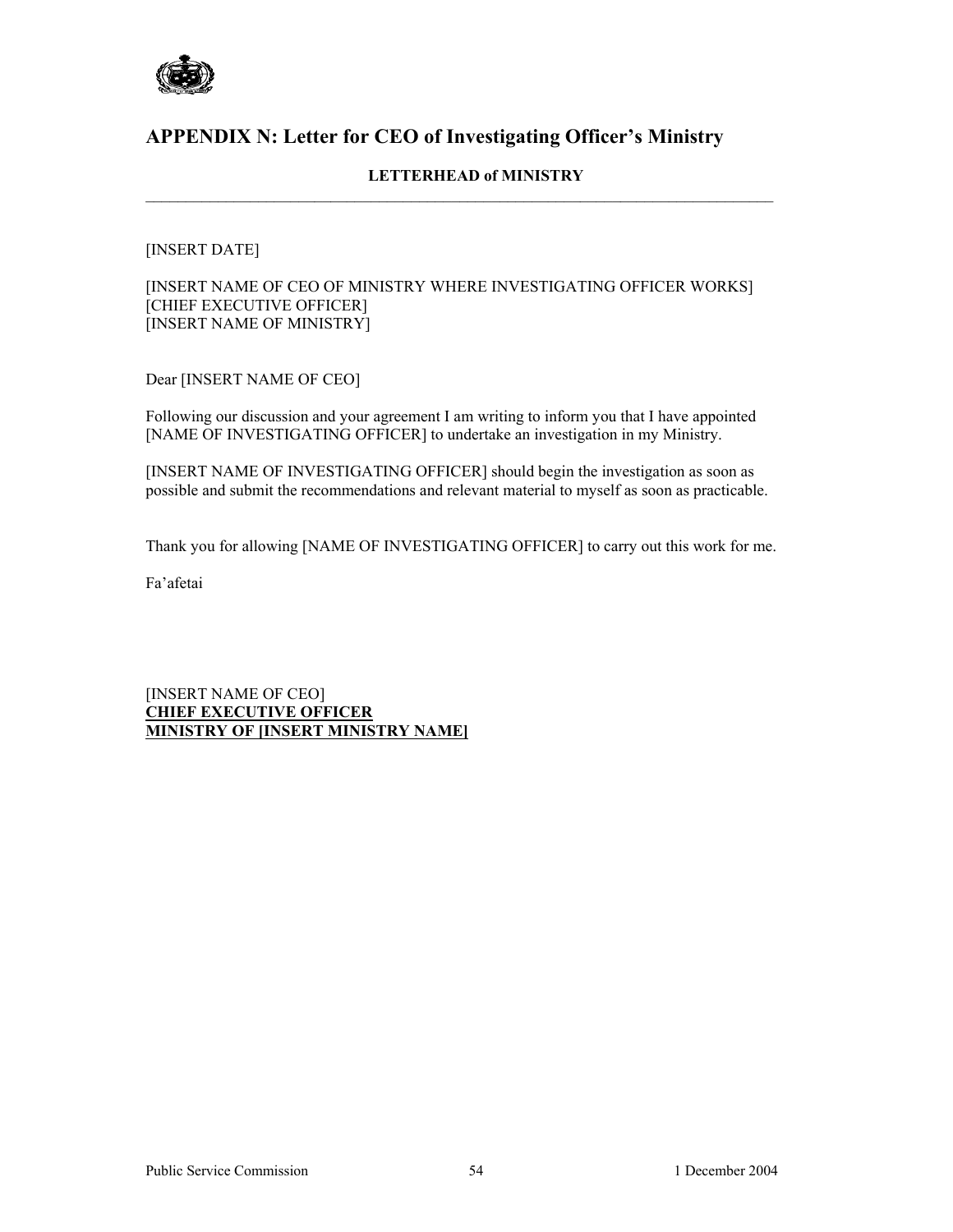

# **APPENDIX O: Report Template for Investigating Officer to give Charged Officer**

#### **INVESTIGATION REPORT Into a Breach of the Code of Conduct by [INSERT CHARGED OFFICERS NAME]**

Prepared by: [INSERT NAME OF INVESTIGATING OFFICER]

[INSERT DATE]

I have undertaken a full and thorough investigation into the charge(s) against [INSERT NAME OF CHARGED OFFICER]. The charge(s) are outlined as, [INSERT CHARGE(S) DETAILS].

#### **SUMMARY OF EVIDENCE**

During the course of my investigation, I obtained the following evidence in relation to the charge(s):

[INSERT DETAILS OF EVIDENCE]

#### **FINDINGS**

Having considered the above evidence, I make the following findings in respect of the charge(s):

[INSET DETAILS OF FINDINGS]

### **RECOMMENDATIONS**

On the basis of my findings above, I recommend that the charge(s) laid against [NAME OF CHARGED OFFICER] be found to be [true or not true] on the weight of the evidence.

Further, I recommend that the following penalty(ies) would be the most appropriate given the circumstances:

- Caution and reprimand
- Deduction from salary not exceeding SAT\$1000
- **Transfer to other duties**
- Reduction in classification and  $/$  or grading
- Salary reduction (with or without reduction in grading)
- Termination.

[DELETE AS REQUIRED]

[NAME OF INVESTIGATING OFFICER] [NAME OF MINISTRY OF INVESTIGATING OFFICER]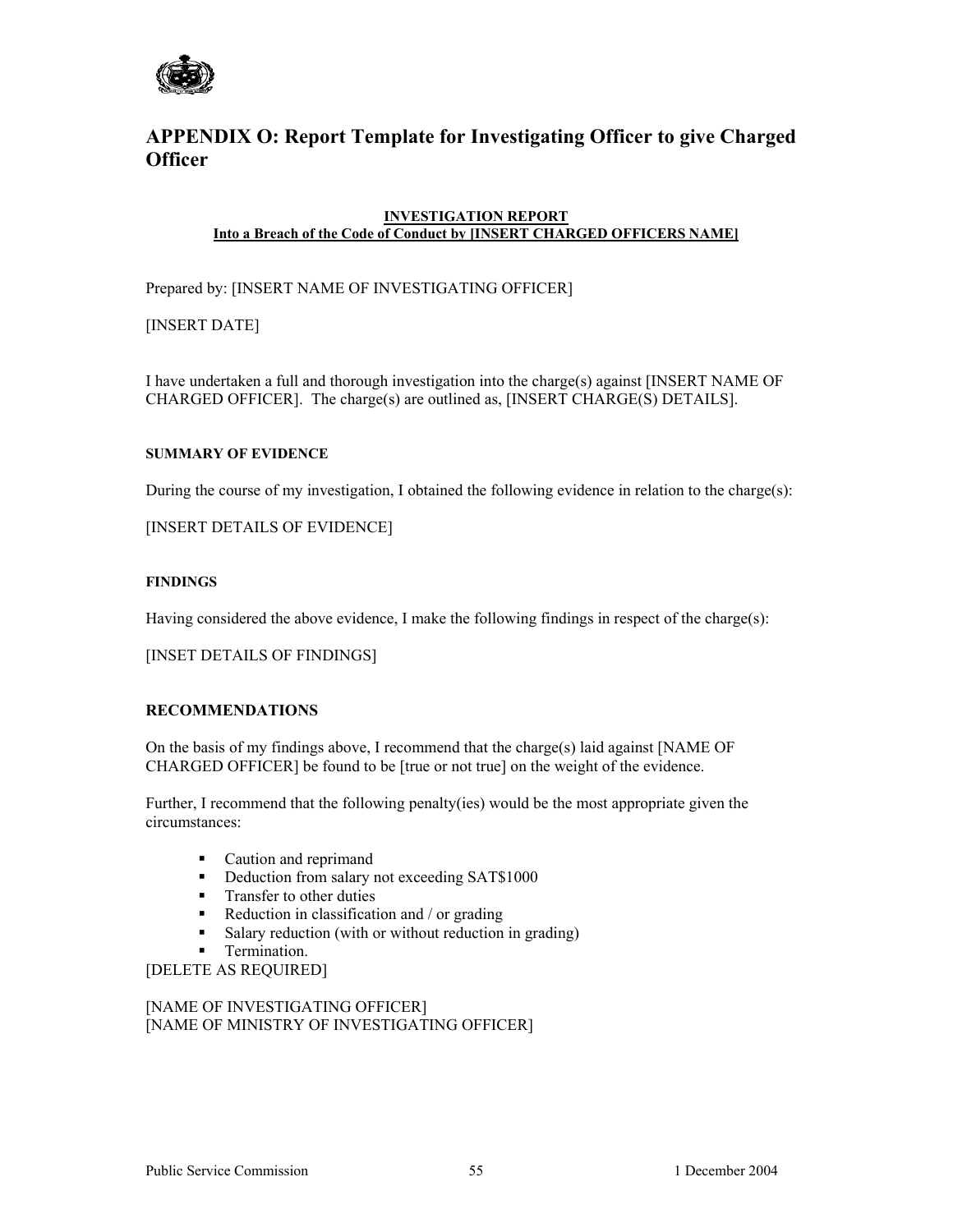

# **APPENDIX P: Notice Accompanying Preliminary Report (Regulation 49F Notice)**

### **REGULATION 49F NOTICE NOTICE ACCOMPANYING PRELIMINARY REPORT**

*(This Notice is to accompany the Preliminary Report submitted to the Charged Officer)* 

*You have been charged with a breach of the Code of the Conduct and the Investigating Officer has completed the investigation.* 

Please find submitted herewith the;

- 1. Preliminary Findings of the investigation of the charge(s) against you for breach of the Code of Conduct ; and
- 2. Summary of Evidence upon which the preliminary findings are based.

**READ** these carefully, and in response you may write a written submission to the Investigating Officer concerning;

- 1. Your innocence, and
- 2. Any penalty to be imposed in the event that you are found guilty of the charge(s) against you.

**IMPORTANT:** The written submission must be received by the Investigating Officer **within 7 days** of your receipt of this Notice and the Preliminary Report.

**PLEASE NOTE :** if the charge(s) is found to be true, you have the right of appeal to the Public Service Board of Appeal on the issue of your guilt, the penalty(ies) imposed and the order for recovery of loss if appropriate. The Notice of Appeal and Grounds of Appeal must be received by the Commission within **14 days** of your receipt of notice of the decision of the CEO. There will be the opportunity for mediation with the Commission if you lodge an appeal.

#### **FOR FURTHER INFORMATION PLEASE CONTACT THE INVESTIGATING OFFICER**

[NAME OF INVESTIGATING OFFICER] [NAME OF MINISTRY OF INVESTIGATING OFFICER]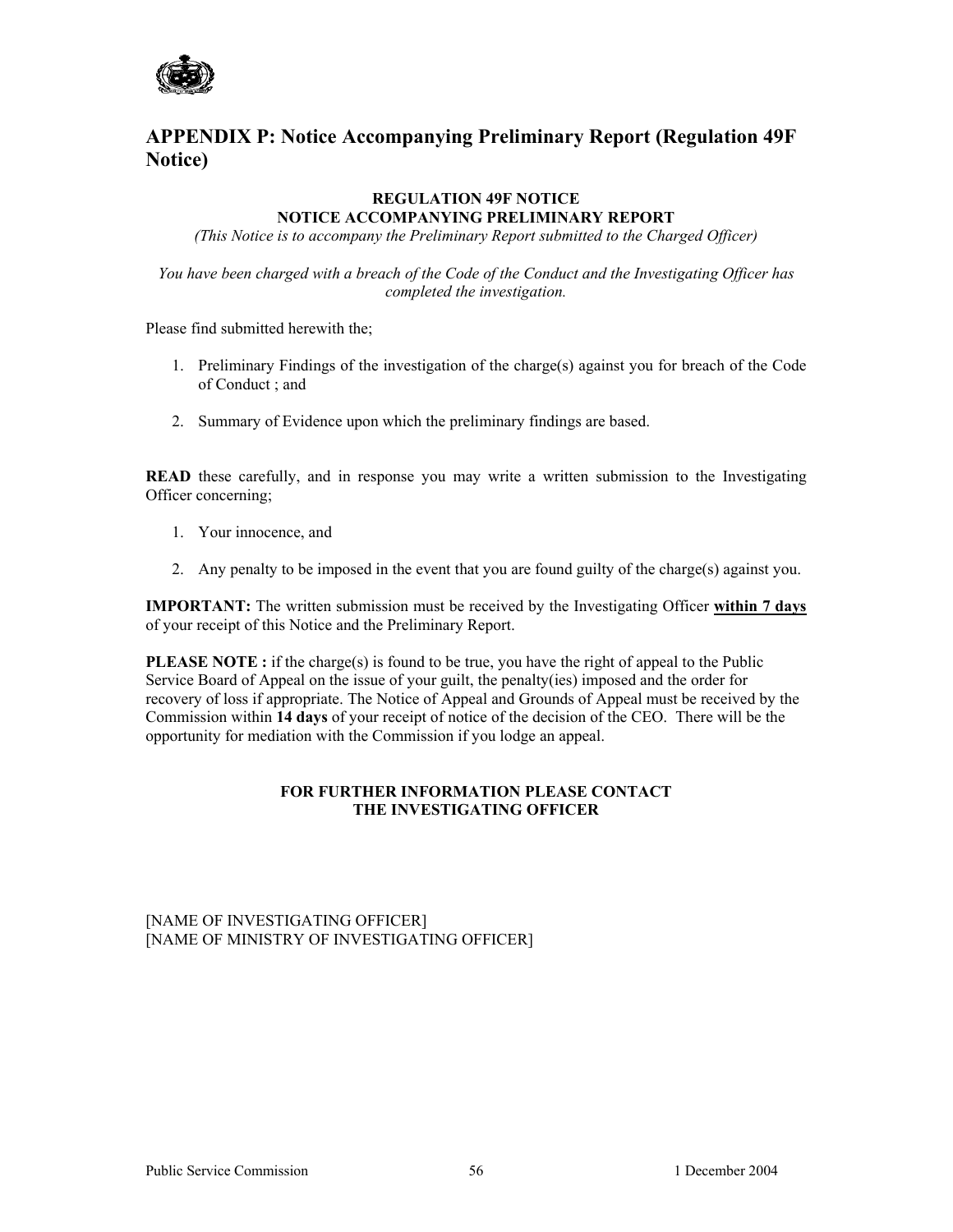

# **APPENDIX Q: Final Report Template for Investigating Officer**

### **LETTERHEAD of MINISTRY**

 $\mathcal{L}_\mathcal{L} = \{ \mathcal{L}_\mathcal{L} = \{ \mathcal{L}_\mathcal{L} = \{ \mathcal{L}_\mathcal{L} = \{ \mathcal{L}_\mathcal{L} = \{ \mathcal{L}_\mathcal{L} = \{ \mathcal{L}_\mathcal{L} = \{ \mathcal{L}_\mathcal{L} = \{ \mathcal{L}_\mathcal{L} = \{ \mathcal{L}_\mathcal{L} = \{ \mathcal{L}_\mathcal{L} = \{ \mathcal{L}_\mathcal{L} = \{ \mathcal{L}_\mathcal{L} = \{ \mathcal{L}_\mathcal{L} = \{ \mathcal{L}_\mathcal{$ 

### [INSERT DATE]

[INSERT NAME OF CEO] [INSERT NAME OF MINISTRY]

Dear [INSERT NAME OF CEO]

I am writing to inform you that I have completed my role as Investigating Officer.

Please find enclosed is my final report with recommendations regarding the [DELETE AS REQUIRED guilt or innocence] of [INSERT NAME OF CHARGED EMPLOYEE]. [IF GUILTY INCLUDE THE FOLLOWING] I have also included my recommendation regarding an appropriate penalty.

Fa'afetai

### [NAME OF INVESTIGATING OFFICER] [NAME OF MINISTRY OF INVESTIGATING OFFICER]

Enc. Final Report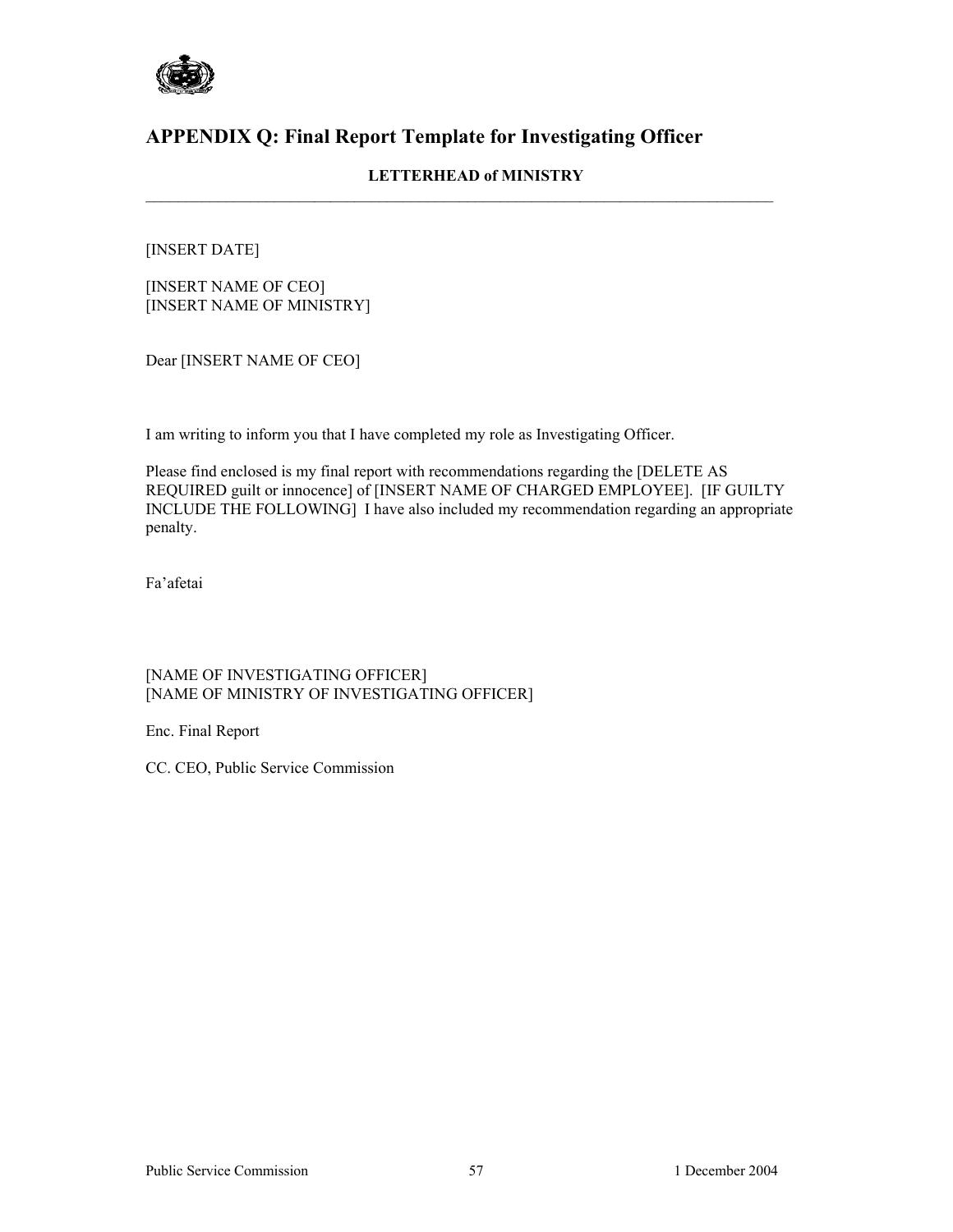

#### **FINAL REPORT OF A BREACH OF THE CODE OF CONDUCT**

Prepared by: [INSERT NAME OF INVESTIGATING OFFICER]

[INSERT DATE]

I have undertaken a full and through investigation into the charge(s) against [INSERT NAME OF CHARGED OFFICER]. The charge(s) are outlined as, [INSERT CHARGE(S) DETAILS].

#### **SUMMARY OF EVIDENCE**

During the course of my investigation, I obtained the following evidence in relation to the charge(s):

[INSERT DETAILS OF EVIDENCE]

#### **FINDINGS**

Having considered the above evidence, I make the following findings in respect of the charge(s):

[INSERT DETAILS OF FINDINGS]

#### **RECOMMENDATIONS**

On the basis of my findings above, I recommend that the charge(s) laid against [NAME OF CHARGED OFFICER] be found to be [true or not true] on the weight of the evidence.

Further, I recommend that the following penalty(ies) would be the most appropriate given the circumstances:

- Caution and reprimand
- Deduction from salary not exceeding SAT\$1000
- **Transfer to other duties**
- $\blacksquare$  Reduction in classification and / or grading
- Salary reduction (with or without reduction in grading)
- **Termination.**

[DELETE AS REQUIRED]

[NAME OF INVESTIGATING OFFICER] [NAME OF MINISTRY OF INVESTIGATING OFFICER]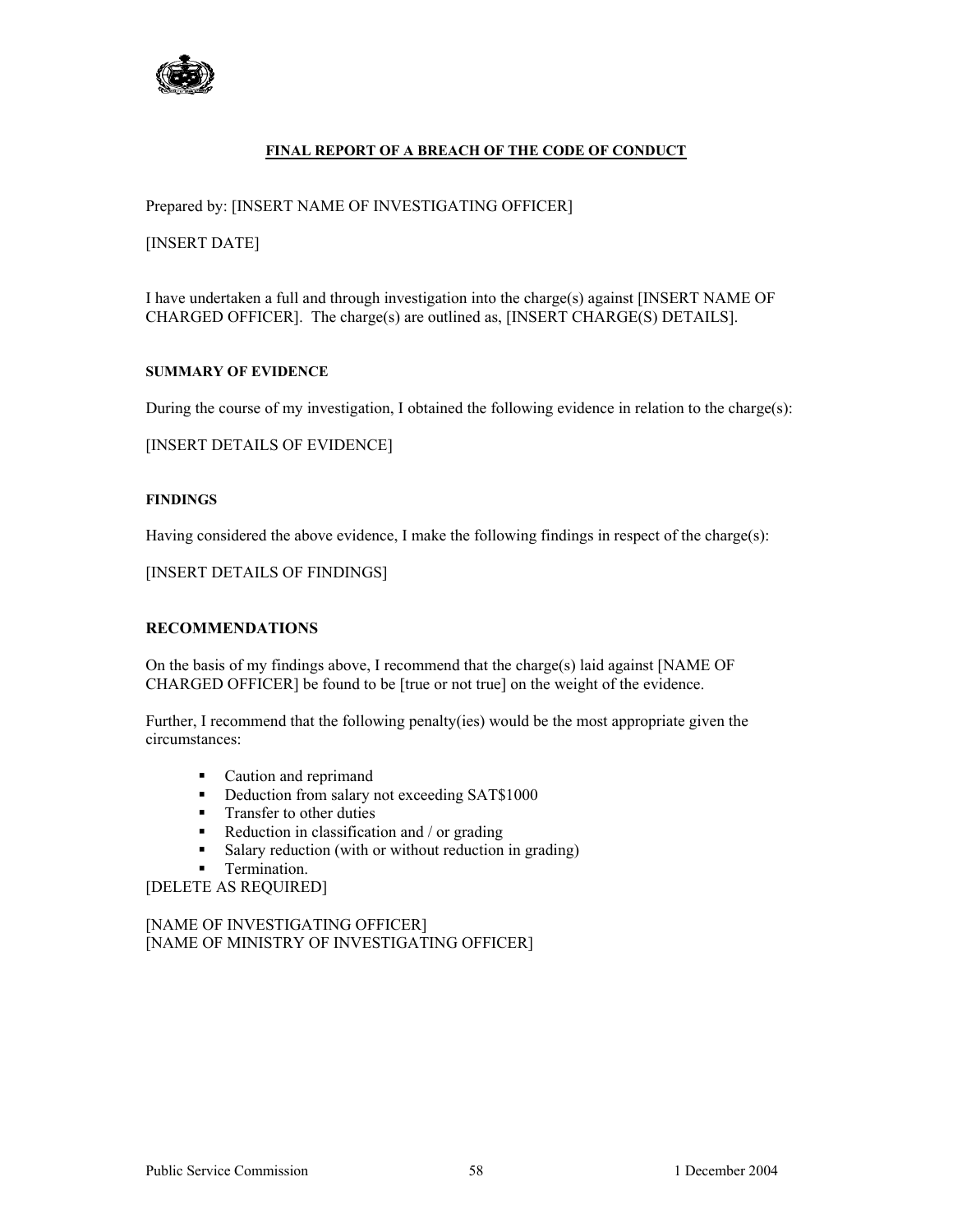

### **APPENDIX R: Notice of Decision**

### **LETTERHEAD of MINISTRY**

#### $\mathcal{L}_\mathcal{L} = \{ \mathcal{L}_\mathcal{L} = \{ \mathcal{L}_\mathcal{L} = \{ \mathcal{L}_\mathcal{L} = \{ \mathcal{L}_\mathcal{L} = \{ \mathcal{L}_\mathcal{L} = \{ \mathcal{L}_\mathcal{L} = \{ \mathcal{L}_\mathcal{L} = \{ \mathcal{L}_\mathcal{L} = \{ \mathcal{L}_\mathcal{L} = \{ \mathcal{L}_\mathcal{L} = \{ \mathcal{L}_\mathcal{L} = \{ \mathcal{L}_\mathcal{L} = \{ \mathcal{L}_\mathcal{L} = \{ \mathcal{L}_\mathcal{$ [INSERT DATE]

#### **Notice of Decision**

#### [INSERT NAME OF CHARGED OFFICER] [INSERT NAME OF MINISTRY]

Dear [INSERT NAME OF CHARGED OFFICER]

I am writing to inform you that in relation to the charge(s) of a breach of the Code of Conduct laid against you on [INSERT DATE] I have now considered the report provided by [INSERT NAME OF INVESTIGATING OFFICER] appointed by me to investigate the charge(s).

Having considered the [DELETE WHICHEVER IS NOT APPLICABLE findings, evidence and the recommendations by the Investigating Officer] and your submissions in relation to the charge(s), I am satisfied that [DELETE WHICHEVER IS NOT APPLICABLE you are guilty or you are innocent] in relation to the charge(s) laid against you.

#### **IF INNOCENT INCLUDE THE FOLLOWING**

You are therefore acquitted in relation to the charge(s).

#### **IF GUILTY INCLUDE THE FOLLOWING**

The reasons for your guilt are [INSERT REASONS].

Pursuant to Section 45 of the *Public Service Act 2004* I am imposing the following penalty(ies):

- Caution and reprimand
- Deduction from salary of up to SAT\$1000
- **Transfer to other duties**
- Reduction in classification and  $/$  or grading
- Salary reduction (with or without reduction in grading)
- Termination.

[DELETE AS REQUIRED]

The reasons for this penalty(ies) are [INSERT REASONS].

You have the right of appeal to the Public Service Board of Appeal on the issue of your guilt, the penalty(ies) imposed and [DELETE AS REQUIRED the order for recovery of loss]. The Notice of Appeal and Grounds of Appeal must be received by the Commission within **14 days** of receipt of this notice. There will be the opportunity for mediation with the Commission if you lodge an appeal.

Fa'afetai

### [NAME OF CEO]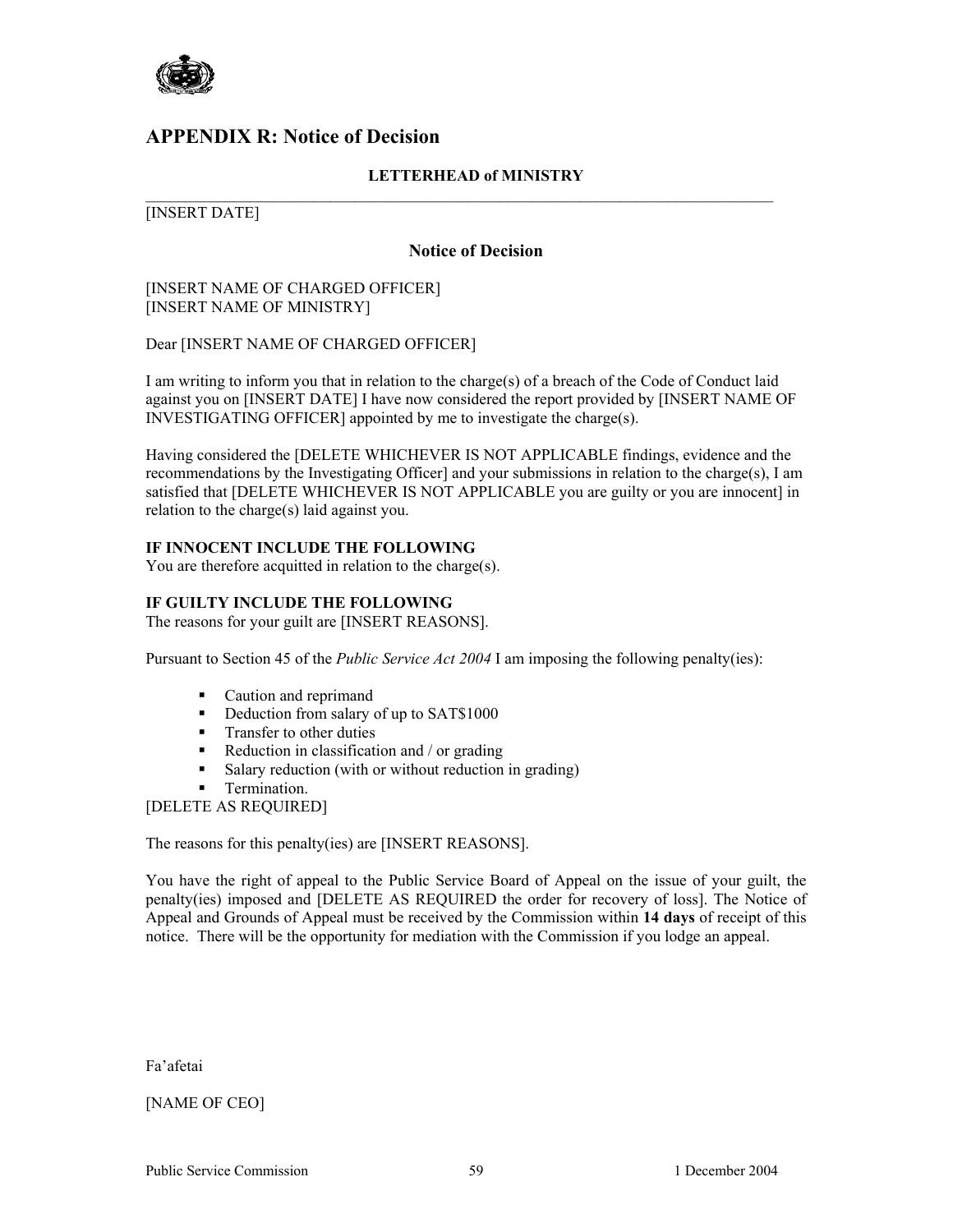

[NAME OF MINISTRY] cc. CEO, Public Service Commission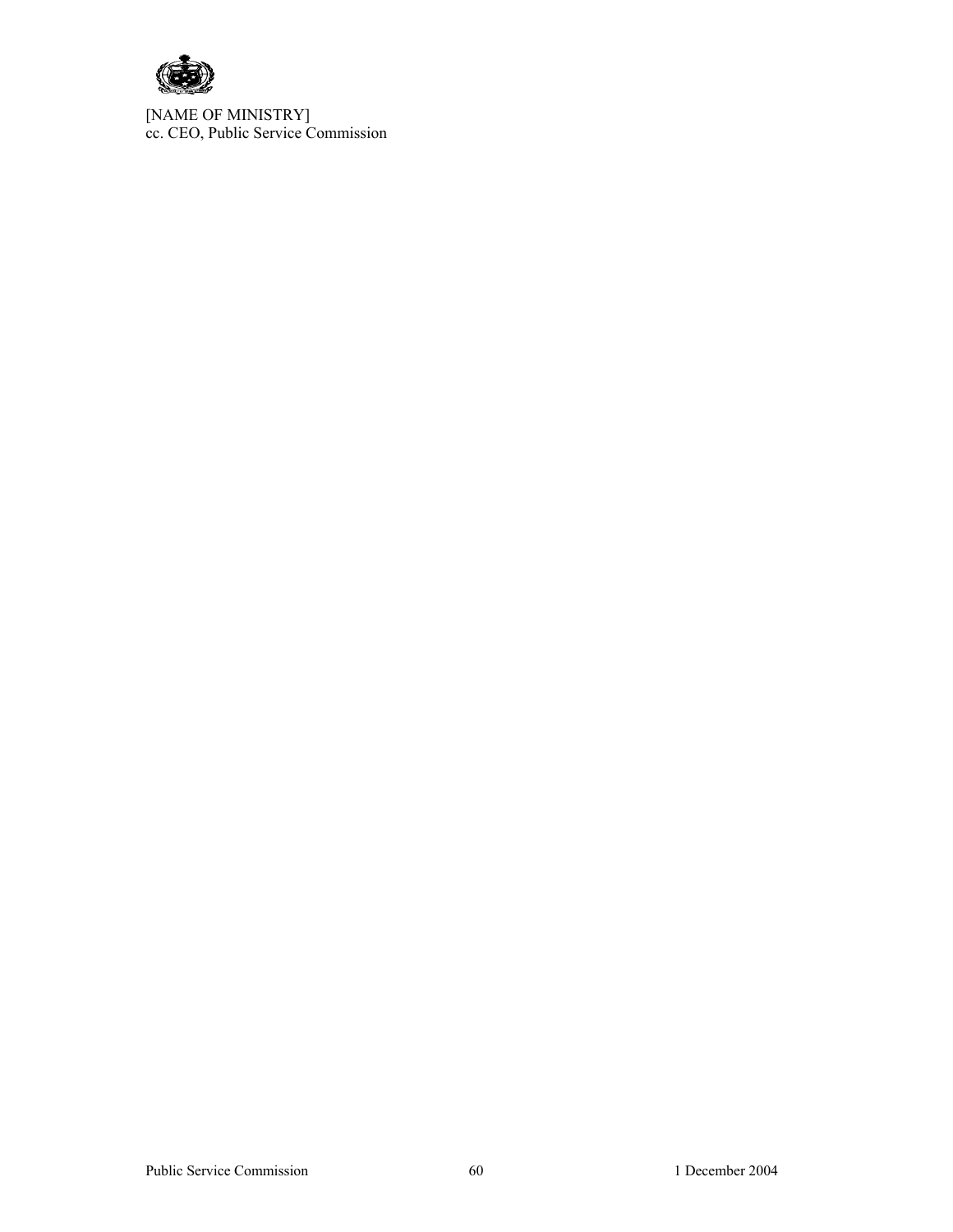

# **APPENDIX S: Notice of Temporary Assignment when charged with Criminal Offence**

### **LETTERHEAD of MINISTRY**

 $\mathcal{L}_\mathcal{L} = \{ \mathcal{L}_\mathcal{L} = \{ \mathcal{L}_\mathcal{L} = \{ \mathcal{L}_\mathcal{L} = \{ \mathcal{L}_\mathcal{L} = \{ \mathcal{L}_\mathcal{L} = \{ \mathcal{L}_\mathcal{L} = \{ \mathcal{L}_\mathcal{L} = \{ \mathcal{L}_\mathcal{L} = \{ \mathcal{L}_\mathcal{L} = \{ \mathcal{L}_\mathcal{L} = \{ \mathcal{L}_\mathcal{L} = \{ \mathcal{L}_\mathcal{L} = \{ \mathcal{L}_\mathcal{L} = \{ \mathcal{L}_\mathcal{$ 

[INSERT DATE]

#### **Notice of Temporary Assignment**

#### [INSERT NAME OF OFFICER] [INSERT ADDRESS OF OFFICER]

Dear [INSERT NAME OF OFFICER]

As a result of you being charged by the Police I am writing to inform you that I am exercising my power under paragraph 43(1)(a) of the *Public Service Act 2004* to temporarily assign you to other duties in the Ministry. I direct you to report for duty to [INSERT NAME OF SUPERVISOR] *at [INSERT LOCATION] on [INSERT TIME AND DATE].* [INSERT NAME OF SUPERVISOR] will inform you of the duties that you will be required to perform.

This temporary assignment to other duties will remain in place pending the outcome of the criminal proceedings against you.

In making this decision to temporarily assign you to other duties, I am not anticipating the truth or otherwise of the allegations against you.

You will continue to be paid at your current salary level.

Fa'afetai

[INSERT NAME OF CEO] [INSERT NAME OF MINISTRY]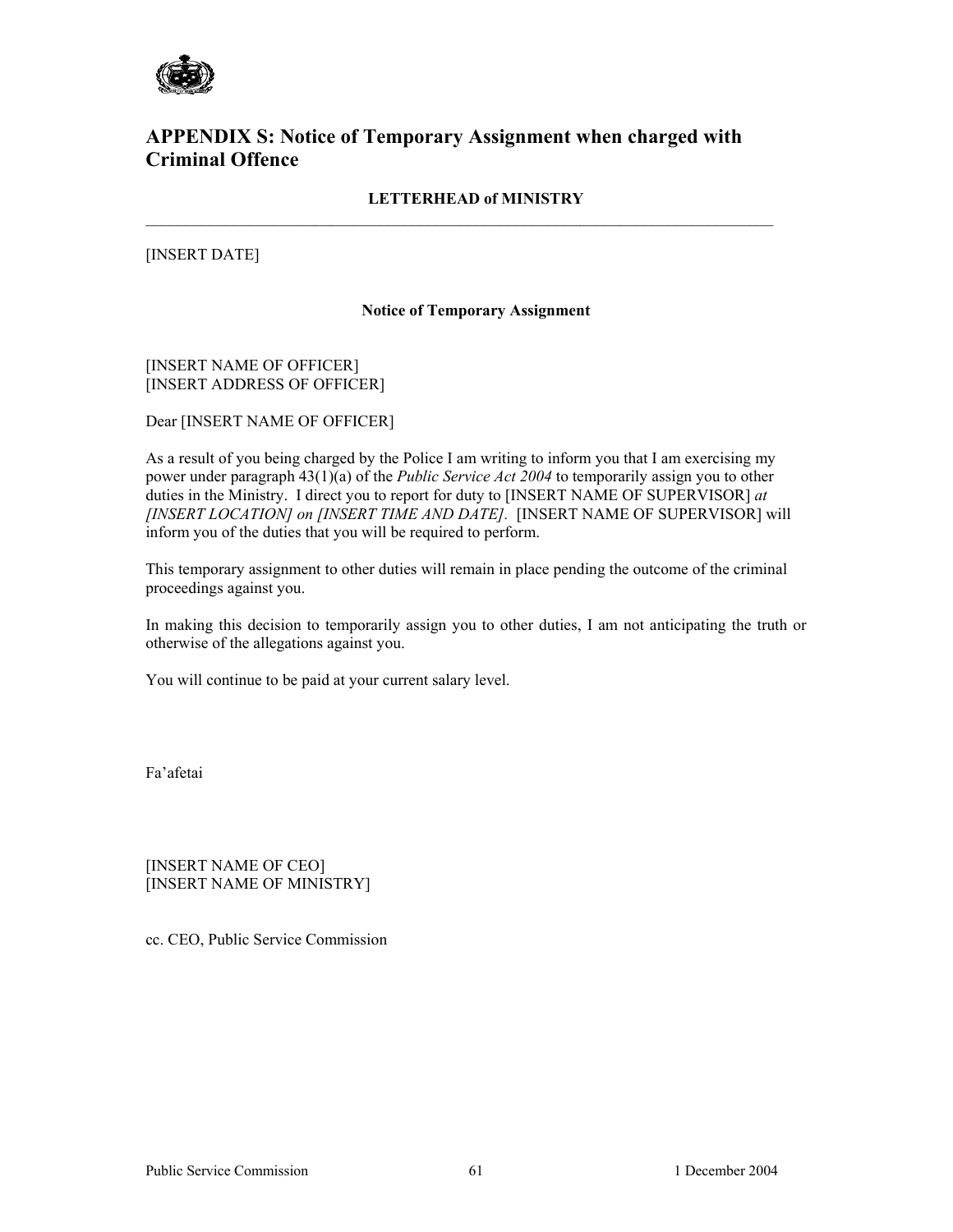

# **APPENDIX T: Notice of Suspension when charged with Criminal Offence**

### **LETTERHEAD of MINISTRY**

#### [INSERT DATE]

#### **Notice of Suspension**

[INSERT NAME OF OFFICER] [INSERT ADDRESS OF OFFICER]

Dear [INSERT NAME OF OFFICER]

As a result of you being charged by the Police I am writing to inform that I am exercising my power under paragraph 43(1)(b) of the *Public Service Act 2004* and suspend you from duty*.* The suspension takes effect from [INSERT DATE AND TIME].

This suspension will remain in place pending the outcome of the criminal proceedings against you.

In making this decision to suspend you from duty, I am not anticipating the truth or otherwise of the allegations against you.

This suspension will be without pay.

Fa'afetai

[INSERT NAME OF CEO] [INSERT NAME OF MINISTRY]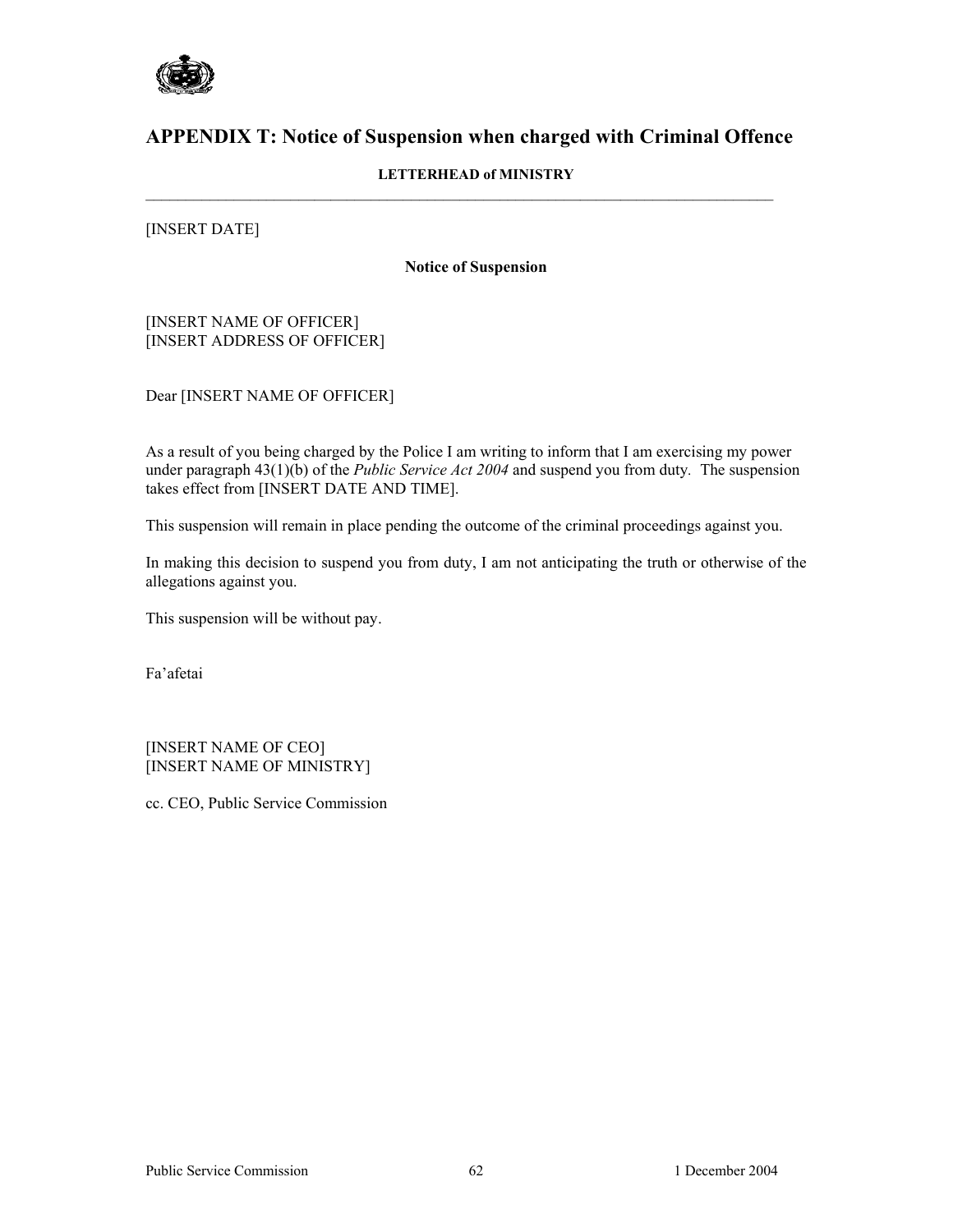

# **APPENDIX U: Notice of Hearing once convicted by Police**

### **LETTERHEAD of MINISTRY**

### [INSERT DATE]

#### **Notice of Hearing following Conviction**

[INSERT NAME OF OFFICER] [INSERT ADDRESS OF OFFICER]

Dear [INSERT NAME OF OFFICER]

I am writing to inform you that pursuant to subsection 43(3) of the *Public Service Act 2004* I am considering whether or not to impose a penalty following your conviction by the Police.

You have the right to be heard on this matter so I invite you to attend a formal interview with myself on [INSERT DATE] at [INSERT TIME and PLACE] for you to respond to this issue. If you would prefer to respond in writing please submit your response to me by [INSERT DATE-ALLOW 7 DAYS].

Following this interview I will make a determination and notify you accordingly.

In considering whether or not I should penalise you and to what extent I will have regard to:

- The nature and seriousness of the offence;
- The circumstances in which it was committed;
- Any statement(s) that you may make;
- Any other relevant matters.

Fa'afetai

[INSERT NAME OF CEO] [INSERT NAME OF MINISTRY]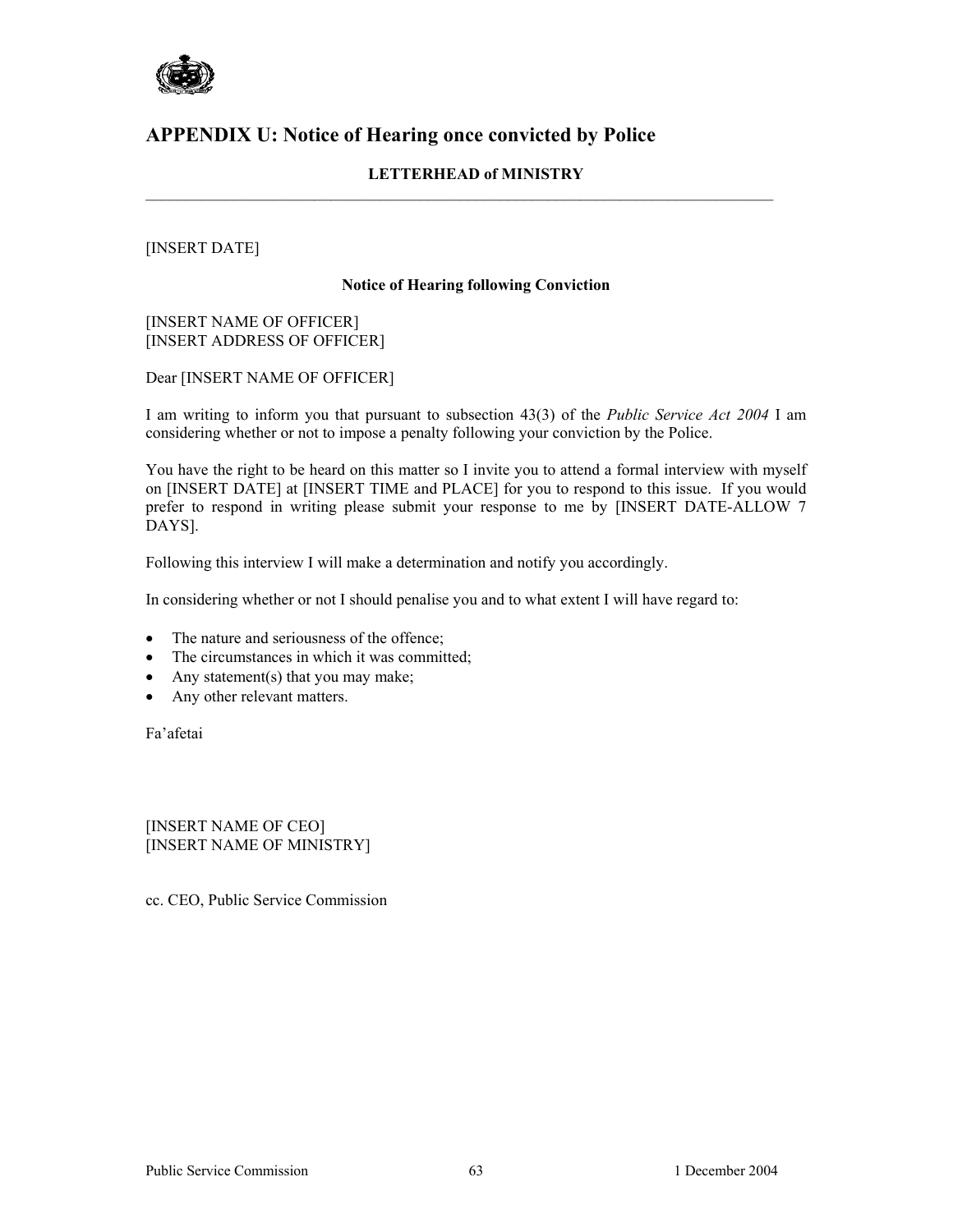

# **APPENDIX V: Notice of Penalty once Convicted by Police**

### **LETTERHEAD of MINISTRY**

### [INSERT DATE]

#### **Notice of Penalty following Conviction**

[INSERT NAME OF CHARGED OFFICER] [INSERT NAME OF MINISTRY]

#### Dear [INSERT NAME OF CHARGED OFFICER]

I am writing to inform you that in relation to your conviction I have considered what you have said in relation to this issue. I have also considered the nature and seriousness of the offence and the circumstances in which it was committed.

Pursuant to Section 45 of the *Public Service Act 2004* I am imposing the following penalty on you:

- Caution and reprimand
- Deduction from salary of up to SAT\$1000
- **Transfer to other duties**
- Reduction in classification and  $/$  or grading
- Salary reduction (with or without reduction in grading)
- **Termination.**

[DELETE AS REQUIRED]

The reasons for this penalty(ies) are [INSERT REASONS].

You have the right of appeal to the Public Service Board of Appeal. The Notice of Appeal and Grounds of Appeal must be received by the Commission within **14 days** of receipt of this notice. There will be the opportunity for mediation with the Commission if you lodge an appeal.

Fa'afetai

[NAME OF CEO] [NAME OF MINISTRY]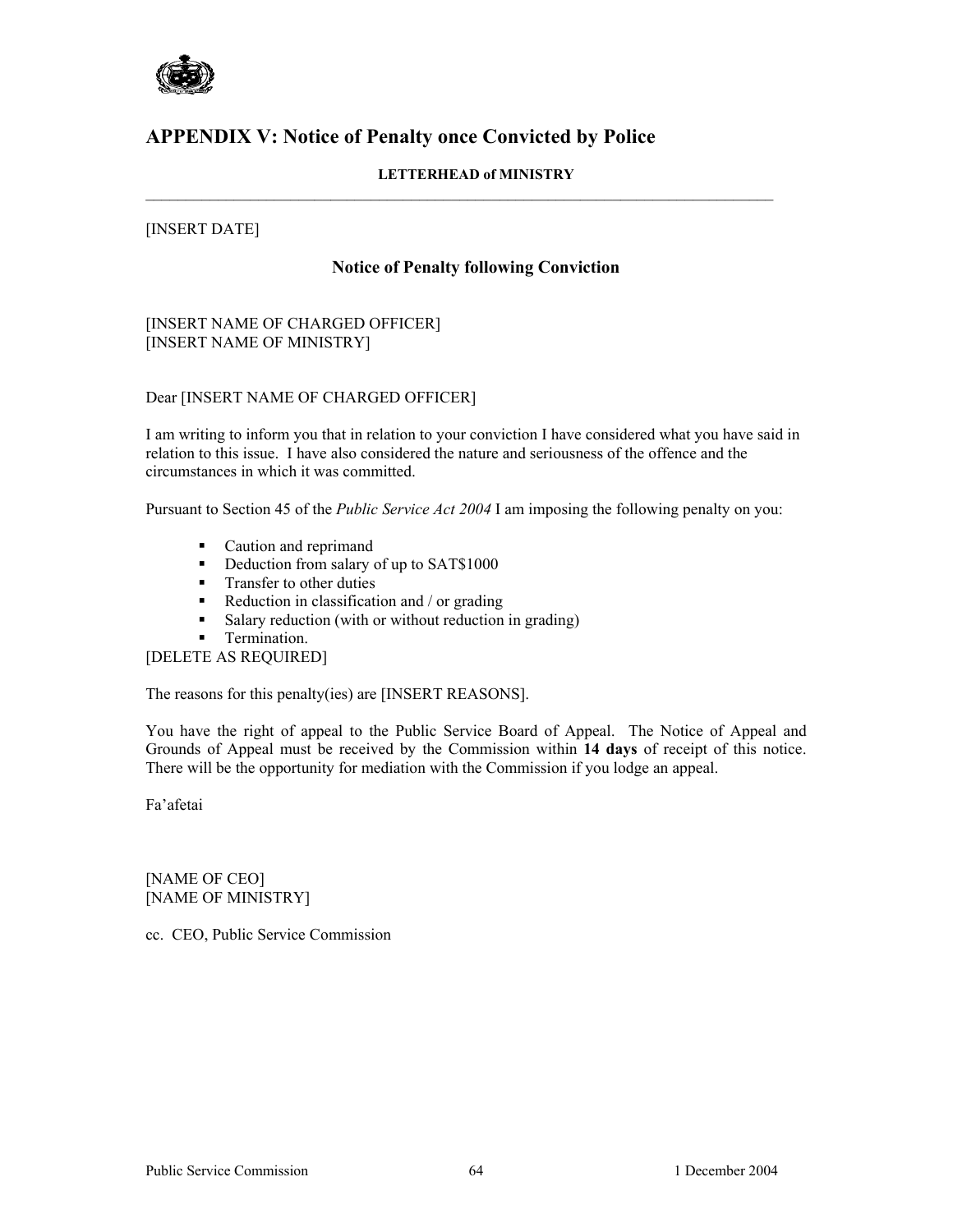

# **APPENDIX W: Notice of Reinstatement once Acquitted by Police**

### **LETTERHEAD of MINISTRY**

 $\mathcal{L}_\mathcal{L} = \{ \mathcal{L}_\mathcal{L} = \{ \mathcal{L}_\mathcal{L} = \{ \mathcal{L}_\mathcal{L} = \{ \mathcal{L}_\mathcal{L} = \{ \mathcal{L}_\mathcal{L} = \{ \mathcal{L}_\mathcal{L} = \{ \mathcal{L}_\mathcal{L} = \{ \mathcal{L}_\mathcal{L} = \{ \mathcal{L}_\mathcal{L} = \{ \mathcal{L}_\mathcal{L} = \{ \mathcal{L}_\mathcal{L} = \{ \mathcal{L}_\mathcal{L} = \{ \mathcal{L}_\mathcal{L} = \{ \mathcal{L}_\mathcal{$ 

[INSERT DATE]

#### **Notice of Reinstatement**

[INSERT NAME OF OFFICER] [INSERT ADDRESS OF OFFICER]

Dear [INSERT NAME OF OFFICER]

I am writing to inform you that as you have been acquitted by the police you are being reinstated to your original position.

DELETE WHICH EVER VERSION IS NOT REQUIRED

**{Version 1:** This means that your temporary assignment to other duties will cease on [INSERT DATE] please report to your regular supervisor**}**.

**{Version 2:** This means that your suspension is revoked and you may return to regular duties from [INSERT DATE]. Please report to your regular supervisor. As per subsection 43(4) of the *Public Service Act 2004* the exact amount of salary lost as a result of the suspension will be paid to you in due course.**}** 

I would like to take this opportunity to say that you are reinstated without loss of benefit or status and look forward to your continuing contribution to the Ministry.

Fa'afetai

[INSERT NAME OF CEO] [INSERT NAME OF MINISTRY]